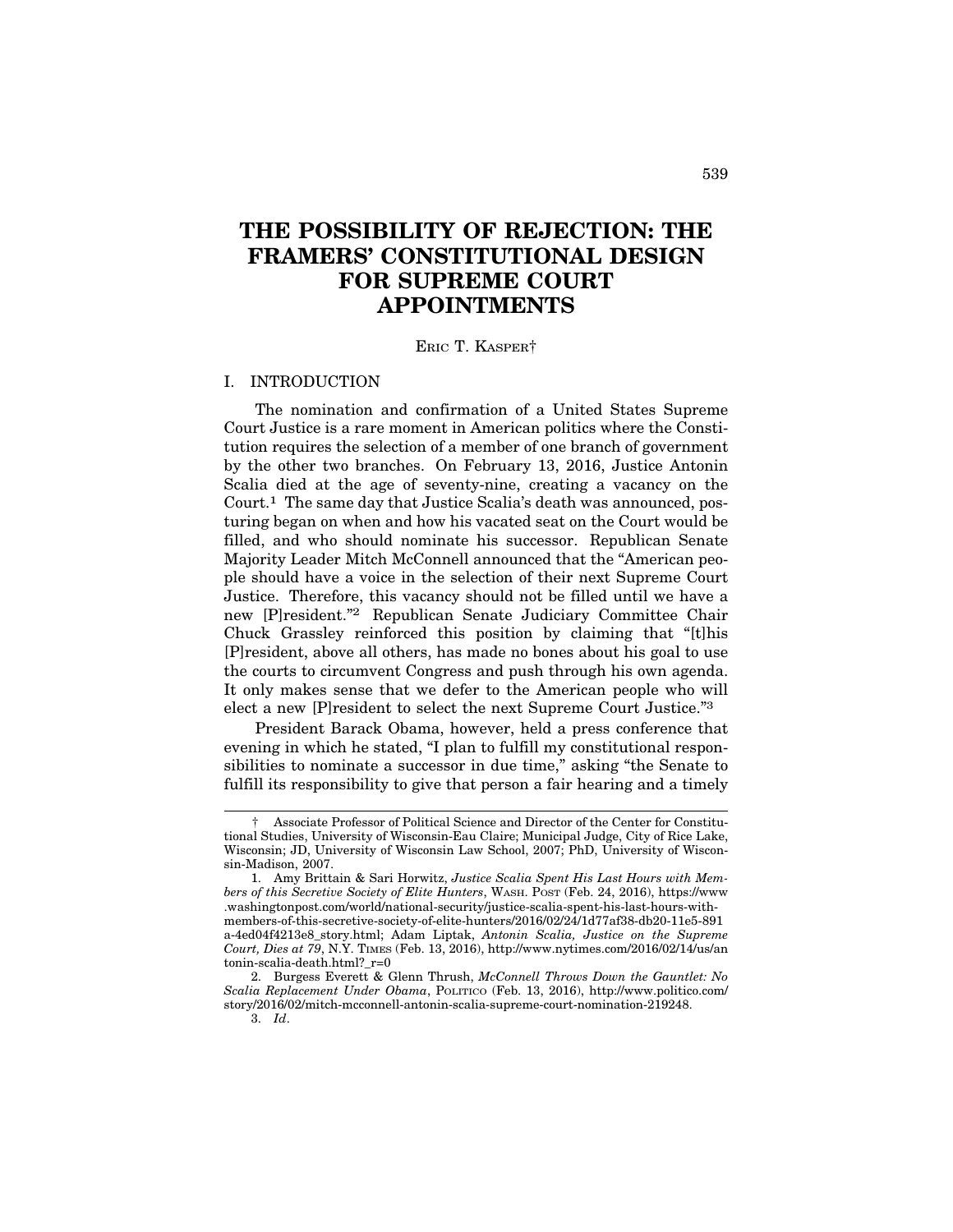vote."4 Senate Democratic Minority Leader Harry Reid expressed his support for the President's position as well, asserting that the "President can and should send the Senate a nominee right away," because it "would be unprecedented in recent history for the Supreme Court to go a year with a vacant seat. Failing to fill this vacancy would be a shameful abdication of one of the Senate's most essential [c]onstitutional responsibilities."5

Just over one month later on March 16, 2016, the President nominated the sixty-three-year-old Chief Judge of the United States Court of Appeals for the District of Columbia, Merrick Garland, who has served on that court since 1997.<sup>6</sup> During the announcement, the President invoked the Constitution several times, describing how, of "the many powers and responsibilities that the Constitution vests in the Presidency, few are more consequential than appointing a Supreme Court [J]ustice."7 He went on to "ask Republicans in the Senate to give [Garland] a fair hearing and then an up-or-down vote," because if they failed to do this, "it will not only be an abdication of the Senate's constitutional duty, it will indicate a process for nominating and confirming judges that is beyond repair.<sup>"8</sup> He closed his remarks by proclaiming, "I have fulfilled my constitutional duty. Now it's time for the Senate to do theirs."9

Senator McConnell responded in the Senate the same day, proclaiming that it "is a [P]resident's constitutional right to nominate a Supreme Court Justice, and it is the Senate's constitutional right to act as a check on a [P]resident and withhold its consent."10 Judiciary Chair Grassley agreed, saying that "[t]oday the President has exercised his constitutional authority. A majority of the Senate has decided to fulfill its constitutional role of advice and consent by withholding support for the nomination during a presidential election year, with millions of votes having been cast in highly charged con-

<sup>4.</sup> *The Death of Justice Scalia: Reactions and Analysis*, N.Y. TIMES (Feb. 13, 2016), http://www.nytimes.com/live/supreme-court-justice-antonin-scalia-dies-at-79/ video-president-obamas-statement-on-scalias-death/.

<sup>5.</sup> Everett & Thrush, *supra* note 2.

<sup>6.</sup> Nina Totenberg & Carrie Johnson, *Merrick Garland Has a Reputation of Collegiality, Record of Republican Support*, NPR (Mar. 16, 2016), http://www.npr.org/2016/ 03/16/126614141/merrick-garland-has-a-reputation-of-collegiality-record-of-republicansupport.

<sup>7.</sup> *Transcript: Obama Announces Nomination of Merrick Garland to Supreme Court*, WASH. POST (Mar. 16, 2016), https://www.washingtonpost.com/news/post-politics/ wp/2016/03/16/transcript-obama-announces-nomination-of-merrick-garland-to-supreme-court/.

<sup>8.</sup> *Id*.

<sup>9.</sup> *Id*.

<sup>10.</sup> Amita Kelly, *McConnell: Blocking Supreme Court Nomination 'About a Principle, Not a Person*,*'* NPR (Mar. 16, 2016), http://www.npr.org/2016/03/16/470664561/mcconnell-blocking-supreme-court-nomination-about-a-principle-not-a-person.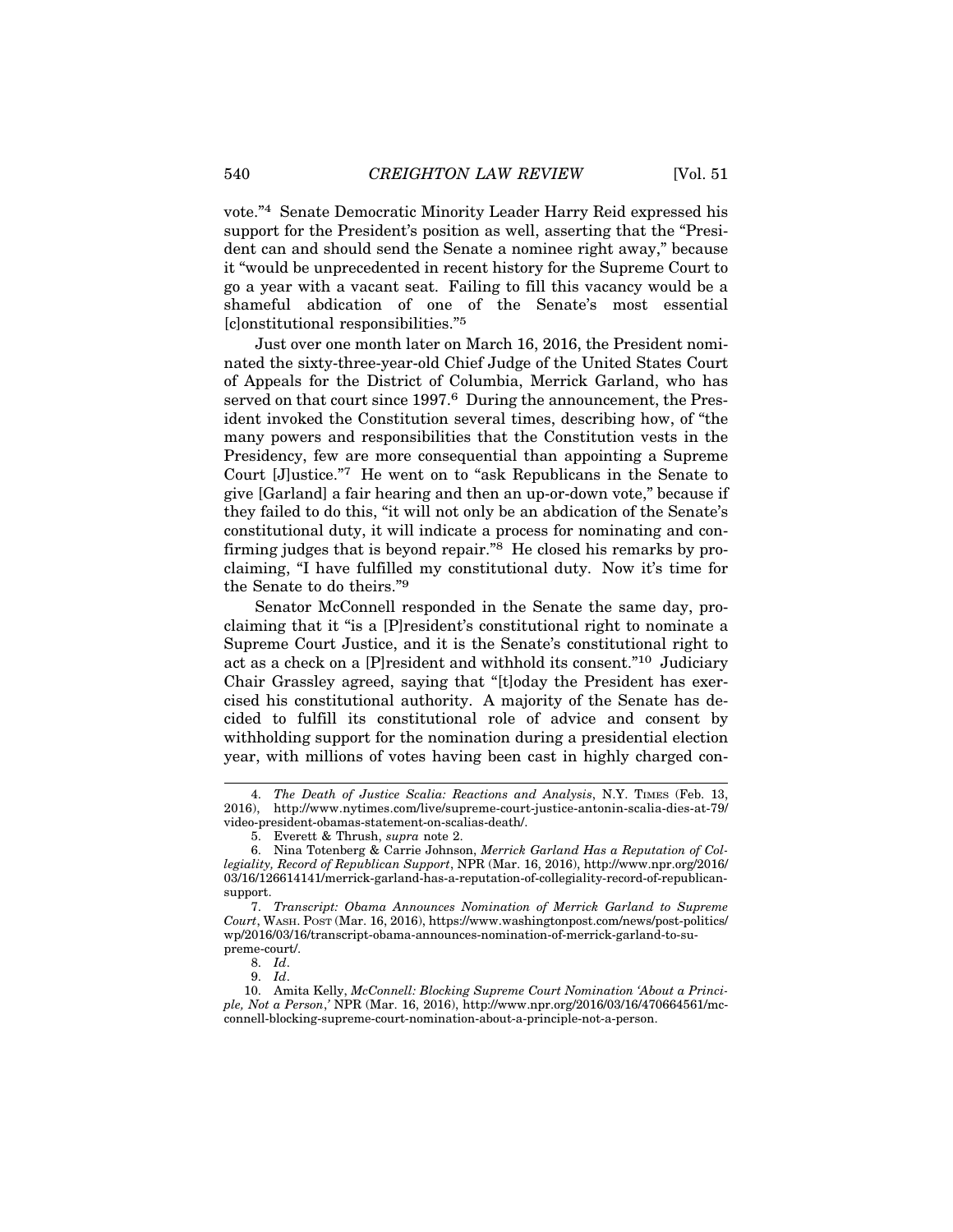tests."11 On the other side of the aisle, Democratic Minority Leader Reid confirmed his support for the President: "The American people expect their elected leaders to do their jobs. President Obama is performing his constitutional duty. I hope Senate Republicans will do theirs."12

Interest groups weighed in as well. Liberal organizations—such as EMILY's List, the American Constitution Society, and the NAACP—were supportive of Judge Garland and made public comments that the Senate had a constitutional requirement to act on the nomination.13 Conservative interest groups—such as the American Conservative Union, National Right to Life, and the Judicial Crisis Network—issued statements supportive of Senate Republicans not confirming the nominee, or any nominee, until after the presidential election; in some cases these groups claimed that constitutional issues they cared for would be decided unfavorably if Garland were confirmed to the Court.<sup>14</sup> In response, the White House created the first Twitter account in support of a Supreme Court nominee, "@SCOTUSnom"; some of the tweets proclaimed the President's "constitutional duty" to nominate a United States Supreme Court Justice and called upon Senators to "meet their constitutional duty" as well.15 Vice President Joe Biden stated that if the Senate would not act on the Garland nomination, it "could lead to a genuine [c]onstitutional crisis born out of the dysfunction of Washington."16 It appears that most members of the public agreed with the White House at the time of the nomination. In a national CNN poll taken in the days after President Obama nomi-

14. *Merrick Garland 60-Second Ad*, JCN (Mar. 23, 2016), http://judicialnetwork .com/judicial-crisis-network-launches-digital-ad-campaign-exposing-merrick-garlandsrecord-as-a-liberal/ *ACU Statement on Judge Merrick Garland's Nomination to the Supreme Court*, AM. CONSERVATIVE UNION (Mar. 16, 2016), http://conservative.org/acustatement-on-judge-merrick-garlands-nomination-to-the-supreme-court/; *National Right to Life: The Next President Will Pick Justice Scalia's Successor*, NAT'L RIGHT TO LIFE (Mar. 16, 2016), http://www.nrlc.org/communications/releases/2016/release03161 6/.

<sup>11.</sup> *Id*.

<sup>12.</sup> *Id*.

<sup>13.</sup> *EMILY's List Statement on Supreme Court Nominee Merrick Garland*, EM-ILY'S LIST (Mar. 16, 2016), http://emilyslist.org/news/entry/emilys-list-statement-on-supreme-court-nominee-merrick-garland; *American Constitution Society President on Nomination of Merrick B. Garland to U.S. Supreme Court*, ACS (Mar. 16, 2016), http:// www.acslaw.org/news/press-releases/american-constitution-society-president-on-nomination-of-merrick-b-garland-to-us; *NAACP Statement on the Nomination of Chief Judge Garland to the US Supreme Court*, NAACP (Mar. 16, 2016), http://www.naacp.org/latest/naacp-statement-on-the-nomination-of-chief-judge-garland-to-the-us-supreme/.

<sup>15. @</sup>SCOTUSnom, TWITTER (Mar. 16, 2016), https://twitter.com/SCOTUSnom? lang=en.

<sup>16.</sup> John T. Bennett, *Biden: 'Constitutional Crisis' Coming with Split Supreme Court*, ROLL CALL (Mar. 24, 2016, 2:17 PM), http://www.rollcall.com/news/politics/bidenconstitutional-crisis-coming-8-judge-court.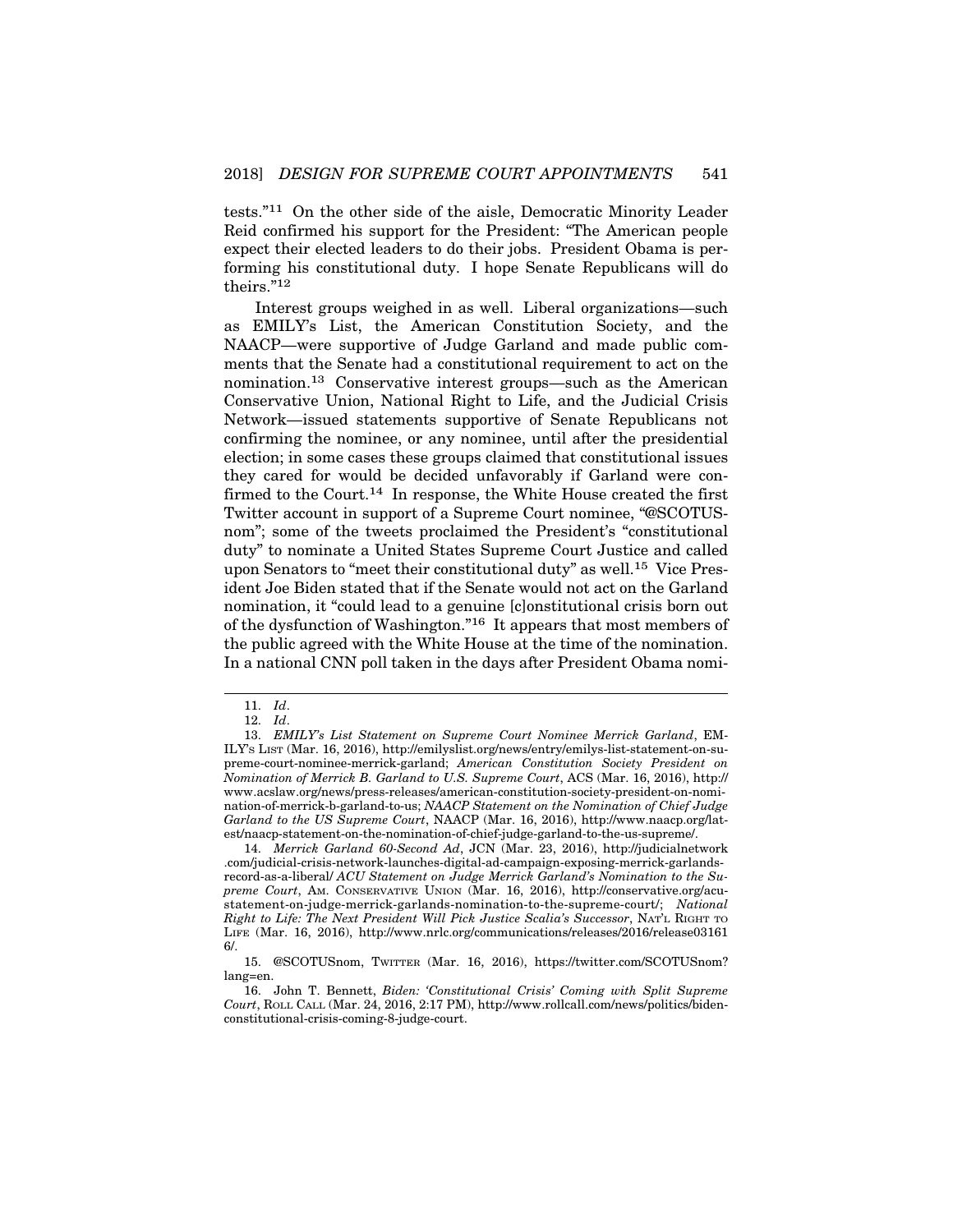nated Judge Garland, fifty-two percent of survey respondents wanted to see him confirmed, fifty-seven percent thought President Obama should make the nomination (as opposed to the next President making it), and sixty-four percent thought confirmation hearings should be held for Garland.<sup>17</sup> Nevertheless, Garland was not given a confirmation hearing or a floor vote. When it appeared the Democratic candidate Hillary Clinton might win the Presidency, Texas Republican Senator Ted Cruz even insinuated that the Senate could refuse to confirm any Supreme Court nominees during her term, stating that there is "certainly long historical precedent for a Supreme Court with fewer [J]ustices."18 Garland's Court nomination expired on January 3, 2017, leaving Scalia's successor to be nominated by President Donald J. Trump.<sup>19</sup>

From the outset of this vacancy occurring on the Court, the President, key Senators, other political leaders, and various interest groups all proclaimed that the position they supported—whether it was making a nomination during a presidential election year or refusing to confirm a nominee—was either mandated by the Constitution or was a right granted to the President or the Senate under the Constitution. However, beyond the relatively vague and brief text of Article II that deals with the appointment of United States Supreme Court Justices, what does the Constitution dictate or allow in this process? What did the Framers of the Constitution have in mind with United States Supreme Court appointments?

This Article will recount the discussions and compromises at the 1787 Constitutional Convention over the federal judicial appointment process and the consensus the Framers formed that summer over the power the President and the Senate would exercise. Section II will provide the historical context of the Constitutional Convention, including explaining how the judiciary fit into the larger scheme of the separation of powers, exploring how judicial appointments fulfill the Framers' concerns with protecting judicial independence, and introducing the five factors the Framers emphasized when deliberating over the structure of judicial appointments. Section III then discusses the Framers' desire that the process they created would lead to high nominee quality, including nominees who had requisite knowledge,

<sup>17.</sup> Jennifer Agiesta, *Support for SCOTUS Hearings Remains Strong, CNN/ORC Poll Finds*, CNN (Mar. 25, 2016), http://www.cnn.com/2016/03/25/politics/merrick-garland-supreme-court-nominee/.

<sup>18.</sup> Eugene Scott & Ted Barrett, *Cruz Cites 'Long Historical Precedent' of SCOTUS Vacancies, Lays Ground for Potential Fight*, CNN (Oct. 27, 2016), http://www.cnn.com/ 2016/10/27/politics/ted-cruz-supreme-court/.

<sup>19.</sup> Jess Bravin, *President Obama's Supreme Court Nomination of Merrick Garland Expires*, WALL STREET J. (Jan. 3, 2017), http://www.wsj.com/articles/presidentobamas-supreme-court-nomination-of-merrick-garland-expires-1483463952.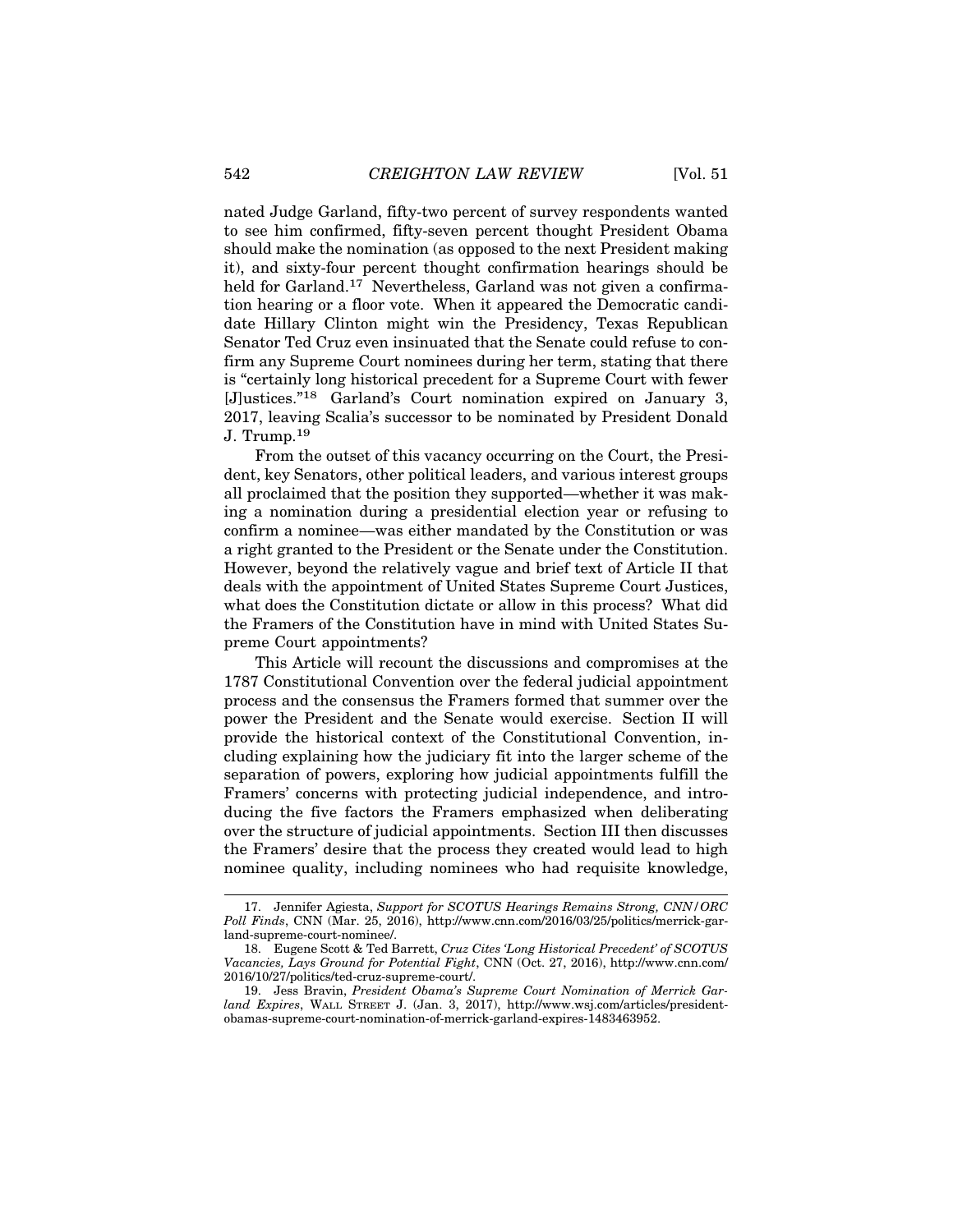experience, and ethics. Section IV examines how the Framers thought political beliefs would be factored into the appointment process. Section V looks at the Framers' emphasis on nominee representativeness, broadly defined. Section VI uses the Framers' statements to demonstrate that they thought the judicial appointment process they created would be proper because it ensured both the President and the Senate would check and balance each other, thus reinforcing a goal incorporated throughout the Constitution. Section VII then examines the role the Framers thought public input and feedback would play in the process. Finally, Section VIII returns to the Garland nomination to examine how that confirmation battle fit into the larger context of what the Framers desired with respect to United States Supreme Court appointments, as well as how that nomination shaped President Trump's nomination of Judge Neil Gorsuch. As the paragraphs below will demonstrate, many of the alterations over time to the Supreme Court selection process are the result of constitutional changes since the 1780s, both in terms of subsequently ratified constitutional amendments and in terms of new interpretations of the Constitution by the Court itself. However, the general contours of the original system endure, and the same types of considerations the Framers wanted Presidents and Senators to have remain important.

# II. JUDICIAL APPOINTMENTS WITHIN THE CONTEXT OF THE SEPARATION OF POWERS AND JUDICIAL INDEPENDENCE

Relatively early during the 1787 Constitutional Convention in Philadelphia, the delegates decided that a national supreme court was necessary and that the judges on that court would be appointed rather than elected.20 However, the delegates spent nearly the entire convention disagreeing over the question of who would select the justices of that court.<sup>21</sup> To understand why this took so long to decide, it is important to state briefly why the Convention took place, what the major disputes were, and how this appointment process fits within the larger scheme of the separation of powers.

The Articles of Confederation created a unicameral Confederation Congress with a limited set of powers; exercising these powers, and conducting virtually any business, required a two-thirds majority

<sup>20.</sup> Robert N. Clinton, *A Mandatory View of Federal Court Jurisdiction: A Guided Quest for the Original Understanding of Article III*, 132 U. PA. L. REV. 741, 759-61 (1984).

<sup>21.</sup> Adam J. White, *Toward the Framers' Understanding of "Advice and Consent": A Historical and Textual Inquiry*, 29 HARV. J.L. & PUB. POL'Y, 103, 110-20 (2005).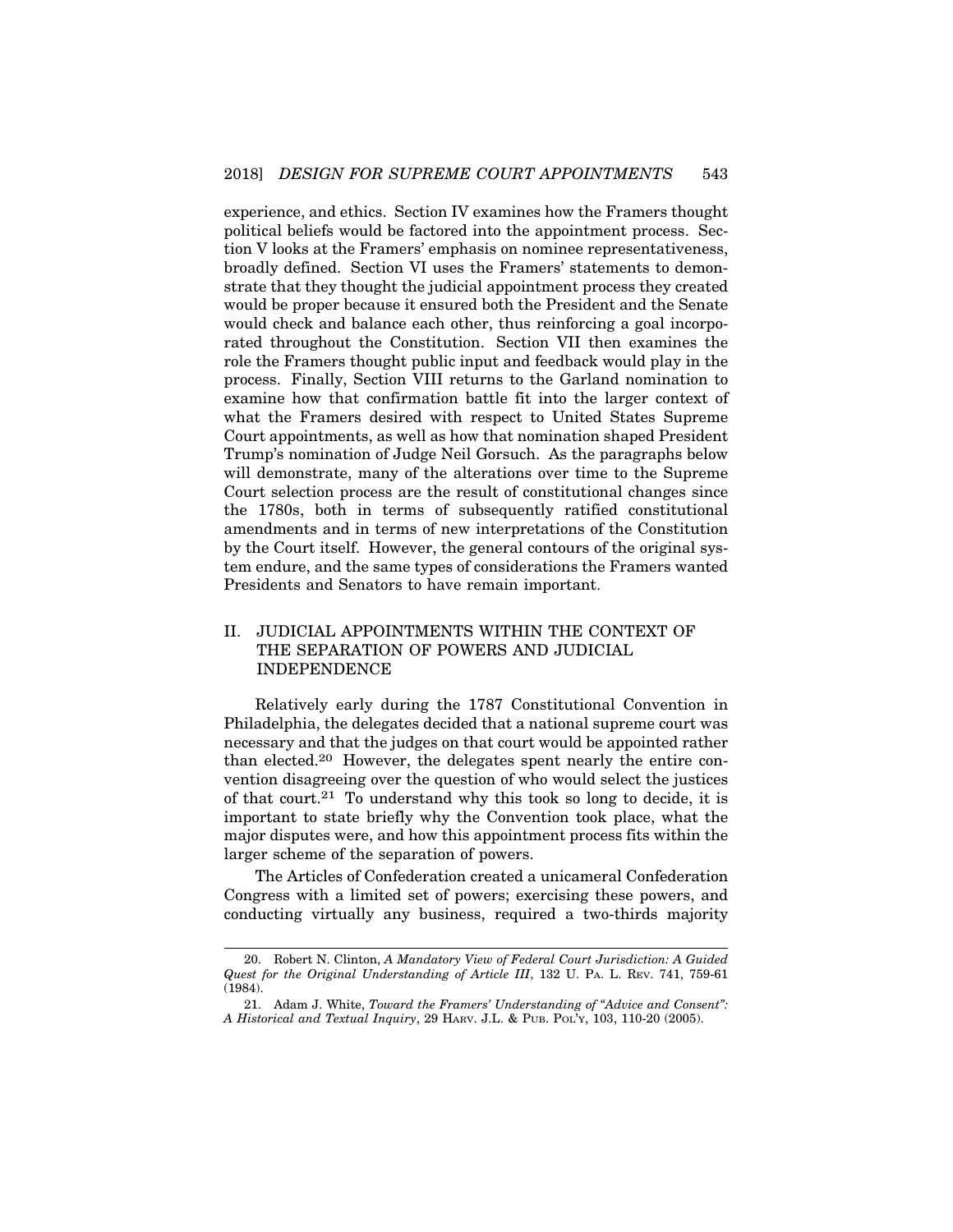(nine of thirteen states at the time).<sup>22</sup> There was no separate Executive Branch, nor was there any national court system, and the overwhelming majority of powers were left to the states.<sup>23</sup> With no power by the Confederation Congress to directly collect taxes, regulate interstate commerce, or enforce treaties, the national government proved early on to be ineffective.<sup>24</sup> The lack of revenue being particularly acute, the Confederation Congress proposed an amendment to the Articles of Confederation to raise revenue directly from tariffs in 1786; however, the states had to ratify unanimously any amendment to the document, and only twelve of thirteen did so.25 Finally, the national government experienced trouble raising funds to put down Daniel Shays's Rebellion in western Massachusetts in 1786-87, when rebels forcibly closed some of the State's courts to prevent indebted farmers from having their lands foreclosed.26

At the 1787 Philadelphia Convention, the delegates initially met for the expressed purpose of revising the Articles of Confederation,27 but they quickly abandoned those plans and instead decided to create a completely new system of government.28 With some key events from 1786-87 in mind, the Framers produced a more powerful national government, giving Congress significantly more authority, including the authority to raise and collect taxes and to regulate interstate commerce; the document also fashioned a national executive with commander-in-chief and foreign affairs powers, as well as the outline of a federal judiciary.29 However, fearing the problems that too much power could entail, they also built a system of separated institutions exercising powers that checked each other, including giving the President veto authority, providing Congress impeachment and removal powers over the President, conferring on Congress the ability to determine federal court jurisdiction, and bestowing upon the President par-

24. Larry D. Kramer, *Madison's Audience*, 112 HARV. L. REV. 611, 618-19 (1999).

<sup>22.</sup> BARBARA SILBERDICK FEINBERG, THE ARTICLES OF CONFEDERATION: THE FIRST CONSTITUTION OF THE UNITED STATES 37-41 (2002); Donald S. Lutz, *The Articles of Confederation as the Background to the Federal Republic*, 40 PUBLIUS 55-70 (1990); Eric M. Freedman, *The United States and the Articles of Confederation: Drifting toward Anarchy or Inching toward Commonwealth*, 88 YALE L.J. 142 (1978).

<sup>23.</sup> Lutz, *supra* note 22.

<sup>25.</sup> Robert A. Feer, *Shays' Rebellion and the Constitution: A Study in Causation*, 42 NEW ENG. Q. 388, 390 (1969).

<sup>26.</sup> Rachel R. Parker, *Shays' Rebellion: An Episode in American State-Making*, 34 SOC. PERSP. 95, 100-01 (1991).

<sup>27.</sup> Douglas G. Smith, *An Analysis of Two Federal Structures: The Articles of Confederation and the Constitution*, 34 SAN DIEGO L. REV. 249, 270 (1997).

<sup>28.</sup> Robert N. Clinton, *A Brief History of the Adoption of the United States Constitution*, 75 IOWA L. REV. 891, 898 (1990).

<sup>29.</sup> Lawrence Lessig & Cass R. Sunstein, *The President and the Administration*, 94 COLUM. L. REV. 62 (1994).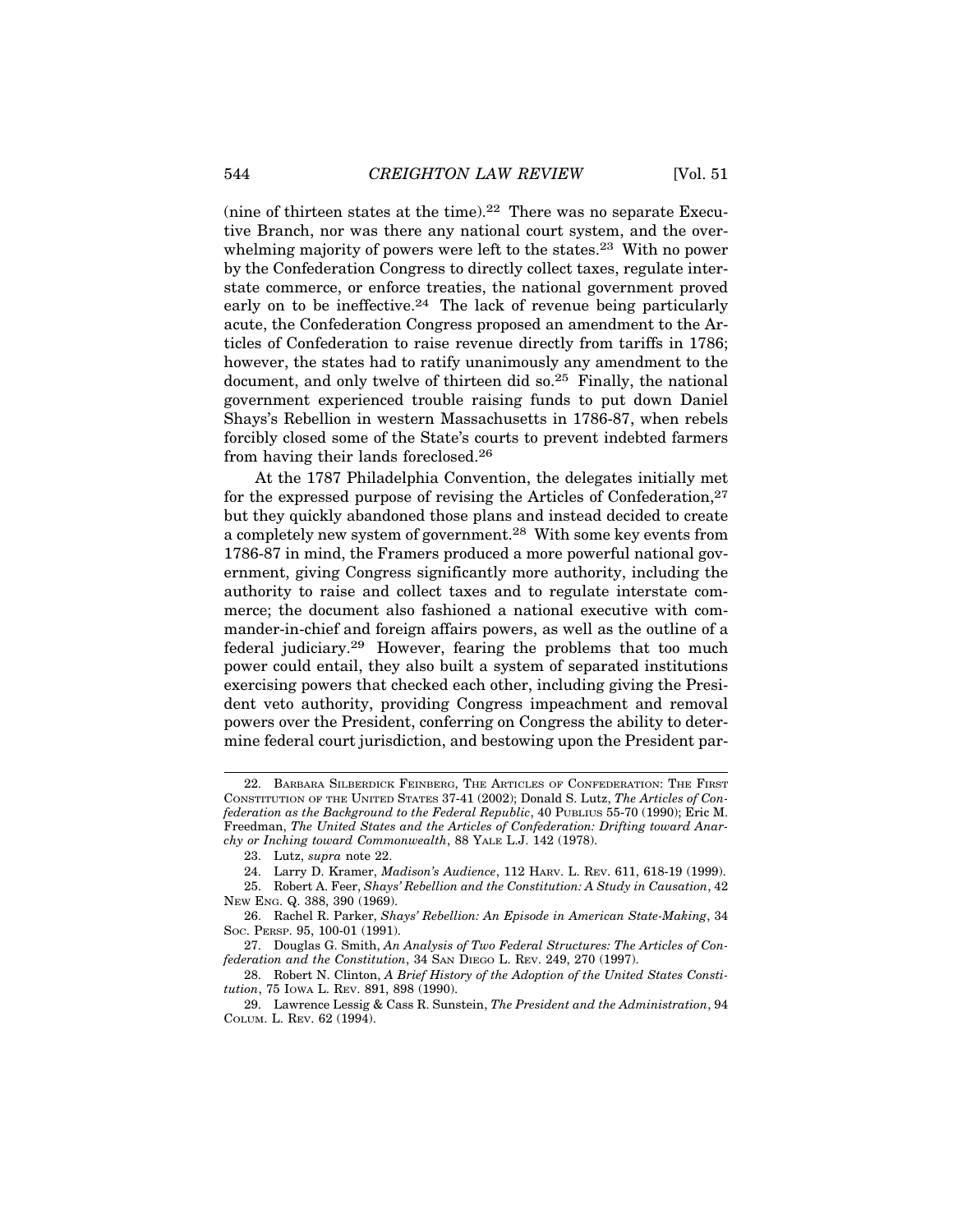doning power over defendants convicted in federal court.30 James Madison explained in *Federalist No. 51* the necessity of this system of checks and balances. He believed that the self-interested human nature we possess has to be reflected in the design of the Constitution as follows: "In framing a government which is to be administered by men over men, the great difficulty lies in this: you must first enable the government to control the governed; and in the next place oblige it to control itself."31 He hoped for virtuous persons to be in government, but he also knew there would be no guarantee of that. If tyrants seized authority in this mightier national government, Madison said the Constitution's design still protected us via federalism and the separation of powers: "[T]he power surrendered by the people is first divided between two distinct governments, and then the portion allotted to each subdivided among distinct and separate departments. Hence a double security arises to the rights of the people."32 Since some authority remains lodged at the state level, and by creating three distinct branches of the national government, no one need fear runaway federal power. According to Madison, this arrangement would work because it ensures that "[a]mbition must be made to counteract ambition," in that each branch will have sufficient ability to check and balance the power of the other two branches.33

The phrase "checks and balances" is used frequently to refer to this type of institutional checking.34 But the Framers also sought to create "balance" in the groups who selected federal officials and in those officials' length of time in office. As originally designed, there were four different types of federal officials under the Constitution selected by different groups of people for different terms of office. Members of the House were meant to be closest to the people, so the voters have always directly elected them for the relatively short period of two years.35 The Presidency, as originally formulated by the Framers, was indirectly elected after deliberations in each state by the Electoral College, a group meant to be selected by the voters for its familiarity with potential presidential candidates; Presidents have always had

<sup>30.</sup> MAX FARRAND, THE FRAMING OF THE CONSTITUTION OF THE UNITED STATES 201 (1913); JAMES MADISON, NOTES OF DEBATES IN THE FEDERAL CONVENTION OF 1787 23 (1966); RICHARD BEEMAN, PLAIN, HONEST MEN: THE MAKING OF THE AMERICAN CONSTI-TUTION 226-57 (2009).

<sup>31.</sup> THE FEDERALIST NO. 51, at 322 (James Madison) (Clinton Rossiter ed., 1961). 32. *Id*. at 323.

<sup>33.</sup> *Id*. at 322.

<sup>34.</sup> *See, e.g.*, David H. Moore, *Taking Cues from Congress: Judicial Review, Congressional Authorization, and the Expansion of Presidential Power*, 90 NOTRE DAME L. REV. 1019 (2015); Abner S. Greene, *Checks and Balances in an Era of Presidential Law*making, 61 U. CHI. L. REV. 123 (1994).

<sup>35.</sup> RALPH A. ROSSUM, FEDERALISM, THE SUPREME COURT, AND THE SEVENTEENTH AMENDMENT: THE IRONY OF CONSTITUTIONAL DEMOCRACY 76-77 (2001).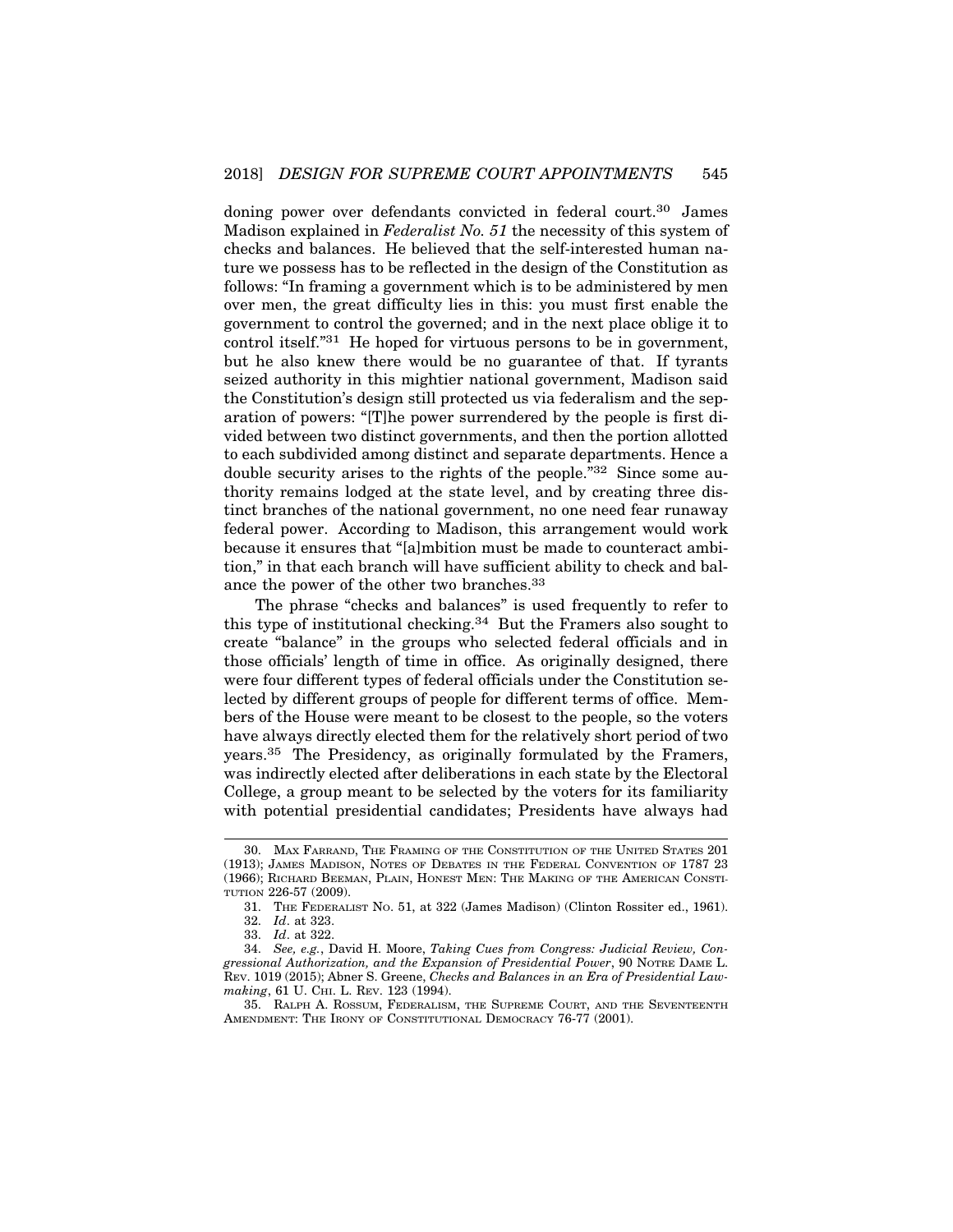the slightly longer term of four years.36 Until the ratification of the Seventeenth Amendment,<sup>37</sup> Senators were chosen by state legislatures to represent state interests, and even today they retain more autonomy with their longer six-year terms.38 Finally, United States Supreme Court Justices are most indirectly tied to the people, given that the President and Senate select them for what are essentially life terms.39 In this sense, each portion of the new federal government would not just have new powers to check the others—we would expect each institution to do so because the personnel in those four different institutions are responsive to different publics at different times. With this greater understanding of both checks *and* balances, as well as the connection to the general public, it is easier to see the theory behind the design of the Federal Judiciary, the need for the Judiciary to be independent of the other two branches, and the reasons for both the President and the Senate having a role in that selection process.

Indeed, in 1787 the Constitutional Convention delegates expressed a concerned desire to protect judicial independence.40 None other than James Madison claimed that all branches, including the Judiciary, should be "independent of each other" and that their powers should "be *independently* exercised."41 John Dickinson stated that the Judiciary "ought to be made as independent as possible."42 Rufus King wanted "the Executive and the Judiciary" to be "separate and independent."43 John Francis Mercer claimed at the Convention that it "is an axiom that the Judiciary ought to be separate from the Legislative: but equally so that it ought to be independent of that department."44 For Charles Pinckney, "Judges should be possessed of competent property to make them independent."45 Edmund Randolph believed that the Constitution should not include any provisions that one could interpret "as weakening too much the independence of the Judges."46 James Wilson agreed that the Judiciary and the other two branches should be "distinct and independent."47

<sup>36.</sup> *Id*.

<sup>37.</sup> U.S. CONST. amend. XVII.

<sup>38.</sup> ROSSUM, *supra* note 35.

<sup>39.</sup> *Id*.

<sup>40.</sup> Arthur E. Wilmarth, Jr., *Elusive Foundation: John Marshall, James Wilson, and the Problem of Reconciling Popular Sovereignty and Natural Law Jurisprudence in the New Federal Republic*, 72 GEO. WASH. L. REV. 113 (2003).

<sup>41.</sup> MADISON, *supra* note 30, at 311, 326 (emphasis in original).

<sup>42.</sup> *Id*. at 56.

<sup>43.</sup> *Id*. at 333.

<sup>44.</sup> *Id*. at 462.

<sup>45.</sup> *Id*. at 425.

<sup>46.</sup> *Id*. at 537.

<sup>47.</sup> *Id*. at 61.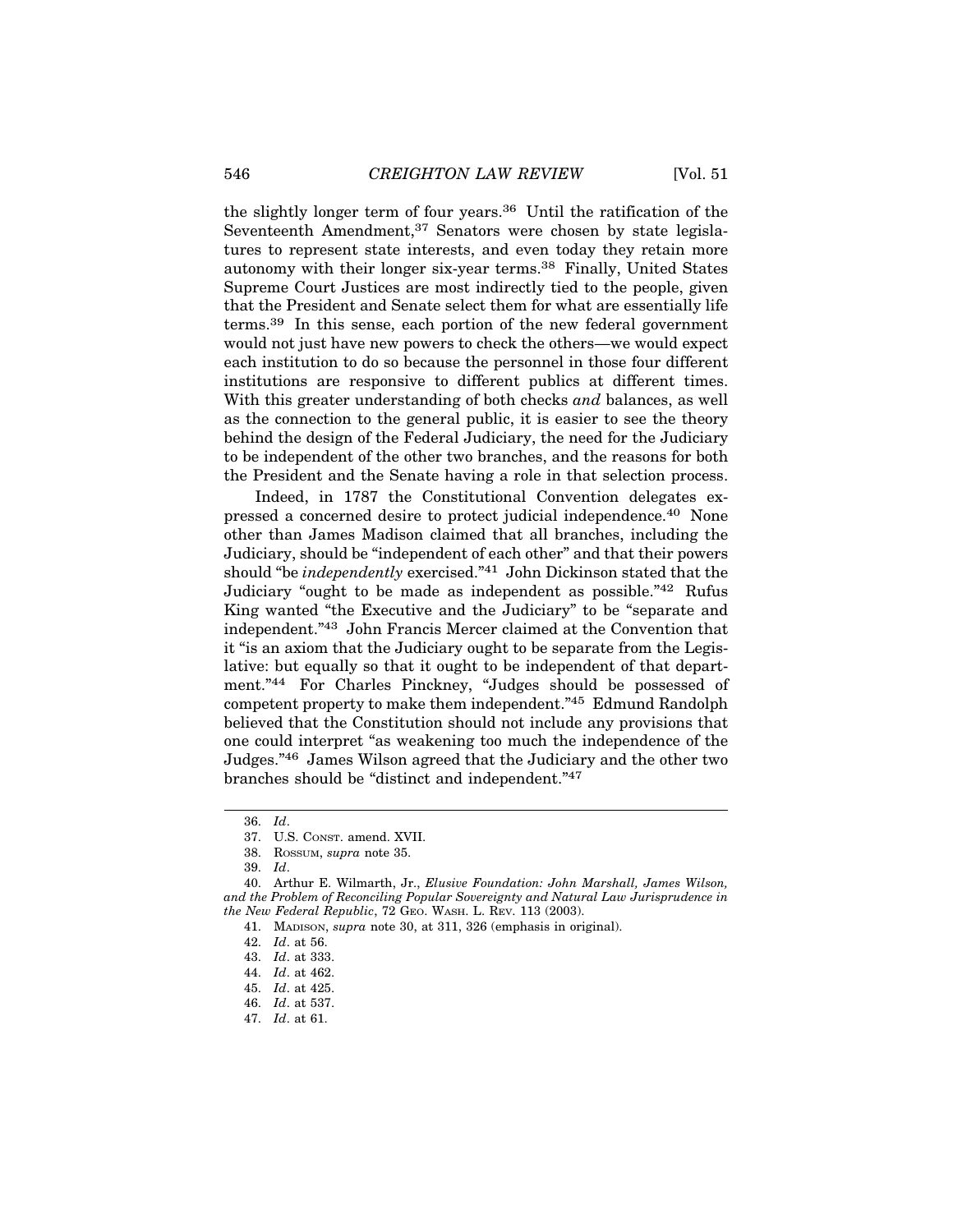This concern for judicial independence at the Convention led the delegates to give Article III federal judges terms of "good behavior" and prohibit Congress from reducing their salaries.<sup>48</sup> The Framers agreed to these provisions very early on in the Convention. On May 29, the Virginia Plan proposed the federal court life term, and the delegates approved it just one week later on June 5; on the same day, the Convention adopted the provision that judicial salaries could not be diminished while federal judges served.49 Although John Dickinson made a motion later in the Convention to permit Presidents to have some removal power over federal judges, several members spoke against the amendment, including Edmund Randolph, Gouverneur Morris, James Wilson, and John Rutledge. The motion was quickly and overwhelmingly defeated.<sup>50</sup> This concern with judicial independence was expressed by Alexander Hamilton after the Convention in *Federalist No. 78*, where he proclaimed that the "complete independence of the courts of justice is peculiarly essential in a limited Constitution," and that "nothing can contribute so much to its firmness and independence as permanency in office."51

Although the delegates promptly decided on the importance of the separation of powers and the need to protect judicial independence, the decision on how to select those judges plagued the Convention for an extended period of time. Randolph's Virginia Plan included a stipulation that "a National Judiciary be established to consist of one or more supreme tribunals, and of inferior tribunals to be chosen by the National Legislature."52 During subsequent debate early in the Convention, Madison successfully moved to eliminate from the provision that federal judges be appointed "by the Legislature," because he initially advocated for the Senate only to have such power.53 This motion passed; Charles Pinckney, though, announced that on a later date he would try to reintroduce the language permitting appointment by the entire national legislature.<sup>54</sup> In the meantime, Hamilton proposed that the Executive select judges, with the Senate having "a right of rejecting or approving" the nominees.55 With no resolution in sight, Pinckney and Roger Sherman moved to reinsert the language

<sup>48.</sup> U.S. CONST. art. III, § 1.

<sup>49.</sup> MADISON, *supra* note 30, at 32, 68-69.

<sup>50.</sup> *Id.* at 536-37; CHARLES GARDNER GEYH, WHEN COURTS AND CONGRESS COLLIDE: THE STRUGGLE FOR CONTROL OF AMERICA'S JUDICIAL SYSTEM 29-30 (2006).

<sup>51.</sup> THE FEDERALIST NO. 78, at 466 (Alexander Hamilton) (Clinton Rossiter ed., 1961).

<sup>52.</sup> MADISON, *supra* note 30, at 32.

<sup>53.</sup> *Id*. at 68; 1 YALE UNIV. PRESS, THE RECORDS OF THE FEDERAL CONVENTION OF 1787 126 (Max Farrand ed., 1966).

<sup>54.</sup> YALE UNIV. PRESS, *supra* note 53, at 116.

<sup>55.</sup> *Id*. at 128.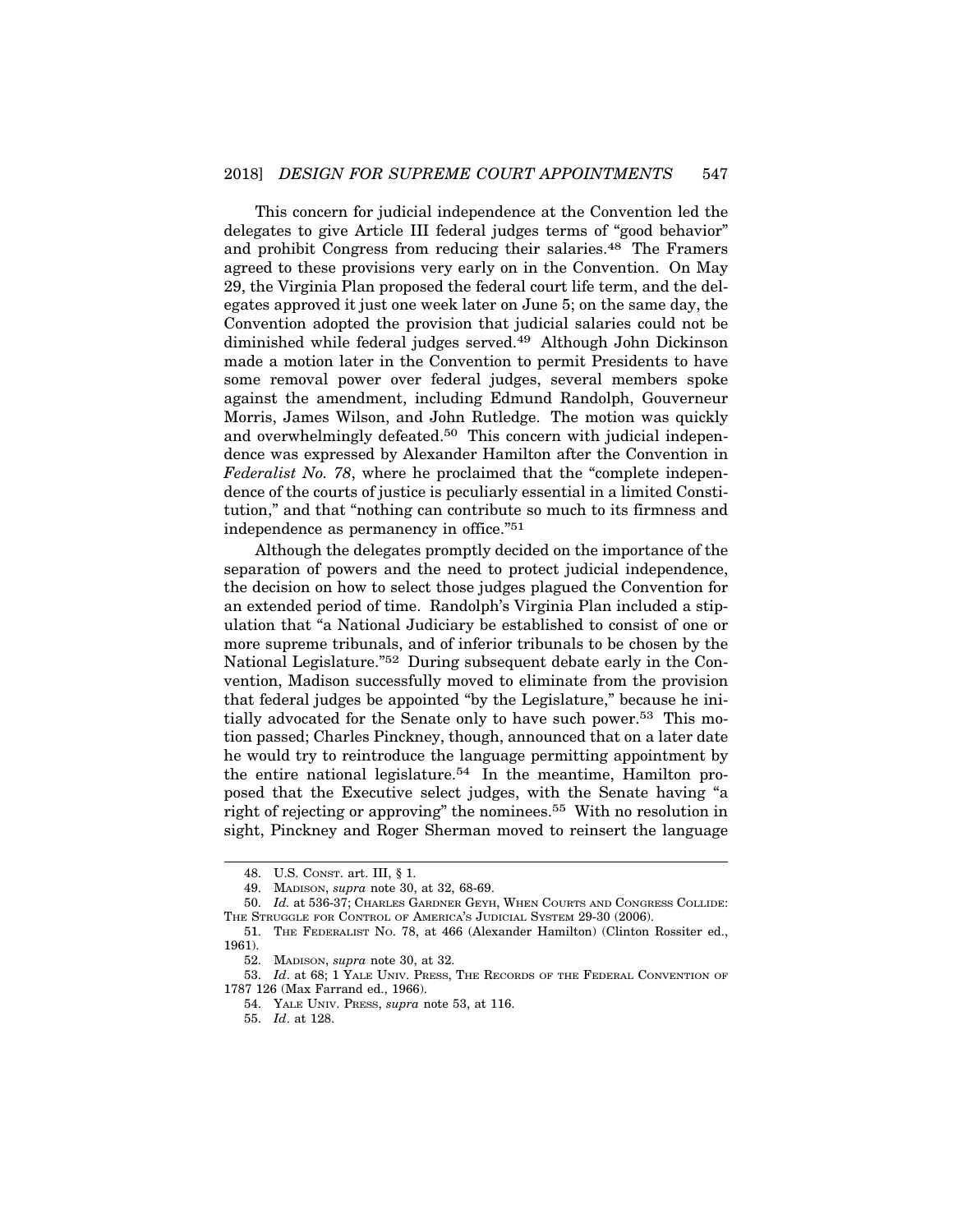that the House and the Senate jointly appoint federal judges; Madison argued against allowing the House a role in the appointment process, leading Pinckney and Sherman to withdraw their motion.<sup>56</sup> The delegates then temporarily agreed to create "a national Judiciary," including "one supreme tribunal," whose judges were to be appointed by the Senate.57 However, when William Paterson subsequently introduced the New Jersey Plan, the small state-centric rival to the Virginia Plan, it included a provision that federal judges would "be appointed by the Executive."58 Two camps had now developed, with some delegates favoring appointment by the Senate, and others advocating appointment by the President.

Still, in June of 1787, Randolph submitted a revised Virginia Plan, which still created a "national Judiciary" consisting of "One Supreme Tribunal" that would have judges appointed by the Senate.59 Randolph's proposal kept that language in the draft Constitution for approximately one month, until mid-July when Nathaniel Gorham recommended that judges be "appointed by the Executive with the advice and consent of the second branch," by which he meant the Senate.60 Gorham developed this position because he believed that even one chamber of Congress would contain too many people to engage effectively in the selection of judges alone.<sup>61</sup> James Wilson, not impressed by what he saw as a half-measure, made a motion to permit the President to have sole appointment power, something seconded by Gouverneur Morris.62 In what was some significant debate, Luther Martin, Roger Sherman, George Mason, and Gunning Bedford argued against the motion, and Gorham and Gouverneur Morris spoke in favor of it.63 When the vote was called on the motion to give the President sole appointment authority, it failed.<sup>64</sup>

This led Gorham to seek a compromise, with him proposing that "Judges be nominated and appointed by the Executive by and with the advice and consent of the second branch and every such nomination shall be made at least \_\_\_ days prior to such appointment."65 With very little recorded debate, a vote was called with the motion failing

<sup>56.</sup> MADISON, *supra* note 30, at 112-13.

<sup>57.</sup> *Id*. at 116.

<sup>58.</sup> *Id*. at 120.

<sup>59.</sup> *Id*. at 150.

<sup>60.</sup> *Id*. at 314.

<sup>61.</sup> *Id*.

<sup>62.</sup> *Id*.

<sup>63.</sup> *Id*. at 314-17.

<sup>64.</sup> *Id*. at 317.

<sup>65.</sup> *Id*.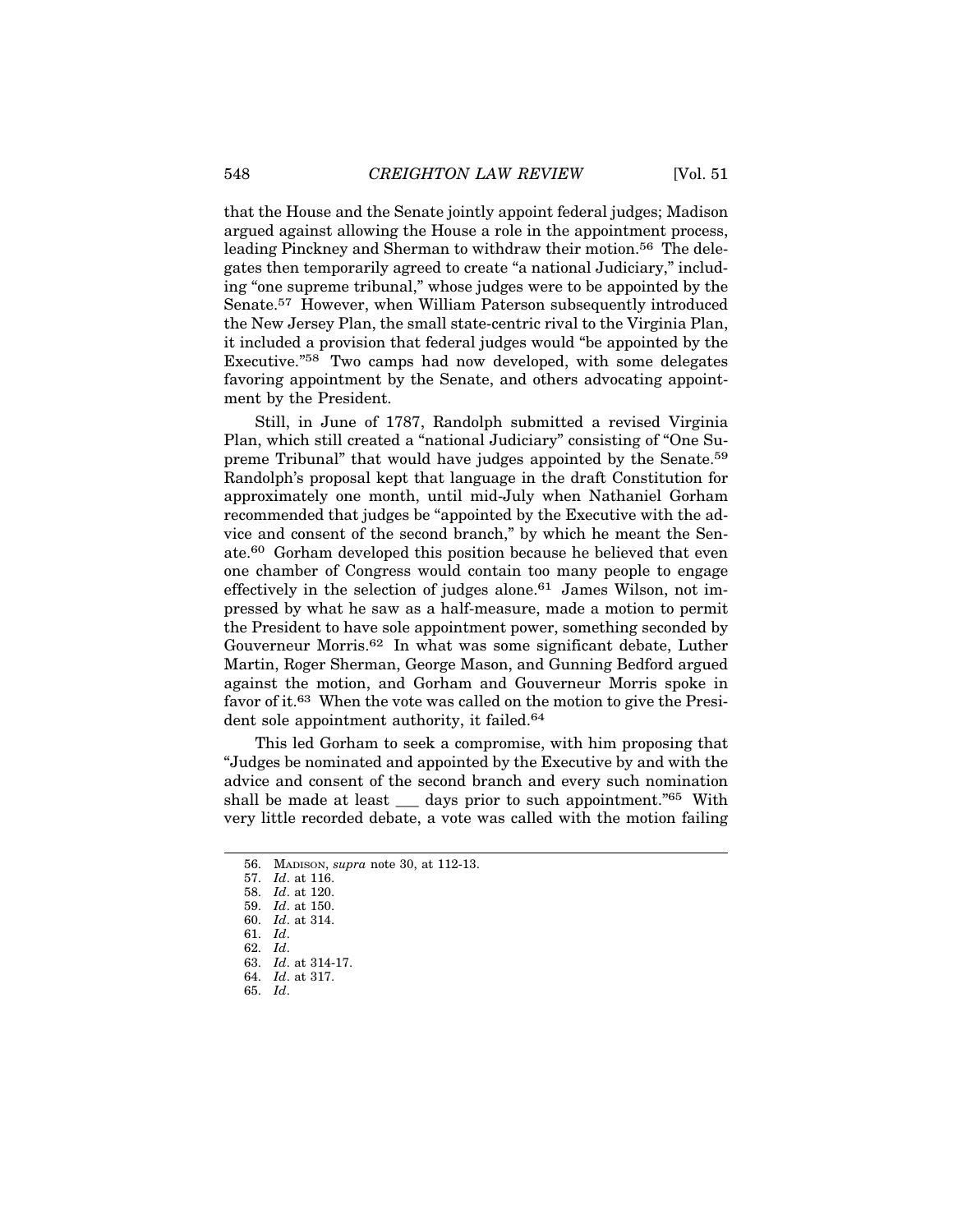on a tie vote.66 Madison responded with a compromise proposal of his own, allowing the Senate to check presidential appointment power, but only if a supermajority of two-thirds of the Senate rejected a nominee.67 During subsequent debate, Madison spoke in favor of his amendment, as did Randolph and Morris; but Charles Pinckney, Oliver Ellsworth, and Mason rebutted these arguments, defending the Senate's sole appointment authority.68 Because of the strong opposition, Madison modified his amendment so that the Senate could reject a presidential appointment by a majority vote, but this proposal also failed.69 Following this, the Convention voted to affirm that judicial appointment power should remain in the Senate.70

In late July, the delegates agreed to insert language giving the President power "to appoint to Offices in cases not otherwise provided for," showing a trend in the Convention towards lodging appointment power generally in the Presidency.71 At the end of July, and throughout most of August, the judicial appointment power stayed with the Senate alone in drafts of the Constitution.72 But the tide began to turn at the end of August and early September. Morris took to the Convention floor and argued against the Senate having judicial appointment power because of what he characterized as the unwieldiness of a legislative body exercising that responsibility.73 The levy then broke in early September when the Committee of Eleven brought forth nine compromise proposals to the Convention floor, including that the "President . . . shall nominate and by and with the advice and consent of the Senate shall appoint . . . Judges of the Supreme Court."74 Without any debate recorded on the issue of judicial appointment, the delegates unanimously approved that language.75 When the Convention finally adjourned, the finalized language of the Appointments Clause read as follows: "The President . . . shall nominate, and by and with the advice and consent of the Senate, shall appoint . . . judges of the Supreme Court."76

Regarding judicial appointment power, the Framers initially disagreed over the best way to achieve their goals of separation of pow-

<sup>66. 2</sup> YALE UNIV. PRESS, THE RECORDS OF THE FEDERAL CONVENTION OF 1787 38 (Max Farrand ed., 1966).

<sup>67.</sup> MADISON, *supra* note 30, at 317.

<sup>68.</sup> *Id*. at 344-46.

<sup>69.</sup> *Id*. at 346.

<sup>70.</sup> YALE UNIV. PRESS, *supra* note 66, at 72.

<sup>71.</sup> *Id*. at 116.

<sup>72.</sup> *Id*. at 144-45, 169, 183.

<sup>73.</sup> MADISON, *supra* note 30, at 517.

<sup>74.</sup> *Id*. at 575.

<sup>75.</sup> *Id*. at 598-99; YALE UNIV. PRESS, *supra* note 66, at 533.

<sup>76.</sup> U.S. CONST. art II, § 2.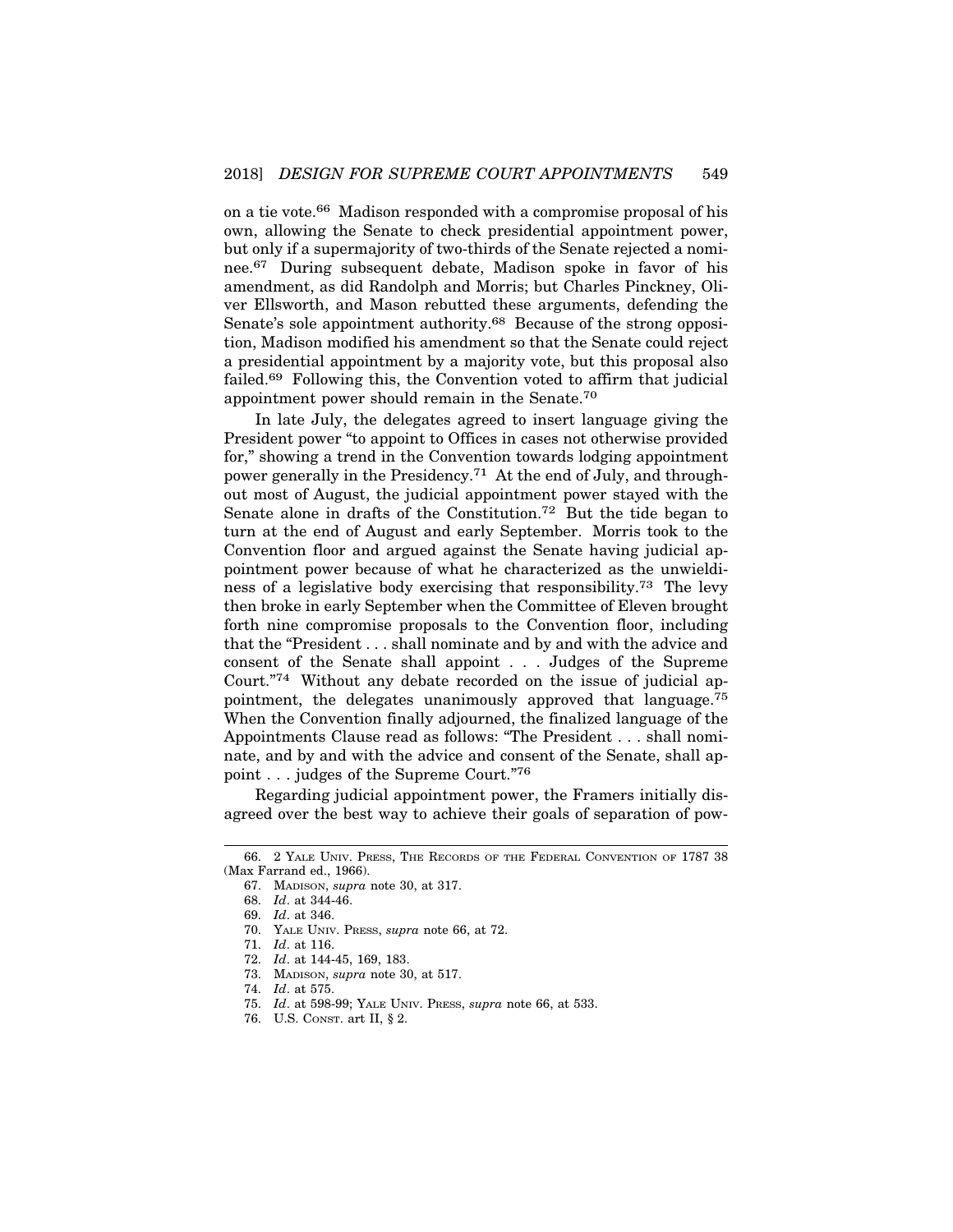ers, checks and balances, and judicial independence. However, the Framers eventually settled on that method of appointment because they thought it would best carry out these goals. As the remainder of this Article will explain, the Framers collectively thought five factors would be paramount regarding judicial selection, and these five factors coincided with their goals for the new government overall. Numerous Framers discussed these five factors throughout the Convention, and shortly after the Convention, key Framers wrote about them in the *Federalist Papers*.

When constructing the judicial appointment process, the selection of a highly qualified nominee was the number one factor that the Framers thought was necessary. Second, the Framers knew that political beliefs—including ideology, constitutional vision, and policy attitudes—would ultimately become a consideration factored into the Supreme Court selection process if politicians chose the Justices. Third, the Framers' statements indicated that they understood some level of representativeness would, and should, factor into the selection process for United States Supreme Court Justices, because Senators and Presidents would need to appeal to the different constituencies that put them into office. Fourth, the Framers' emphasis on checks and balances was, and continues to be, on full display in the Supreme Court selection process, meaning that they intended an active role in the process from both the President and the Senate, understanding the other considerations (like those cited above) would drive senators to be more or less likely to confirm a President's nominee. Fifth, the Framers anticipated that there would be some indirect input and feedback from the public in a judicial selection process that was carried out by elected politicians.

# III. PRODUCING A QUALIFIED JUDICIAL NOMINEE

The number one factor that the Framers thought was necessary to consider in their construction of the judicial appointment process was the selection of a highly qualified nominee. The criteria they identified at their Convention debates, and shortly after the Convention, were having a legal background and having legal experience, possibly some judicial experience, and devotion to ethics. Benjamin Franklin talked of this early on at the Convention when he claimed, perhaps a bit comically, that in Scotland lawyers chose judges, and in doing so they "always selected the ablest of the profession in order to get rid of him, and share his practice among themselves," and that the delegates should keep in mind "the interest of the electors to make the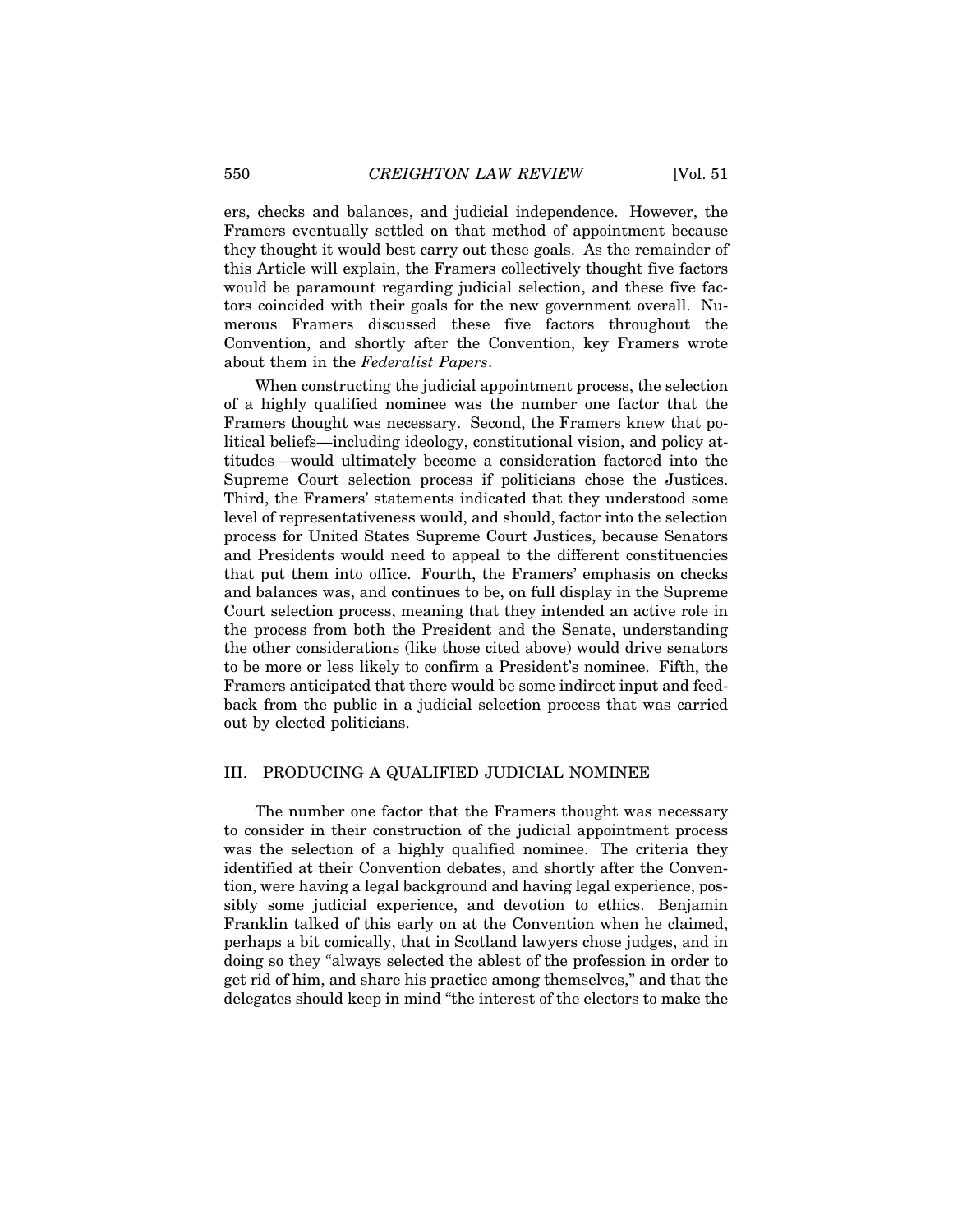best choice, which should always be made the case if possible."77 Thus, Franklin not only thought those who were the most capable and knowledgeable about the law should be chosen as judges, but he also thought, like Madison, that the self-interest of human nature should also be incorporated into the structure of government.78 Franklin's statement made clear his belief that whoever selects federal judges needs to have an interest in that process that would promote the selection of quality jurists.

Madison continued this same line of thought as Franklin, claiming that if legislators chose judges it would be problematic because "many of [them] were not judges of the requisite qualifications. The Legislative talents which were very different from those of a Judge, commonly recommended men to the favor of Legislative Assemblies."79 Madison assailed congressional selection, claiming that the whole Congress would be "incompetent Judges of the requisite qualifications" for a United States Supreme Court Justice because they would likely choose judges with legislative experience or who were owed political favors by members of Congress.80 In this way, Madison feared that Congress would select persons "without any of the essential qualifications for an expositor of the laws," permitting such nominees to "prevail over a competitor not having these recommendations, but possessed of every necessary accomplishment."81 Madison further stated at the Convention that he wanted the selection of federal judges to tend toward those who would possess "every necessary accomplishment," again emphasizing the importance of quality, including requisite experience, in judicial nominees.82 Earlier in the Convention Madison supported Senate appointment of judges, but as the Convention progressed, Madison assured his fellow delegates that it would be best if the President has this appointment power, subject to rejection by the Senate, because "the Executive . . . would in general be more . . . likely to select fit characters than the Legislature."83

Several other delegates also emphasized the need for the process to promote the appointment of qualified judges. For instance, Nathaniel Gorham wanted a selection process which would "ensure a good choice."84 Several delegates who spoke on the subject emphasized this point, regardless of which appointment method they advo-

<sup>77.</sup> MADISON, *supra* note 30, at 67-68.

<sup>78.</sup> Peter C. Ordeshook, *"The Calculus of Consent": Reforming Political Science*, 152 PUB. CHOICE 423, 425 (2012).

<sup>79.</sup> MADISON, *supra* note 30, at 68.

<sup>80.</sup> *Id*. at 112-13.

<sup>81.</sup> *Id*. at 113.

<sup>82.</sup> *Id*.

<sup>83.</sup> *Id*. at 113, 344.

<sup>84.</sup> *Id*. at 314.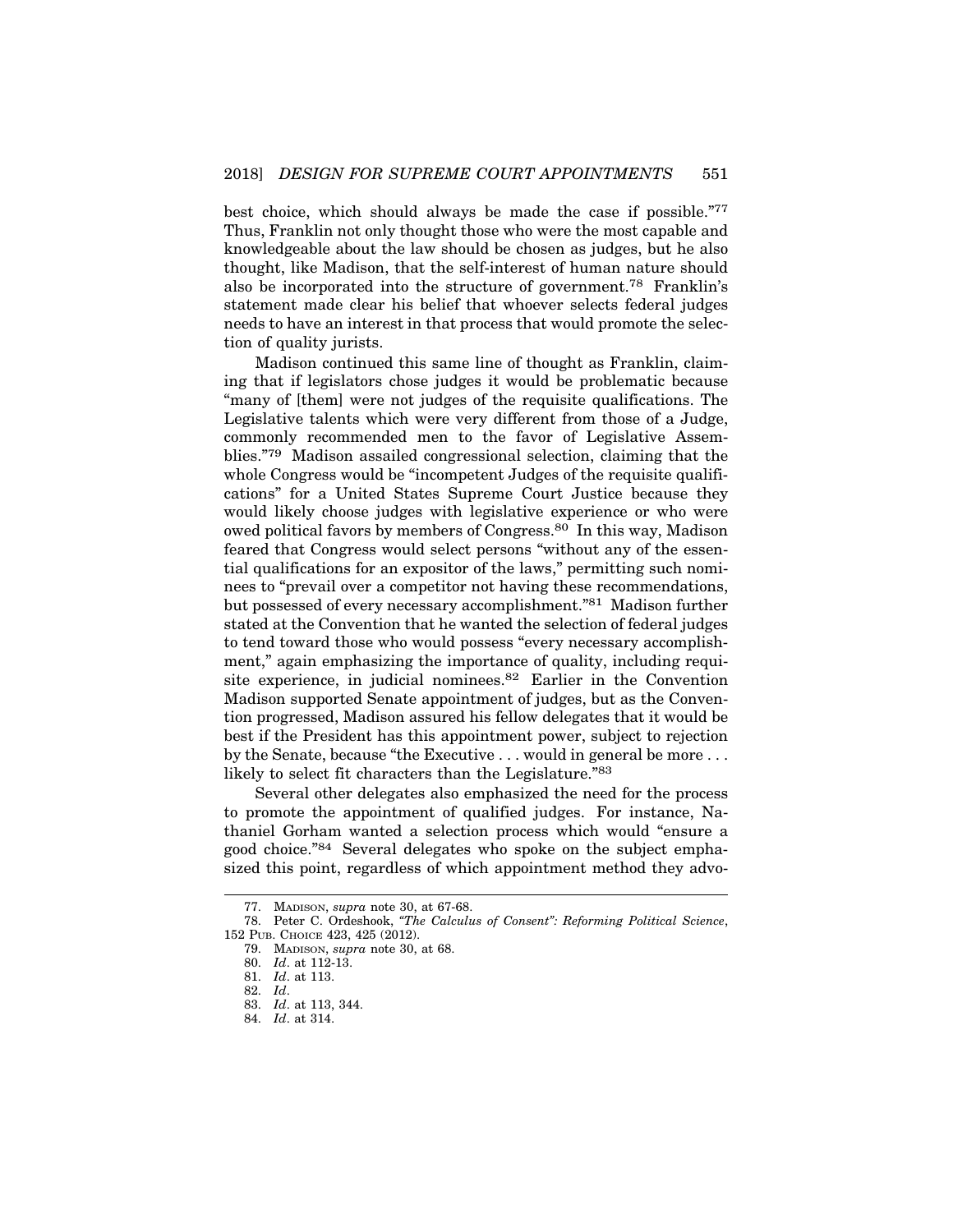cated. Roger Sherman specified the need for an ethical nominee and believed appointment by senators was the best way to achieve this; he declared that it "would be less easy for candidates to intrigue with them, than with the Executive Magistrate."85 Charles Pinckney also defended appointment power by the Senate alone because the President would not have "the requisite knowledge of characters."86 According to Elbridge Gerry, he "could not conceive that the Executive could be as well informed of characters throughout the Union, as the Senate."87 Oliver Ellsworth, also emphasizing the need for ethical Justices, claimed of the President that "it was not to be supposed he could have a better knowledge of characters. He will be more open to caresses [and] intrigues than the Senate."88

On the other hand, Edmund Randolph commented that he laid "great stress on the responsibility of the Executive as a security for fit appointments. Appointments by the Legislatures have generally resulted from cabal [or] from personal regard."89 Moreover, Gouverneur Morris maintained that Senators "must take the character of candidates from the flattering pictures drawn by their friends. The Executive in the necessary intercourse with every part of the [United States] required by the nature of his administration, will or may have the best possible information."90 Clearly, there is no doubt that throughout the Convention, the delegates thought there was a need to appoint meritorious candidates, including not just having proper experience, but also, based on comments about fitness and character, possessing ethical qualities.91

James Madison and Alexander Hamilton emphasized the same themes in the *Federalist Papers*. For instance, Alexander Hamilton expressed the following sentiments regarding the quality of the President's appointees in *Federalist No. 76*:

The sole and undivided responsibility of one man will naturally beget a livelier sense of duty and a more exact regard to reputation. He will . . . investigate with care the qualities requisite to the stations to be filled, and to prefer with impartiality the persons who may have the fairest pretensions to them.92

<sup>85.</sup> *Id*. at 316.

<sup>86.</sup> *Id*. at 344.

<sup>87.</sup> *Id*. at 345.

<sup>88.</sup> *Id*.

<sup>89.</sup> *Id*. at 344.

<sup>90.</sup> *Id*. at 345.

<sup>91.</sup> William G. Ross, *The Functions, Roles, and Duties of the Senate in the Supreme Court Appointment Process*, 28 WM. & MARY L. REV. 633, 638-50 (1987).

<sup>92.</sup> THE FEDERALIST NO. 76, at 455-56 (Alexander Hamilton) (Clinton Rossiter ed., 1961).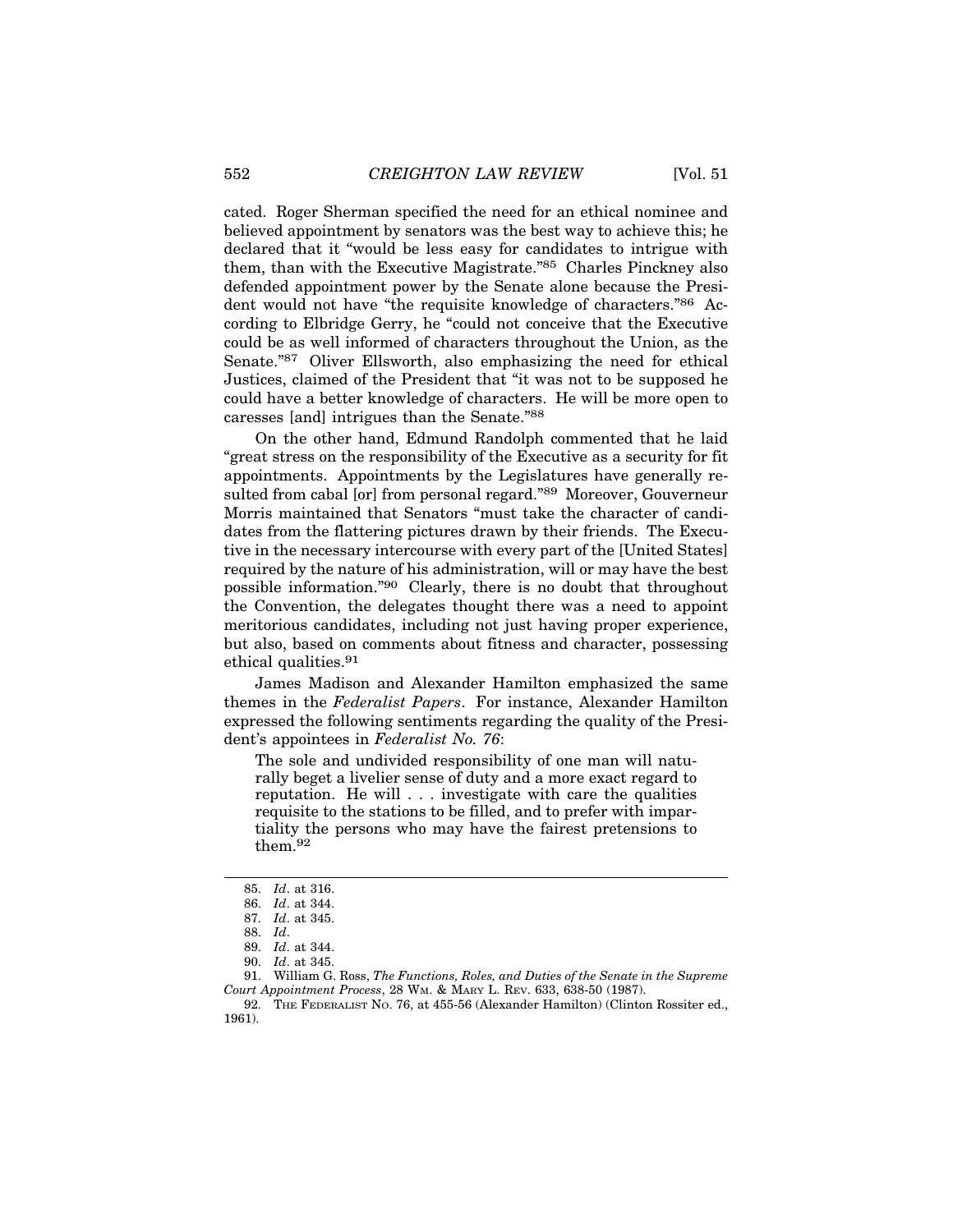Put another way, Hamilton believed that Presidents' concerns with their legacies would lead them to make quality appointments. He then claimed that if instead the Senate had the appointment power, "the intrinsic merit of the candidate will be too often out of sight" due to the logrolling of candidates.<sup>93</sup> Such horse-trading would be less likely under the Constitution's design, according to Hamilton, leading to the selection of better candidates. In the same paper, Hamilton argued that the Senate would confirm most nominees: "[I]t is not likely that their sanction would often be refused, where there were not special and strong reasons for the refusal."<sup>94</sup> The Senate would approve most nominations if the President chose a meritorious candidate with no ethical problems. For Hamilton, it is the Senate checking the President that will "tend greatly to prevent the appointment of unfit characters."95 In other words, Hamilton predicted that overall, candidates of real quality, not cronies, were likely to be appointed.<sup>96</sup>

In *Federalist No. 51*, Madison wrote similar thoughts to those he expressed at the Convention and by his colleague, Hamilton. Referring to the Federal Judiciary, Madison wrote that "peculiar qualifications being essential in the members, the primary consideration ought to be to select that mode of choice which best secures these qualifications."97 This line leaves no doubt that Madison, like the other Framers who wrote and spoke on the subject, thought judges needed to have specific qualifications and that the Constitution's selection process would best ensure candidates of such merit.

Thus, there is ample evidence among many key Framers' statements that indicate an overriding concern with making sure that United States Supreme Court Justices would be of the highest quality, broadly defined. They believed in the need for minimum basic qualifications for federal jurists. They did not place on federal judges any formal qualifications—such as the age, residency, and citizenship qualifications they required for Presidents,<sup>98</sup> Senators,<sup>99</sup> and House members<sup>100</sup>—but they did consistently express during the Constitutional Convention and afterwards the need for qualified, ethical appointees to the Court. There is no question that Presidents and Senators through today have been concerned about the quality of a Court nominee. Indeed, all nominees have been lawyers, almost all

97. THE FEDERALIST NO. 51, at 321 (James Madison) (Clinton Rossiter ed., 1961).

<sup>93.</sup> *Id*. at 456.

<sup>94.</sup> *Id*. at 457.

<sup>95.</sup> *Id*.

<sup>96.</sup> Ross, *supra* note 91, at 640.

<sup>98.</sup> U.S. CONST. art II, § 1.

<sup>99.</sup> *Id.* art I, § 3.

<sup>100.</sup> *Id.* § 2.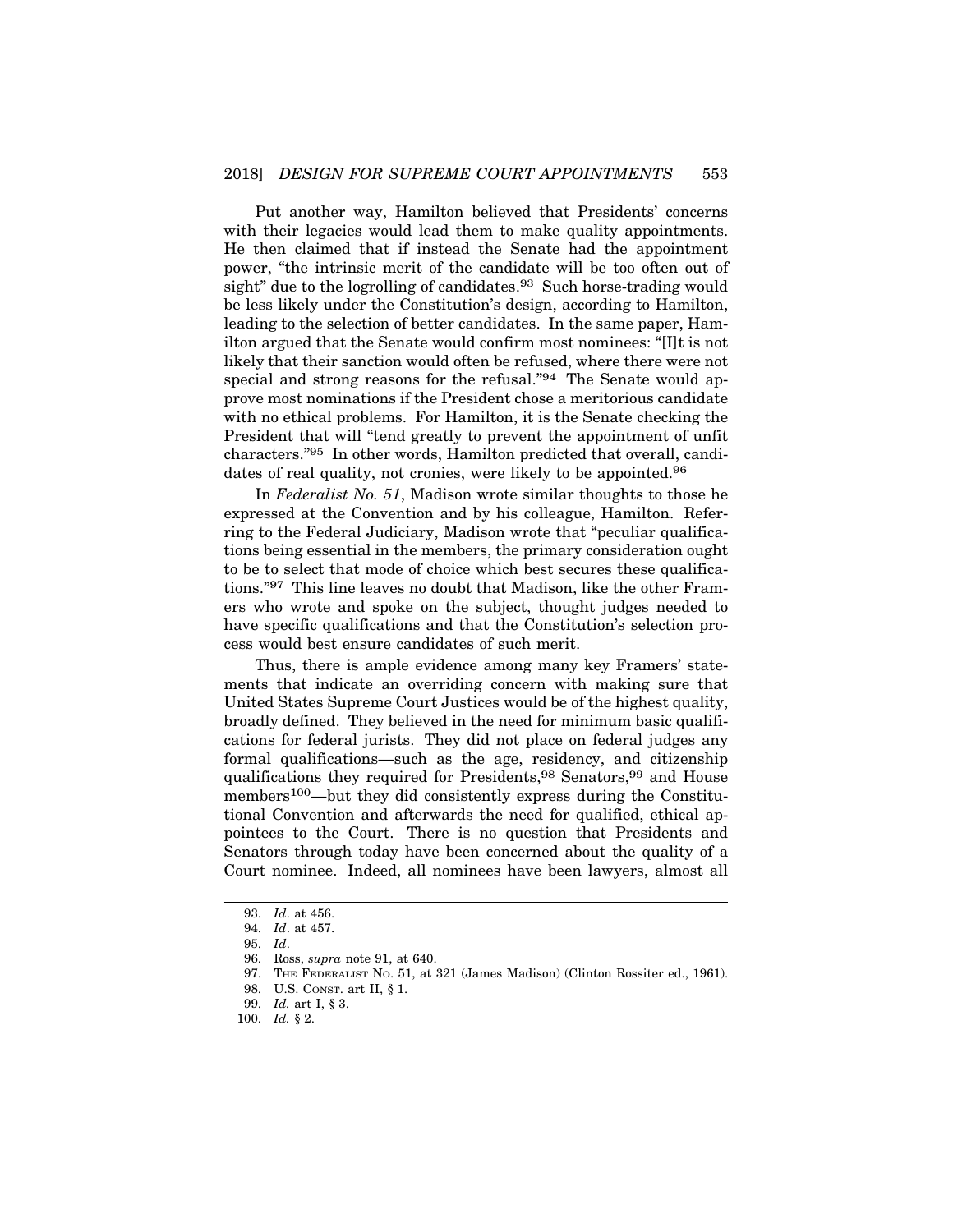have had governmental (often judicial) experience, and many in the modern era have attended elite law schools.101 On the Senate side, nominees ranked as highly qualified in newspaper editorials tend to receive many more votes than those who are unqualified, <sup>102</sup> and nominees with ethical shortcomings will often provide Senators with reasons to vote against them,<sup>103</sup> making them less likely to be confirmed.

#### IV. THE ROLE OF POLITICAL BELIEFS

In addition to wanting qualified, meritorious, ethical Justices, the Framers believed they were setting a process in motion where other factors would be relevant. Being the political scientists they were, they also believed that political beliefs (including ideologies, constitutional visions, and policy attitudes) would be considered in the United States Supreme Court nomination process. The Constitution has sometimes been referred to as a "bundle of compromises,"<sup>104</sup> and in this sense, it demonstrates that the Framers at the Constitutional Convention were practical politicians.105 Thus, this group also knew that, as a practical matter, they were establishing a selection process in which Presidents, and indirectly Senators, would try to put Justices on the Court who held beliefs commensurate with their own. In doing this, they envisioned a system in which politics would be an inevitable part of the federal judicial appointment process.106 Although this factor was frequently articulated in implicit (as opposed to explicit) statements by the delegates, because they were uneasy about this consideration dominating the process, their statements reveal that they were aware they were creating a process where political beliefs would be regularly contemplated during judicial appointments. One point is noteworthy in this regard. Political parties as we understand them today did not exist at the Constitutional Convention. However, the delegates disagreed strongly over states' rights—including the fissures between large states and small states, as well as the one that divided slave states from free states—and these disagreements were

<sup>101.</sup> Susan Navarro Smelcer, *Supreme Court Justices: Demographic Characteristics, Professional Experience, and Legal Education, 1789-2010*, CONG. RES. SERV. 11-31 (Apr.

<sup>9, 2010),</sup> https://fas.org/sgp/crs/misc/R40802.pdf.

<sup>102.</sup> LEE EPSTEIN & JEFFREY A. SEGAL, ADVICE AND CONSENT: THE POLITICS OF JUDI-CIAL APPOINTMENTS 103-06 (2005).

<sup>103.</sup> JOHN MASSARO, SUPREMELY POLITICAL: THE ROLE OF IDEOLOGY AND PRESIDEN-TIAL MANAGEMENT IN UNSUCCESSFUL SUPREME COURT NOMINATIONS 8 (1990).

<sup>104.</sup> FARRAND, *supra* note 30, at 201.

<sup>105.</sup> Richard B. Bernstein, *Charting the Bicentennial*, 87 COLUM. L. REV. 1565, 1584 (1987).

<sup>106.</sup> James E. Gauch, *The Intended Role of the Senate in Supreme Court Appointments*, 56 U. CHI. L. REV. 337, 355-57 (1989).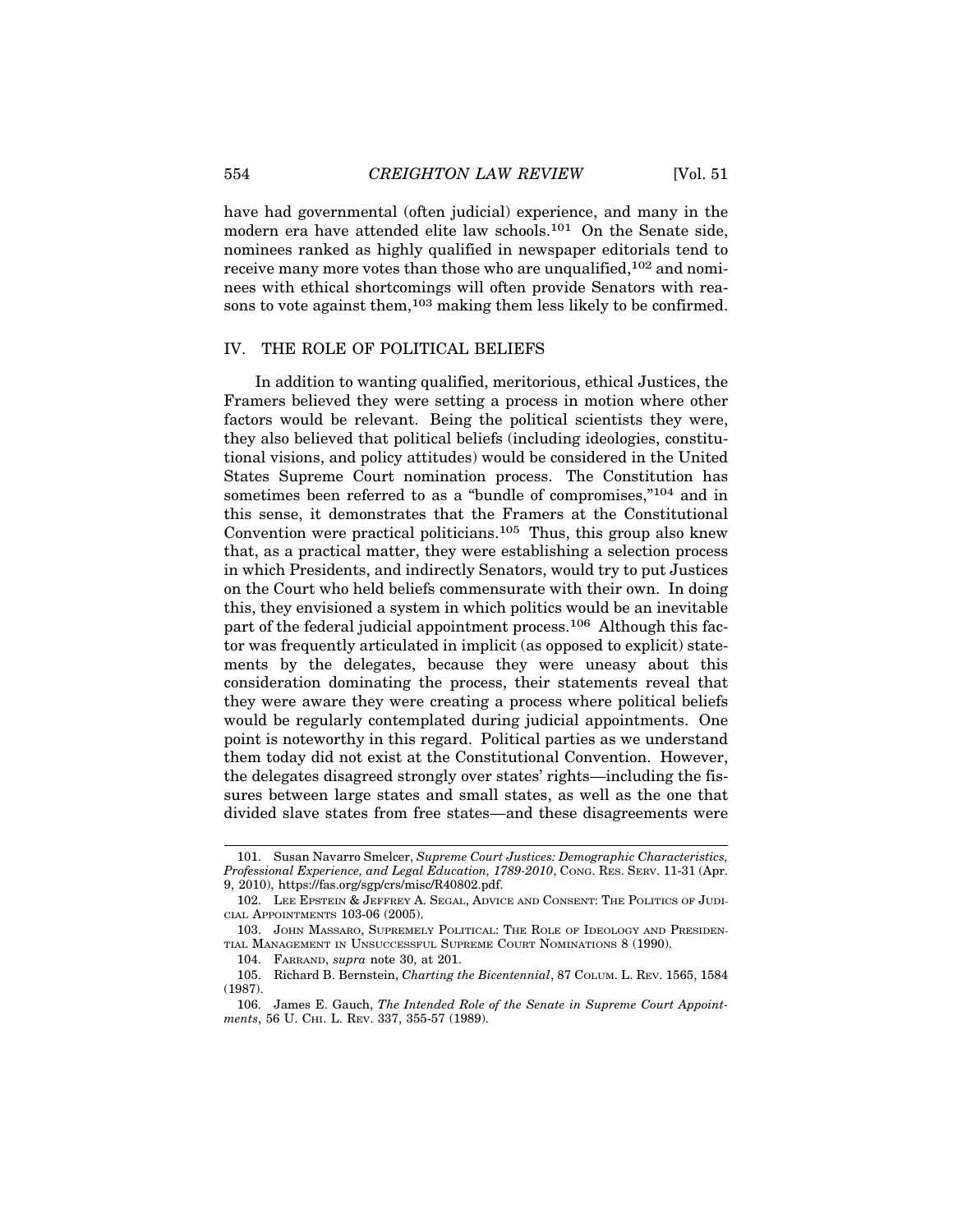comparable to the partitions that eventually arose between political parties in the early United States during the 1790s.<sup>107</sup>

Regarding this factor, James Madison was once again a leading figure at the Convention. When he proposed for Justices to be appointed by the President unless rejected by a two-thirds vote of the Senate, he claimed that "in case of any flagrant partiality or error, in the nomination it might be fairly presumed that [two-thirds] of the second branch would join in putting a negative on it."<sup>108</sup> Madison's language here is telling. He could have stated that if there were *any* partiality by the President in judicial appointments, then the Senate would be justified in rejecting the appointment. Instead, he proclaimed that the Senate would be able to reject an appointment involving "*flagrant* partiality or error." This implies that *some* political partiality would be acceptable in judicial appointments, and it is something we should expect in a political selection process. Edmund Randolph also expressed his concerns with too much partiality injected into judicial appointments if Congress controlled the entire process: "Appointments by the Legislatures have generally resulted from cabal, from personal regard, or some other consideration than a title derived from the proper qualifications."109 Randolph's characterization of some "other consideration" is most logically understood as overt partiality or similar political considerations. It cannot be "cabal" or "personal regard," as he had already cited those factors. Since Randolph's statement was during the same debate as Madison's above, one can conclude that the "other consideration" was something akin to political or ideological contemplations. This potential problem of legislative judicial appointments, Randolph and Madison argued, would not occur as much with presidents making the selections, although their wording suggests that political considerations will still surface in any appointment made by public officials.<sup>110</sup>

Those delegates who wanted a stronger role for the Senate in the appointment process made similar statements about political considerations. As noted above, George Mason defended unilateral Senate power over judicial appointments. Before the Convention had decided on which body would conduct presidential impeachments, he made the following statement: "The mode of appointing the Judges may depend in some degree on the mode of trying impeachments of the Executive. If the Judges were to form a tribunal for that purpose, they surely

<sup>107.</sup> *Id*. at 357-58.

<sup>108.</sup> MADISON, *supra* note 30, at 344.

<sup>109.</sup> *Id*.

<sup>110.</sup> John C. Eastman, *The Limited Nature of the Senate's Advice and Consent Role*, 36 U.C. DAVIS L. REV. 633, 643 (2003).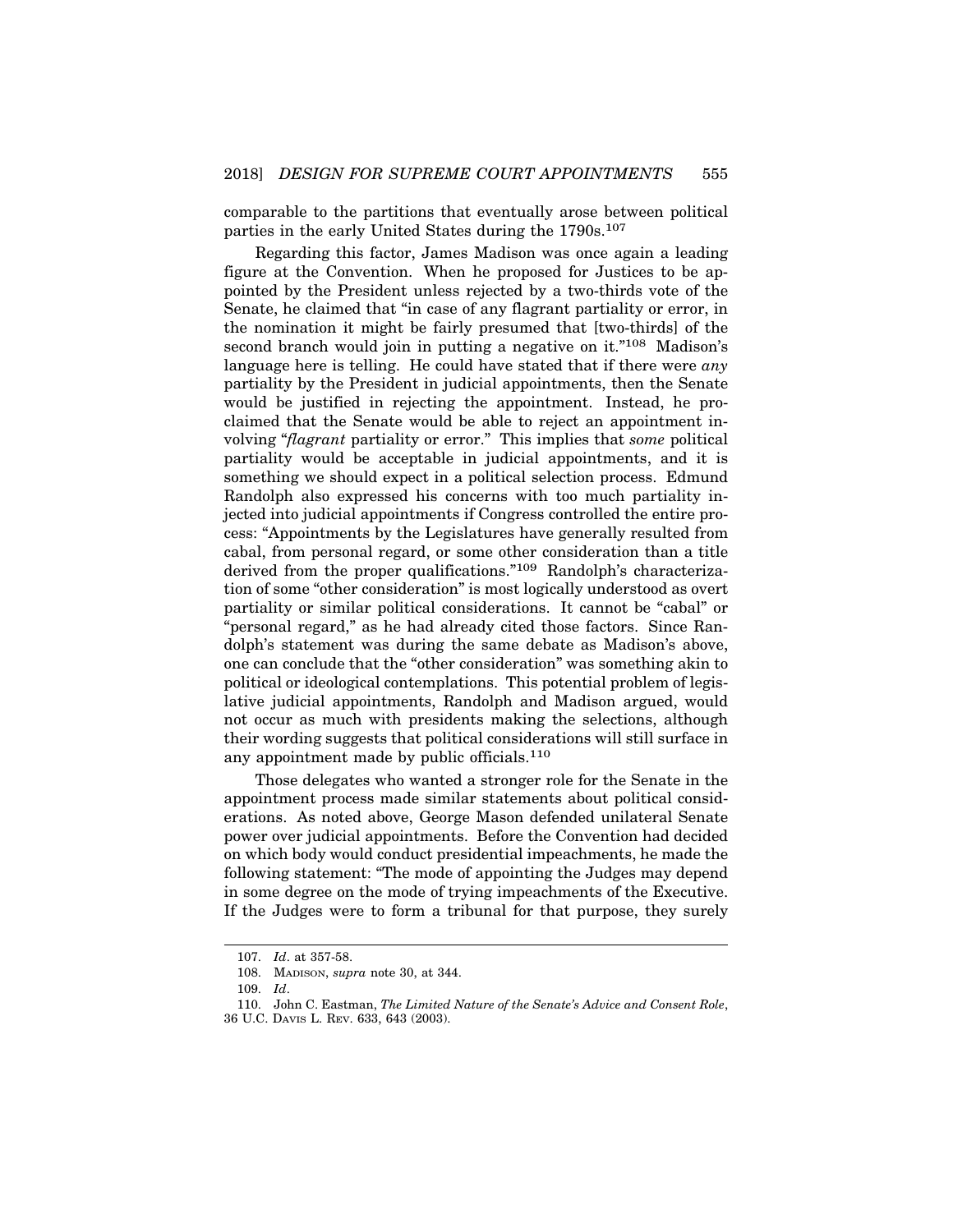ought not to be appointed by the Executive."111 Mason believed that if federal judges formed an impeachment tribunal (which the delegates eventually placed in the duties of the Senate),<sup>112</sup> a Justice who has the same political views or ideology as a President, particularly a President who appointed that Justice, would be likely to keep that President in office when the evidence clearly would suggest otherwise to a neutral observer. There could be other reasons for Mason to have this concern about executive influence, such as Presidents engaging in nepotism in their Supreme Court appointments, but political similarities also lead to this concern.113 During the same debate, Gouverneur Morris implied a comparable concern about the potential for ideological or political closeness between Justices and the Presidents who appointed them, when he proclaimed that "it would be improper for an impeachment of the Executive to be tried before the Judges. The latter would in such case be drawn into intrigues with the Legislature and an impartial trial would be frustrated."114 This was an even more forthright claim, and it is evidence that the Framers thought federal judges, including Supreme Court Justices, would be political actors. This would also then be something they would expect Presidents and Senators to factor into their decisions on appointments, although they could not have precisely envisioned the effects of partisan polarization in contemporary American politics.115

Once the Convention ended, Hamilton addressed this factor multiple times in *The Federalist Papers*. For instance, in *Federalist No. 66*, Hamilton told his readers that, since the President would be permitted to nominate a second Justice if the Senate rejected the first one, "it could hardly happen, that the majority of the Senate would feel any other complacency towards the object of an appointment than such as the appearances of merit might inspire, and the proofs of the want of it destroy."116 Like Madison and Randolph above, Hamilton's word choice is telling. He noted not that *actual* merit, but rather the *appearance* of merit, would be a factor that Senators would use when voting on a judicial nomination. Therefore, one can deduce that Hamilton expected Senators to publicly claim they were searching for proof of merit, but by stating that they would be interested in the *appearance* of merit, he was implying that both Presidents and Senators

<sup>111.</sup> MADISON, *supra* note 30, at 315.

<sup>112.</sup> U.S. CONST. art. I, § 3.

<sup>113.</sup> Gauch, *supra* note 106, at 344-45.

<sup>114.</sup> MADISON, *supra* note 30, at 315.

<sup>115.</sup> James I. Wallner, *The Foundations of Advice & Consent: Original Intent & the Judicial Filibuster*, 31 J.L. & POL. 297, 329 (2016).

<sup>116.</sup> THE FEDERALIST NO. 66, at 405 (Alexander Hamilton) (Clinton Rossiter ed., 1961).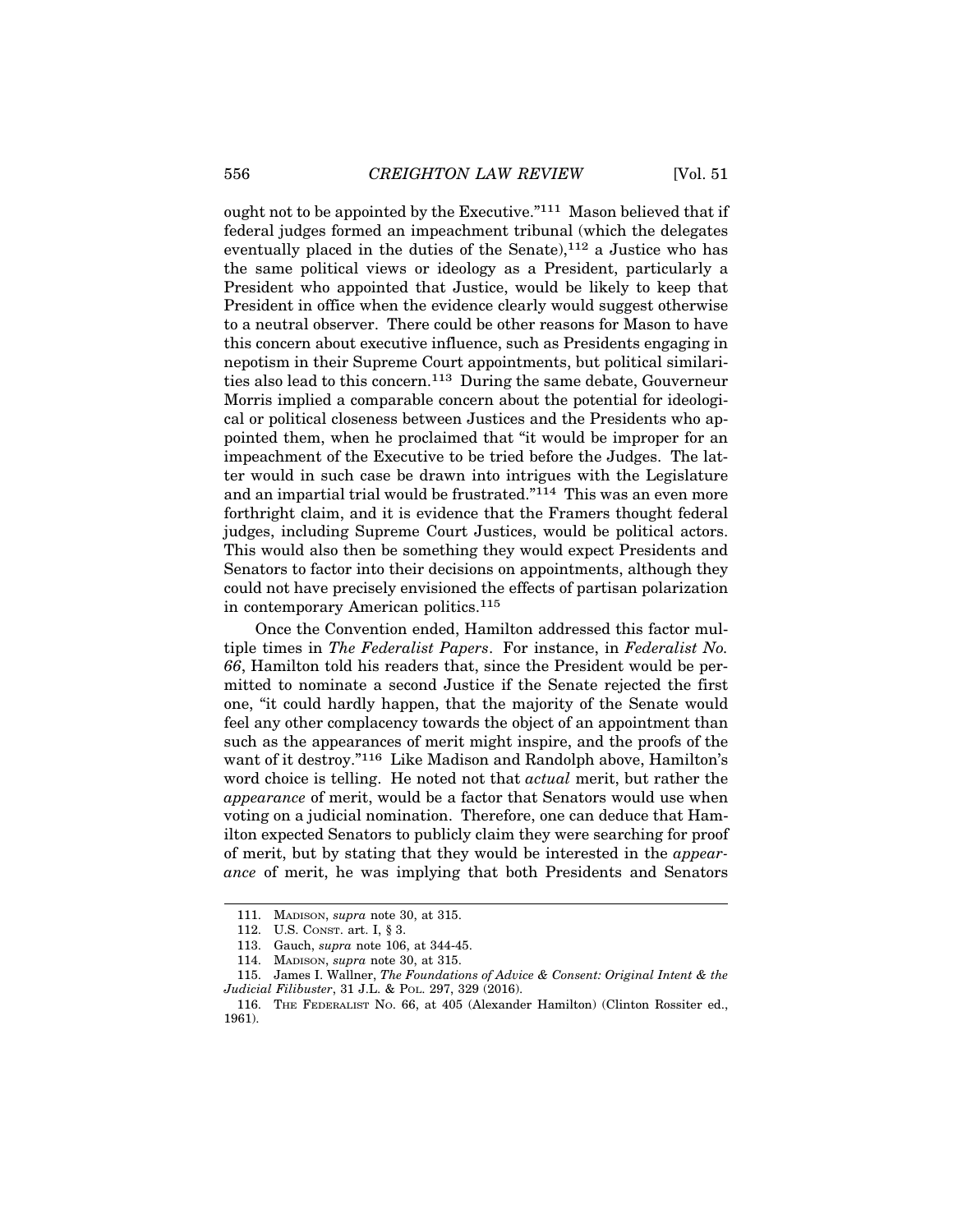could collaborate on the appointment of Justices, focusing on the public "merit" of a nominee, when the real reason behind their support of the candidate is because of the similarity of political/ideological beliefs. Although others have used this passage by Hamilton as evidence that Hamilton thought merit should be the only criterion considered by the Senate during Court confirmations, $117$  a more careful reading of Hamilton's choice of language here implies otherwise.

Indeed, Hamilton continued this line of reasoning in *Federalist No. 69*, where he made this statement: "In the national government, if the Senate should be divided, no appointment could be made."118 This short sentence does not just explain procedurally the appointment process, but also implies that he expected the President and the Senate to consider the political views of judicial nominees. Hamilton's use of the word "divided" cannot be read to mean that there would be a tie vote in the Senate, as then the Vice President would cast the tiebreaking vote, which one would typically expect to be in support of the President's nominee,<sup>119</sup> even before the formation of political parties that led to presidential and vice-presidential candidates to run on tickets together. Again, unlike House members, Senators, and Presidents, the Constitution does not require any qualifications for Justices,120 so it is not unreasonable to expect that political considerations would factor into the process accordingly. Moreover, if Senators were "divided" politically, then they would likely reject a nominee out of line with their political beliefs.

Finally, in *Federalist No. 76*, Hamilton reasoned that "in every exercise of the power of appointing to offices, by an assembly of men, we must expect to see a full display of all the private and party likings and dislikes, partialities and antipathies, attachments and animosities, which are felt by those who compose the assembly."121 Therefore, according to Hamilton, the "choice which may at any time happen to be made under such circumstances, will of course be the result either of a victory gained by one party over the other, or of a compromise between the parties."122 Put another way, Hamilton shows us why we

<sup>117.</sup> *See, e.g.*, Matthew D. Marcotte, *Advice and Consent: A Historical Argument for Substantive Senatorial Involvement in Judicial Nominations*, 5 N.Y.U. J. LEGIS. & PUB. POL'Y 519, 533 (2001); Roger D. Miner, *Advice and Consent in Theory and Practice*, 41 AM. U. L. REV. 1075, 1079 (1992).

<sup>118.</sup> THE FEDERALIST NO. 69, at 421 (Alexander Hamilton) (Clinton Rossiter ed., 1961).

<sup>119.</sup> Wallner, *supra* note 115, at 311-12.

<sup>120.</sup> JOHN ANTHONY MALTESE, THE SELLING OF SUPREME COURT NOMINEES 17-18 (1998).

<sup>121.</sup> THE FEDERALIST NO. 76, at 456 (Alexander Hamilton) (Clinton Rossiter ed., 1961).

<sup>122.</sup> *Id*.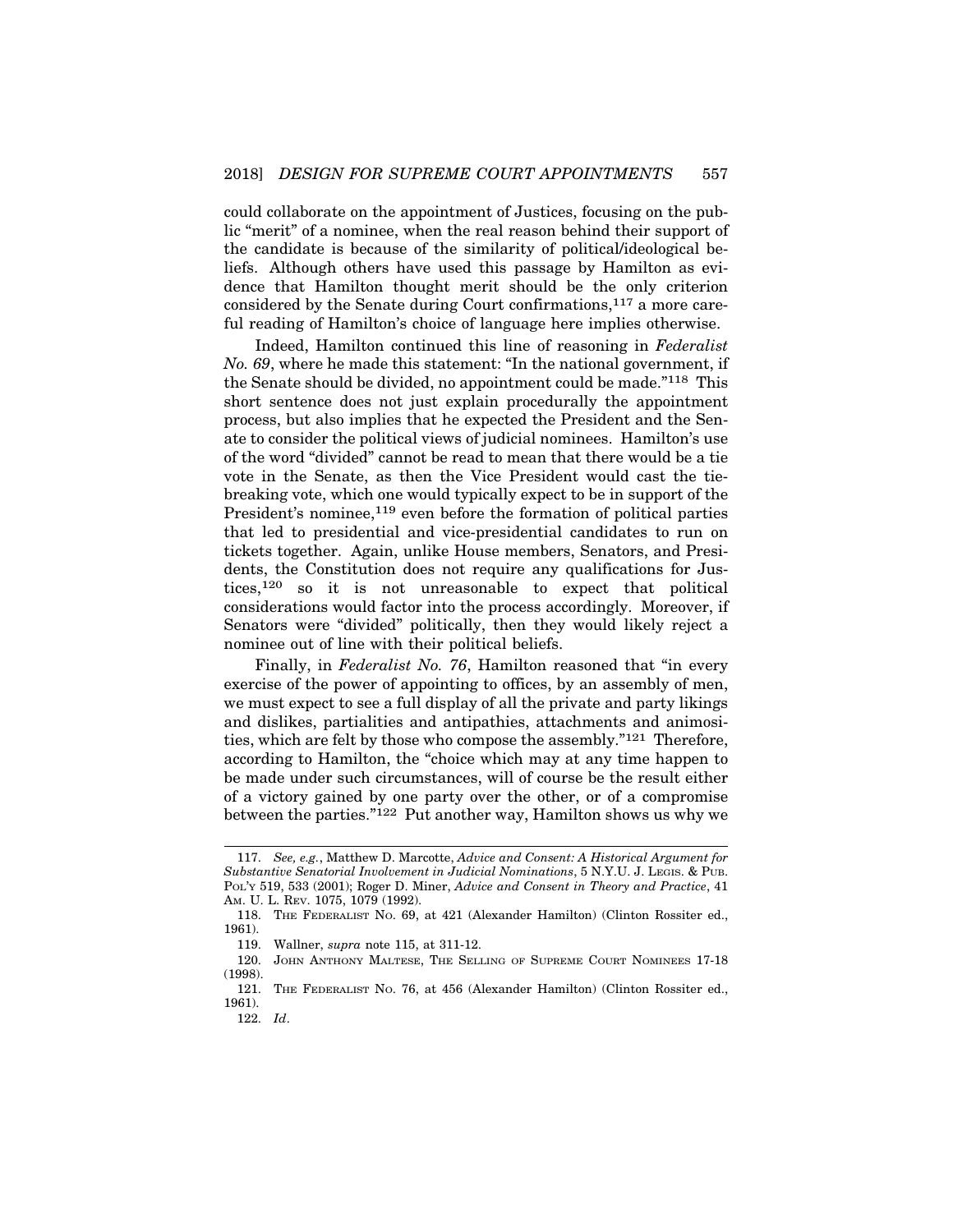should fear a legislature exclusively holding judicial appointment power, because in that case, party consideration would be on *full* display; nevertheless, the implication is that if a legislative body is involved in an appointment process, we would expect *some* party consideration to occur. Indeed, although a confirmation does not involve an exclusive decision by a legislative body, similar considerations would certainly arise in that same setting. In other words, we can never completely take the politics out of the appointment process, even if the Framers tried to minimize it by also requiring the President's involvement.

The Framers were well aware of how political the process would be, and they saw a balance in a Court that was both independent, with life terms and salary protections, but also subject to political accountability via selection by politicians like Presidents and Senators. Although the Framers did not express their concern with this factor as explicitly as they did regarding the necessity for quality in Supreme Court appointees, a critical inspection of the Framers' relevant statements and writings reveal that they knew politics would inevitably be part of the selection process. This factor has remained an indelible part of the Supreme Court appointment process, with more than four of five Court nominees over the last century being of the same political party as the President, and with political ideology remaining an important consideration for Presidents when choosing nominees.<sup>123</sup>

## V. REPRESENTATIVENESS OF JUDICIAL NOMINEES

Another factor the Framers contemplated was representativeness, which also can be understood when one thinks of the Framers' concern with accountability, noted above. What constitutes "representativeness" has changed over time—initially from geographical representativeness to religion, and then to race and gender—but it is another persistent part of the judicial appointment process.124 There are multiple reasons why a judicial nominee's background, specifically geographical origins, were important at the Constitutional Convention. First, the Framers permitted federal courts to have diversity jurisdiction in Article III,125 ensuring that a judge's state of origin would be an important consideration. Second, the Framers gave a role in the appointment process to the Senate, a body intended to protect

<sup>123.</sup> Michael J. Gerhardt, *Toward a Comprehensive Understanding of the Federal Appointments Process*, 21 HARV. J.L. & PUB. POL'Y 467, 485-95 (1998).

<sup>124.</sup> William J. Daniels, *The Geographic Factor in Appointments to the United States Supreme Court, 1789-1976*, 31 WESTERN POL. Q. 226 (1978); SMELCER, *supra* note 101, at 6-11.

<sup>125.</sup> Stone Grissom, *Diversity Jurisdiction: An Open Dialogue in Dual Sovereignty*, 24 HAMLINE L. REV. 372, 378-81 (2001).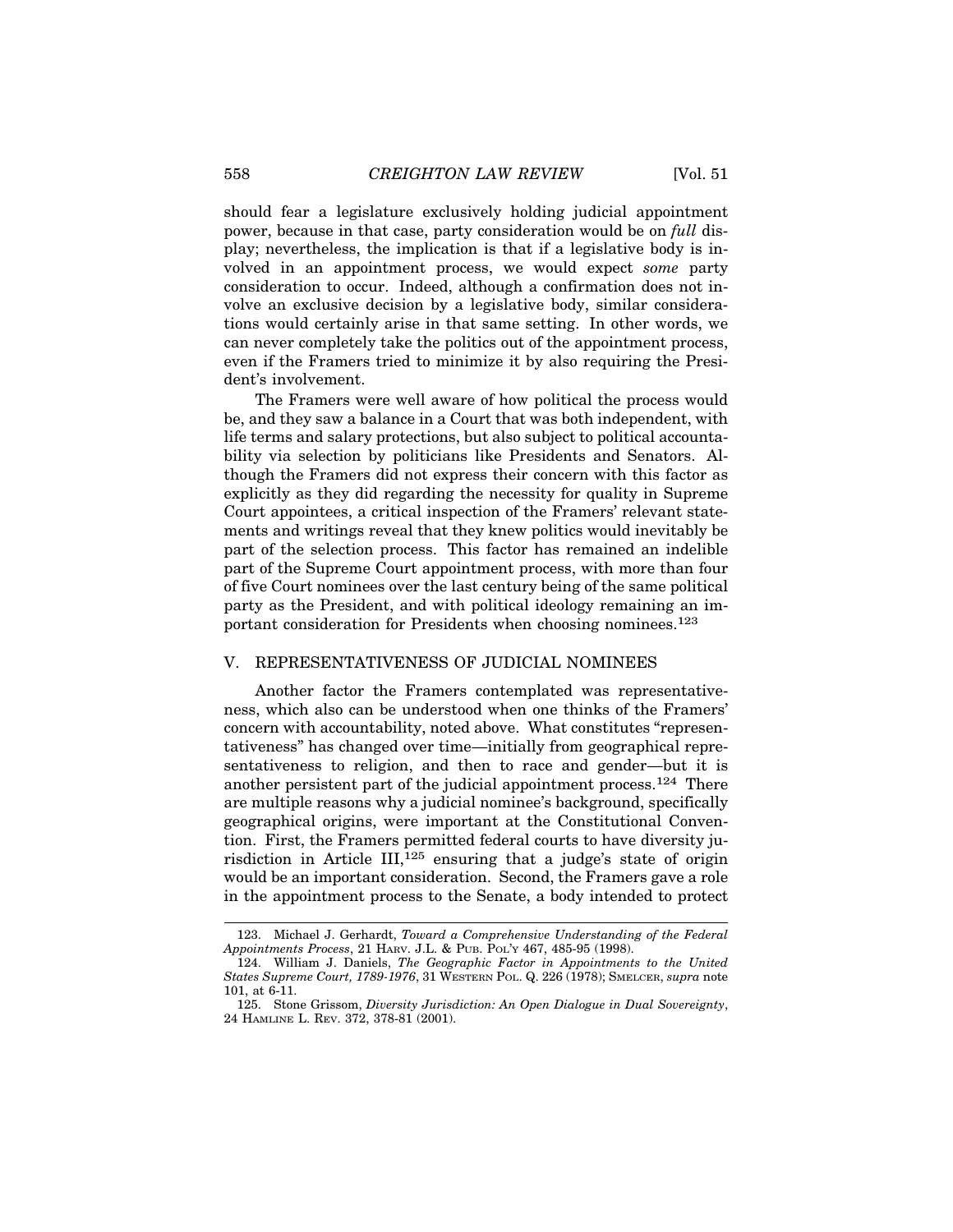state interests, particularly small state interests; in this sense, the Framers put in place a system in which geography would not go unnoticed in judicial appointments.126 Third, the state-based Electoral College elects the President, so there would be reasons for the President to think about the geography of Supreme Court nominees when considering reelection.127 Later, constitutional amendments expanding the right to vote and Supreme Court decisions protecting religious liberty helped to promote other demographic factors being considered in judicial nominations, including religion, $128$  race, $129$  and gender.130 Nevertheless, under the unamended Constitution, the type of representativeness that Presidents and Senators were most concerned with initially involved geographical diversity. Put succinctly by Gouverneur Morris, "the States in their corporate capacity will frequently have an interest staked on the determination of the Judges."131

Delegates raised this geographical concern multiple times at the Constitutional Convention, especially while the delegates were arguing over which of the first two branches should appoint members of the third branch. Those who initially advocated for appointment solely by the Senate saw this as a particularly striking argument in favor of their position. According to Roger Sherman, "the Judges ought to be diffused, which would be more likely to be attended to by the second branch, than by the Executive."132 Clearly, one very reasonable reading of Sherman's use of the term "diffused" is to support geographical distribution in the Judiciary, although one can also understand this to include diversity in other forms.133 For Edmund Randolph, "the hope of receiving appointments would be more diffusive if they depended on the Senate, the members of which would be diffusively known, than if they depended on a single man who could not be personally known to a very great extent."134 Gunning Bedford agreed,

132. *Id*. at 315.

133. *See* David A. Strauss & Cass R. Sunstein, *The Senate, the Constitution, and the Confirmation Process*, 101 YALE L.J. 1491, 1499 (1992).

<sup>126.</sup> Gauch, *supra* note 106, at 350.

<sup>127.</sup> *See* Bradley W. Joondeph, *Law, Politics, and the Appointments Process*, 46 SANTA CLARA L. REV. 737, 760 (2006) (reviewing LEE EPSTEIN & JEFFREY A. SEGAL, AD-VICE AND CONSENT: THE POLITICS OF JUDICIAL APPOINTMENTS (2005)).

<sup>128.</sup> *See* U.S. CONST. amend. I; Everson v. Bd. of Educ., 330 U.S. 1 (1947); Cantwell v. Connecticut, 310 U.S. 296 (1940); Reynolds v. United States, 98 U.S. 145 (1879).

<sup>129.</sup> *See* U.S. CONST. amend. XIV, § 1; *id.* amend. XV, § 1; South Carolina v. Katzenbach, 383 U.S. 301 (1966); Harper v. Va. Bd. of Elections, 383 U.S. 663 (1966); Brown v. Bd. of Educ., 347 U.S. 483 (1954).

<sup>130.</sup> *See* U.S. CONST. amend. XIV, § 1; *id.* amend. XIX; Craig v. Boren, 429 U.S. 190 (1976).

<sup>131.</sup> MADISON, *supra* note 30, at 345.

<sup>134.</sup> MADISON, *supra* note 30, at 316.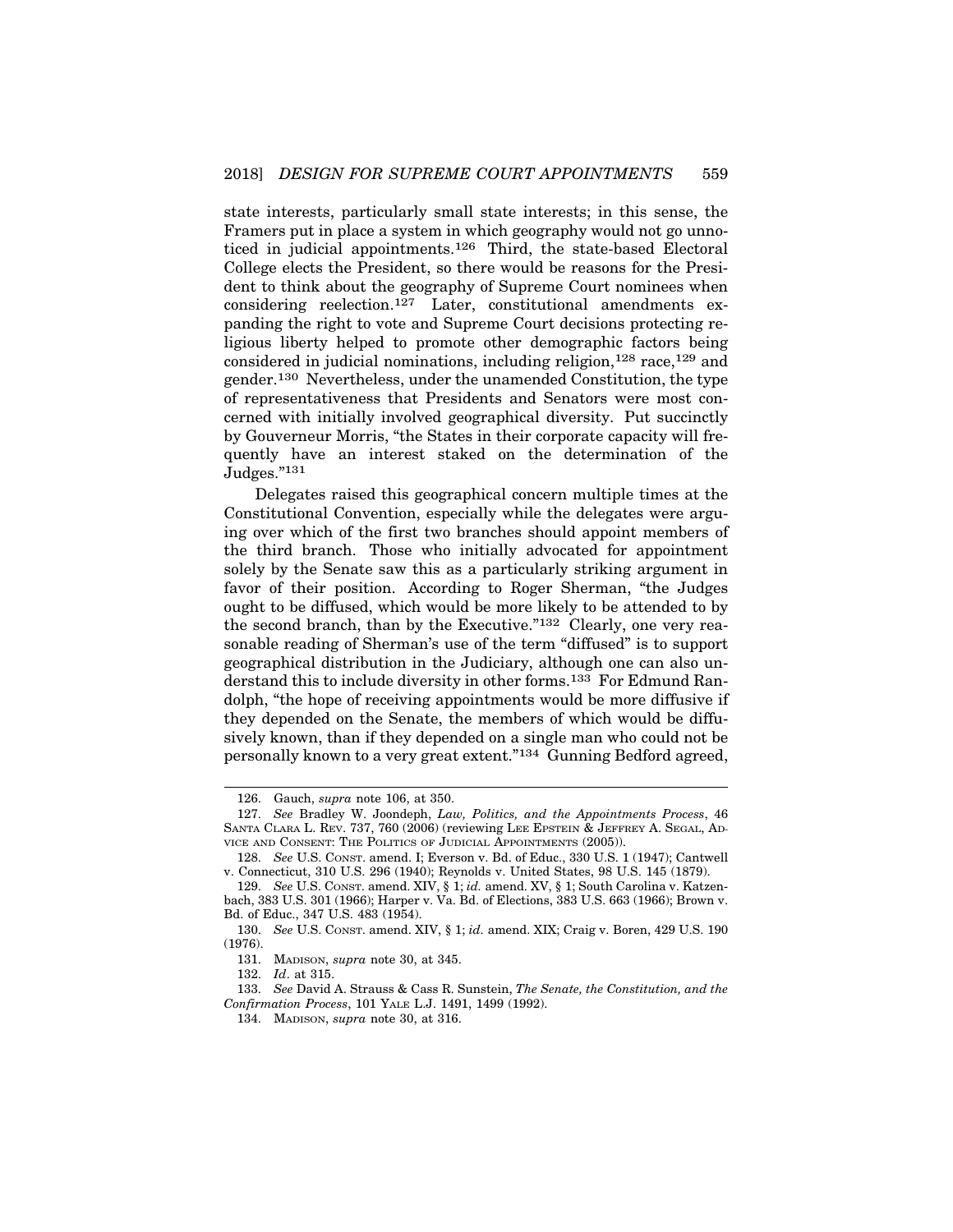stating that smaller states in particular would be more likely to be represented on the Supreme Court if the Senate did the appointing, because the President "would put it in his power to gain over the larger States, by gratifying them with a preference of their Citizens,"135 in order to get reelected. George Mason feared that if the President had sole judicial appointment power,

as the Seat of Government must be in some one State, and as the Executive would remain in office for a considerable time, for [four], [five], or [six] years at least, he would insensibly form local and personal attachments within the particular State that would deprive equal merit elsewhere, of an equal chance of promotion.136

Put another way, for Mason, geography would inevitably enter into the judicial appointment process, but he wished for that to be minimized (when compared to merit), and he thought the best way to do this would be to give the Senate that power because the Senators collectively would not be beholden to special interests from the same place.

However, delegates who early on at the Convention advocated for the President to have sole appointment power also argued that geographical diversity would be better served under their proposal. For instance, Nathaniel Gorham claimed that as "the Executive will be responsible in point of character at least, for a judicious and faithful discharge of his trust, he will be careful to look through all the States for proper characters."137 On the other hand, he argued that members of the Senate "will be as likely to form their attachments at the seat of Government where they reside, as the Executive. If they cannot get the man of the particular State to which they may respectively belong, they will be indifferent to the rest."138 Moreover, for Gorham, "the Senate could have no better information than the Executive. They must like him, trust to information from the members belonging to the particular State where the Candidates resided."139 James Madison claimed that the "Executive Magistrate would be considered as a national officer, acting for and equally sympathizing with every part of the United States,"140 implying that the President would be better suited to choosing Justices from throughout the country because the President would represent the entire country.141 Madison continued

<sup>135.</sup> *Id*.

<sup>136.</sup> *Id*. at 315.

<sup>137.</sup> *Id*.

<sup>138.</sup> *Id*.

<sup>139.</sup> *Id*. at 316.

<sup>140.</sup> *Id*. at 344.

<sup>141.</sup> Laura S. Fitzgerald, *Cadenced Power: The Kinetic Constitution*, 46 DUKE L.J. 679, 753 (1997).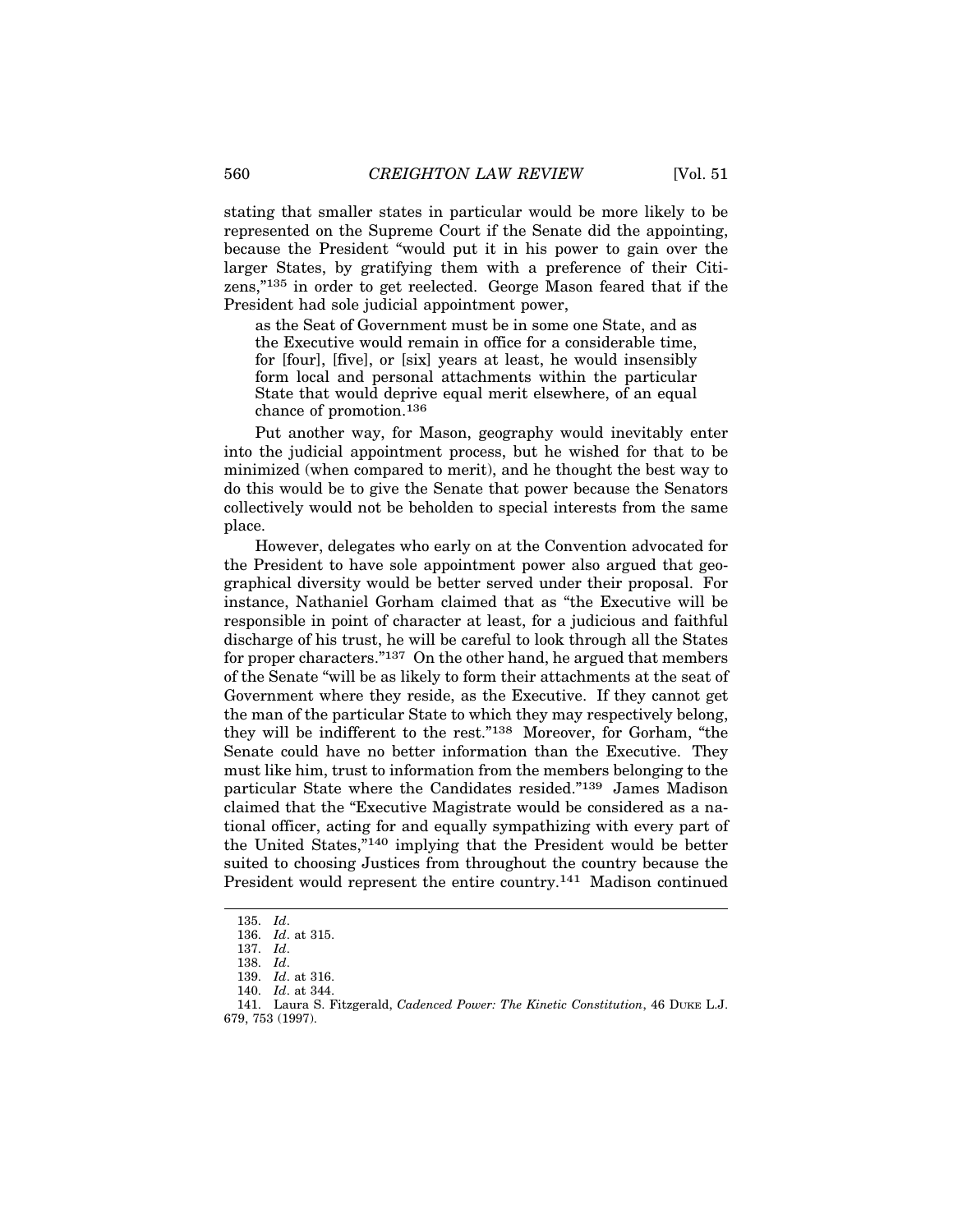on to note, however, that if the Senate "alone should have this power, the Judges might be appointed by a minority of the people, though by a majority, of the States, which could not be justified on any principle as their proceedings were to relate to the people, rather than to the States."142 For example, the smallest states might band together to ensure that judicial nominees come from their states, something possible in an institution like the Senate that gives equal representation to each state. In particular, Madison expressed worry that slavery would divide the Senators too much, as he opined that the issue would "throw the appointments entirely into the hands of the Northern States, [and] a perpetual ground of jealousy and discontent would be furnished to the Southern States."143 According to Madison, the sectional interests on each side of the slavery issue, divided geographically, would be better and more equitably represented on the federal bench with appointment by the President.144

Thus, there is no question that delegates on both sides of the "Presidency versus Senate" judicial appointment debate believed that a representative Court was important. Once they agreed to a joint appointment method and concluded their business at the Convention, Alexander Hamilton in the *Federalist Papers* continued to stress this concern. For instance, in *Federalist No. 76*, Hamilton made clear his belief that since the President, who represents the entire country, initiates the judicial appointment process, this prevents the President from choosing someone because of "[s]tate prejudice,"145 something more likely to be seen in legislative appointments. Put another way, Hamilton assured his readers that the President would not typically select a nominee "from the same State to which he particularly belonged,"<sup>146</sup> a factor which might become the norm in a legislative appointment process. For a final post-Convention validation about the relevance of geographical diversity in the judicial selection process, one can turn to a letter from James Madison to Thomas Jefferson on June 27, 1823. In Madison's estimation, the Constitutional Convention "intended the Authority vested in the Judicial Department as a final resort in relation to the States," which one can see in the fact that the appointment process requires "the concurrence of the Senate chosen by the State Legislatures, in appointing the Judges."147 For

<sup>142.</sup> MADISON, *supra* note 30, at 344.

<sup>143.</sup> *Id*.

<sup>144.</sup> Jack N. Rakove, *The Madisonian Moment*, 55 U. CHI. L. REV. 473, 488 (1988). 145. THE FEDERALIST NO. 76, at 457 (Alexander Hamilton) (Clinton Rossiter ed.,

<sup>1961).</sup>

<sup>146.</sup> *Id*. at 458.

<sup>147.</sup> *Letter from James Madison to Thomas Jefferson (Jun. 27, 1823)*, *in* MADISON: WRITINGS 801 (Jack N. Rakove ed., 1999).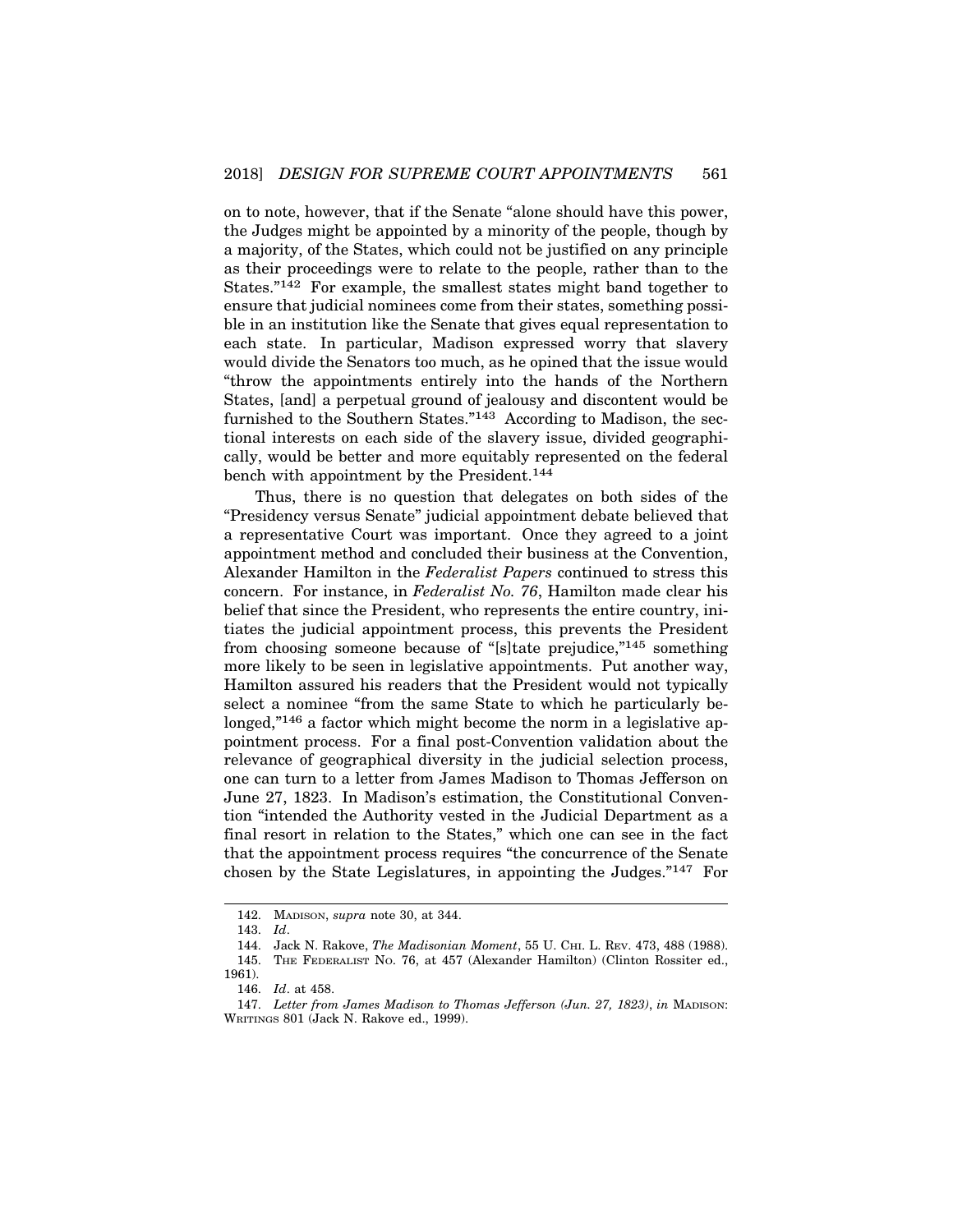an older Madison looking back at the Convention's work, Senators from each state have an opportunity to scrutinize judicial nominees and protect their regional interests, yet another proclamation that this type of representativeness would be factored into the judicial appointment process.

There is no question, then, that the Framers were concerned about Supreme Court nominees being representative. The first informal form of representativeness was based on geography, which is an expected consequence of having a Senate representing states and a President who is eligible for reelection by the state-based Electoral College. The Justices' circuit riding during the Court's first century intensified this factor.148 As circuit riding ended, however, and as presidential elections changed and Senators were subject to direct election, identity politics became the norm.149 This led to geography being superseded by religion, then by race and gender.<sup>150</sup> Indeed, as Supreme Court decisions more strongly protected the freedom of religion under the First Amendment,151 and as constitutional amendments were ratified mandating that the right to vote may not be denied based on race and gender,152 this (along with social movements and supportive Supreme Court decisions) eventually spurred on more political participation by women, persons of color, and persons of different religious faiths.153 This resulted in more emphasis on these factors during the Supreme Court nomination process, demonstrating the enduring importance of representativeness, even if the forms of representation most strongly considered by Presidents and Senators have changed over time. Indeed, representativeness—measured geographically, or more modernly in terms of race, gender, or religion has been an enduring factor in Court appointments since 1789.154

<sup>148.</sup> Akhil Reed Amar, *Marbury, Section 13, and the Original Jurisdiction of the Supreme Court*, 56 U. CHI. L. REV. 443, 475 (1989).

<sup>149.</sup> Ken I. Kersch, *Constitutional Conservatives Remember the Progressive Era*, *in* THE PROGRESSIVES' CENTURY: POLITICAL REFORM, CONSTITUTIONAL GOVERNMENT, AND THE MODERN AMERICAN STATE 130, 146 (Stephen Skowronek et al. eds., 2016).

<sup>150.</sup> SMELCER, *supra* note 101, at 6-11.

<sup>151.</sup> *See Cantwell*, 310 U.S. 296; *Everson*, 330 U.S. 1.

<sup>152.</sup> *See* U.S. CONST. amend. XV, § 1; *id.* amend. XIX.

<sup>153.</sup> *See* Lauren E. Smith & Lee Demetrius Walker, *Belonging, Believing, and Group Behavior: Religiosity and Voting in American Presidential Elections*, 66 POL. RES. Q. 399 (2013); Tasha S. Philpot et al., *Winning the Race: Black Voter Turnout in the 2008 Presidential Election*, 73 PUB. OPINION Q. 995 (2009); Glenn Firebaugh & Kevin Chen, *Vote Turnout of Nineteenth Amendment Women: The Enduring Effect of Disenfranchisement*, 100 AM. J. SOC. 972 (1995).

<sup>154.</sup> *See* SMELCER, *supra* note 101, at 6-11.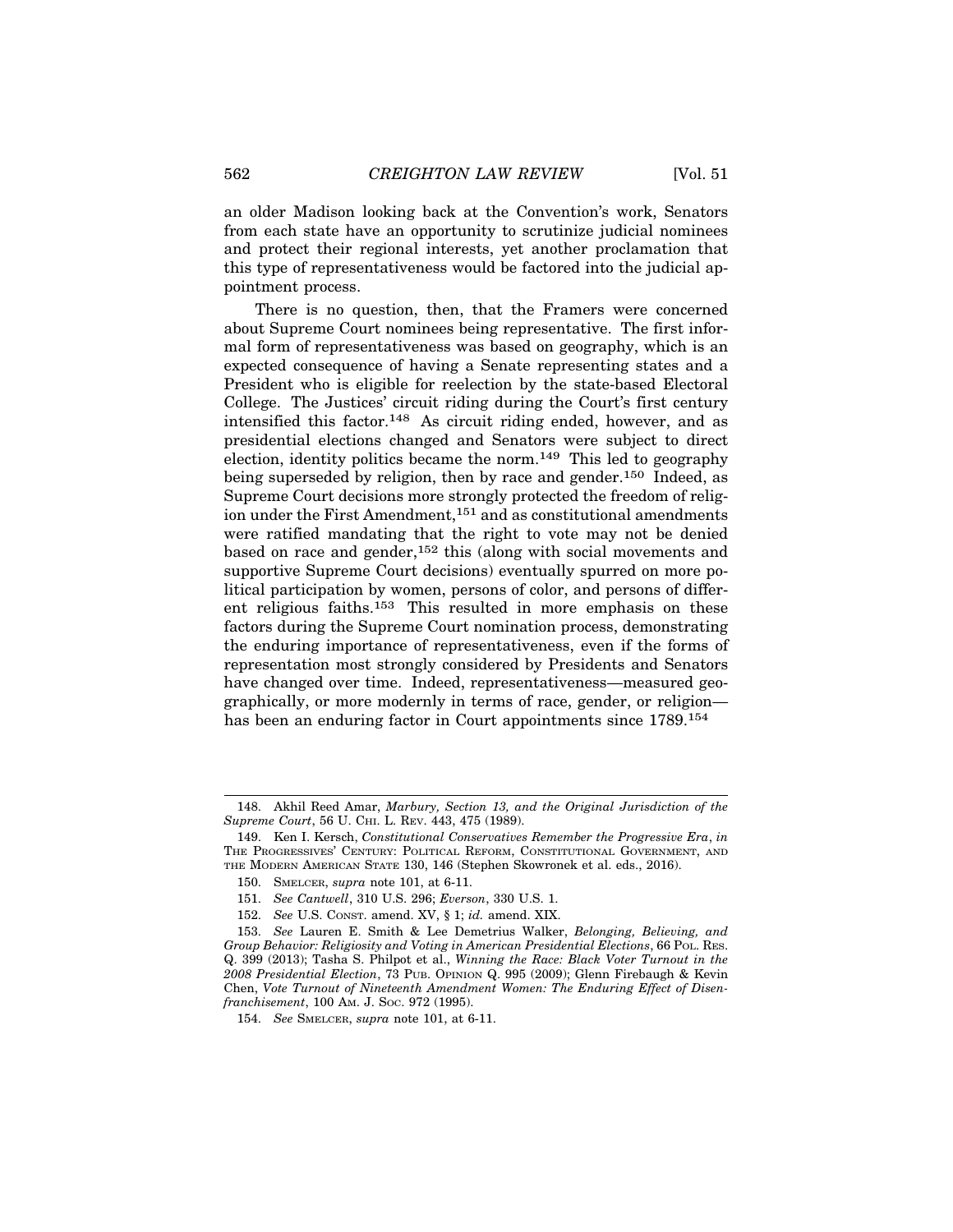### VI. CHECKS AND BALANCES

In many ways, the factors above lead to the conclusion that the judicial selection process is part of the larger system of checks and balances that the Framers forged at the Constitutional Convention. Specifically, this selection process was meant to offer active roles to both the President and the Senate,155 meaning that the types of nominees ultimately selected would be a product of the relative standing of the President and Senate. In other words, Presidents in more powerful political positions would be more likely to get nominees of their choosing confirmed, and those in a less powerful position would be less likely to accomplish this feat. Likewise, if the Senate were in a more advantageous position politically, it would be more likely to force the President's hand when making a nomination or rejecting a nominee on the Senate floor.156 What the Framers envisioned here was that the factors cited above would ultimately lead to either an agreeable or a hostile Senate, resulting in either confirmation or some form of nonappointment. The most important consideration with this factor is that since the delegates could not agree on one or the other (the President or the Senate) appointing Justices, they ensured that the two branches would need to work together and moderate each other.

As demonstrated above, during much of the Convention, the delegates were divided into two camps over judicial appointment: those who supported unilateral appointment by the Senate and those who advocated sole appointment by the President. Each side believed that the other side's position would lead to some type of danger, which is why they collectively had difficulty reaching a consensus over who should appoint the Justices. For instance, James Wilson defended Executive appointment because he believed that "[i]ntrigue, partiality, and concealment" would result from Legislative appointment, whereas a "principal reason for unity in the [E]xecutive was that officers might be appointed by a single, responsible person."157 According to James Madison early in the Convention, "the election of the Judges by the Legislature or any numerous body" was disagreeable.158 For Madison, if Congress selected federal judges, members of Congress would be "too much influenced by their partialities," and instead of appointing persons of merit, the legislators would appoint those to whom they owed political favors.159 Nathaniel Gorham agreed, claiming of the Senate that the body was "too numerous, and

<sup>155.</sup> Strauss & Sunstein, *supra* note 133, at 1494.

<sup>156.</sup> MASSARO, *supra* note 103, at 33.

<sup>157.</sup> MADISON, *supra* note 30, at 67.

<sup>158.</sup> *Id*. at 68.

<sup>159.</sup> *Id*. at 112.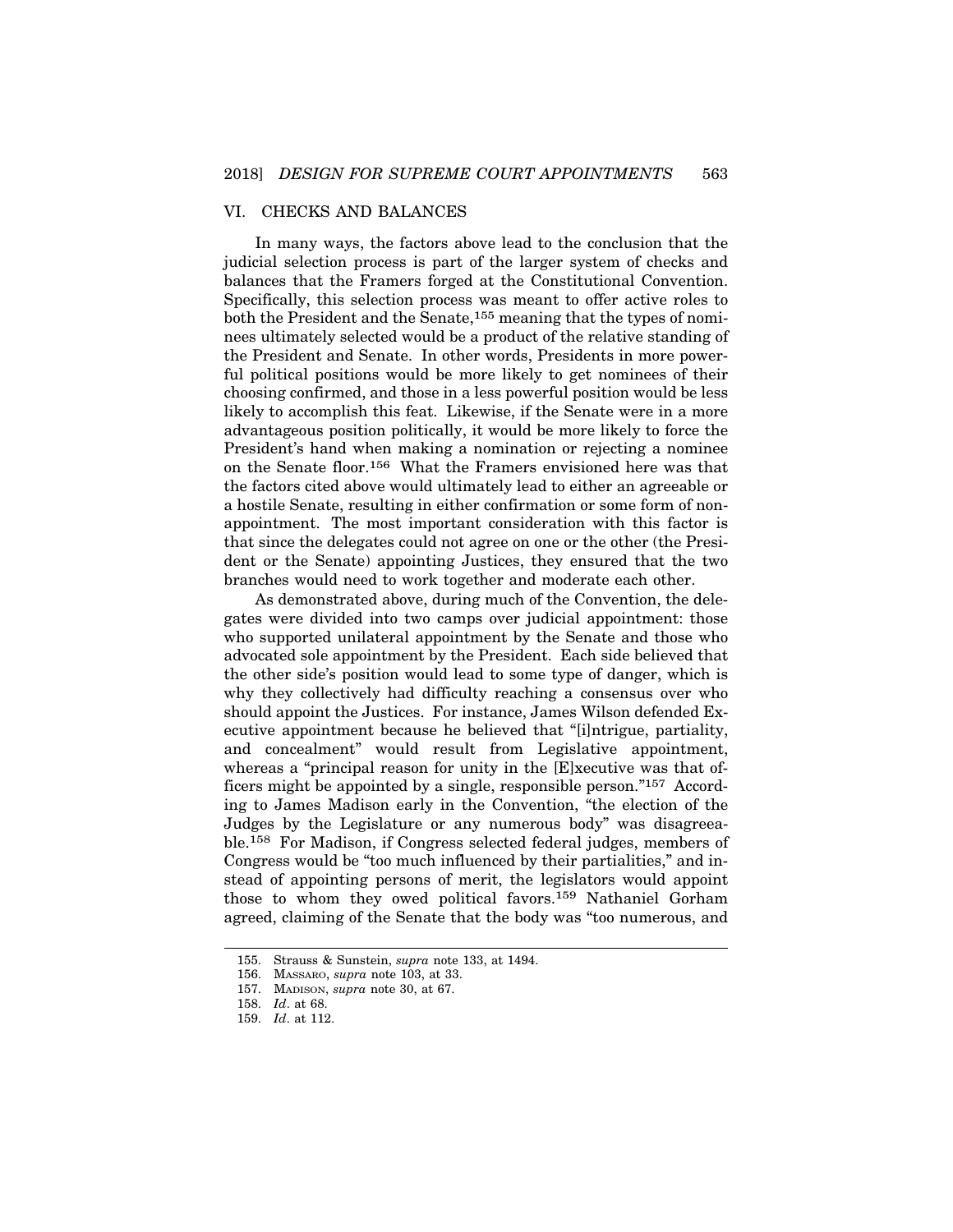too little personally responsible."160 Gorham would later remark that "[p]ublic bodies feel no personal responsibility, and give full play to intrigue & cabal," when compared to a singular President.<sup>161</sup>

On the other side of the argument, John Rutledge wanted the Senate to choose judges because he "was by no means disposed to grant so great a power to any single person. The people will think we are leaning too much towards Monarchy."162 Roger Sherman agreed, stating to the Convention that he "was clearly for an election by the Senate. It would be composed of men nearly equal to the Executive, and would of course have on the whole more wisdom."163 Edmund Randolph thought that the debate and method of tallying the votes in a legislative body like the Senate would be better than leaving the choice to a single person with no record of deliberation on the issue: "[T]he advantage of personal responsibility might be gained in the Senate by requiring the respective votes of the members to be entered on the Journal."164 Along the same lines, Gunning Bedford thought there were "solid reasons against leaving the appointment to the Executive," due to the fact that the President "must trust more to information than the Senate."165 For Oliver Ellsworth, the "Executive will be regarded by the people with a jealous eye" because "[e]very power for augmenting unnecessarily his influence will be disliked"166 if the President would have the sole appointment power of federal judges. Finally, George Mason considered "appointment by the Executive as a dangerous prerogative. It might even give him an influence over the Judiciary department itself,"167 something Mason saw as upsetting the balance of power in the inability of the branches to check each other.

The delegates disagreed over which potential appointer—the President or the Senate—would be more dangerous, yet everyone in the Convention seemed to believe that at least *one* institution would be dangerous. As noted above, this sentiment led Madison initially to propose a compromise position in which the President would appoint federal judges as long as at least one-third of senators agreed.168 Madison told his fellow delegates that his compromise position would "unite the advantage of responsibility in the Executive with the security afforded in the second branch against any incautious or corrupt

<sup>160.</sup> *Id*. at 314.

<sup>161.</sup> *Id*. at 315.

<sup>162.</sup> *Id*. at 67. 163. *Id*. at 316.

<sup>164.</sup> *Id*.

<sup>165.</sup> *Id*.

<sup>166.</sup> *Id*. at 345.

<sup>167.</sup> *Id*.

<sup>168.</sup> *Id*. at 316.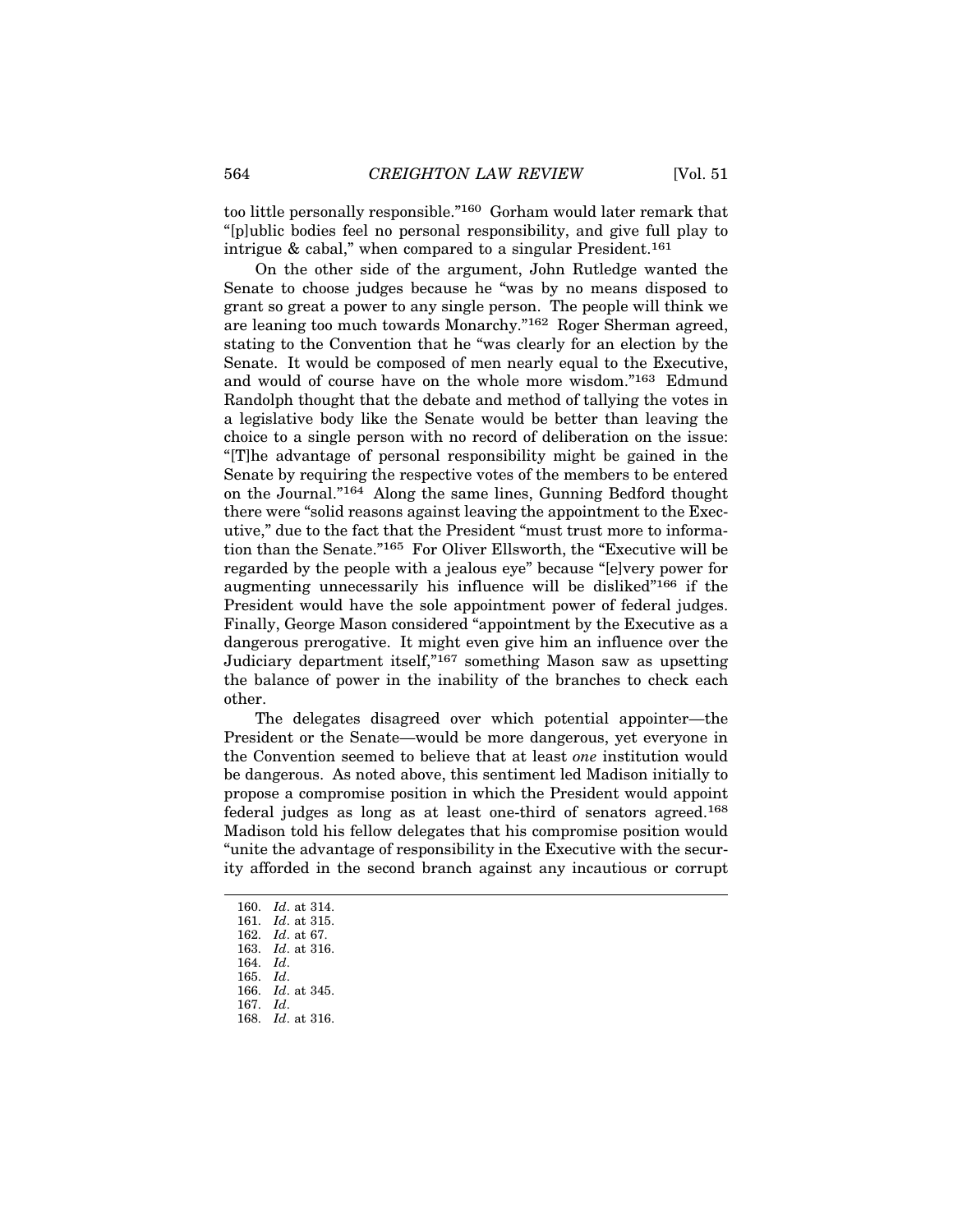nomination by the Executive."169 This emphasis on checks and balances is something Madison later averred as sensible because "the Executive . . . would in general be more capable . . . than the Legislature, or even the second branch of it, who might hide their selfish motives under the number concerned in the appointment."<sup>170</sup> Madison believed that a presidential nomination and some form of Senate confirmation would work best because the Senate would be "composed of equal votes from all the States," and "the principle of compromise" would prevail "in this that there should be a concurrence of two authorities."<sup>171</sup> For Madison (as well as Hamilton),<sup>172</sup> the membership of the House would be too numerous to handle judicial appointments, but the smaller Senate would be so divided by its system of equal representation for each state that it could not effectively appoint judges either. If some of his colleagues feared giving the President too much power with appointments, and others were concerned about giving the Senate too much power (Madison had concerns about either institution exercising the power unilaterally),173 why not share the power between the President and the Senate? Furthering the notion that checks and balances should be built into the Constitution, Madison thought that his approach was in line with the "principle of compromise," something that permeated the entire Convention.174 George Mason, however, thought that Madison's "compromise" position was really giving the appointment power to the President: "Notwithstanding the form of the proposition by which the appointment seemed to be divided between the Executive and Senate, the appointment was substantially vested in the former alone."<sup>175</sup> As described above, this compromise failed when Madison proposed it, and it probably did so because, in the eyes of too many delegates, it gave the President an inordinate amount of power in the appointment process, as it would have required Senate rejections to be by the supermajority vote of twothirds.176

When the Committee of Eleven recommended the compromise position that the Convention eventually affirmed, it did offer the Senate

<sup>169.</sup> *Id*.

<sup>170.</sup> *Id*. at 344.

<sup>171.</sup> *Id*.

<sup>172.</sup> Mary L. Clark, *Advice and Consent vs. Silence and Dissent?: The Contrasting Roles of the Legislature in U.S. and U.K. Judicial Appointments*, 71 LA. L. REV. 451, 459 (2011).

<sup>173.</sup> Wallner, *supra* note 115, at 305-06.

<sup>174.</sup> FARRAND, *supra* note 30, at 201.

<sup>175.</sup> MADISON, *supra* note 30, at 345.

<sup>176.</sup> Brent Wible, *Filibuster vs. Supermajority Rule: From Polarization to a Consensus—and Moderation—Forging Mechanism for Judicial Confirmations*, 13 WM. & MARY BILL RTS. J. 923, 939 (2005).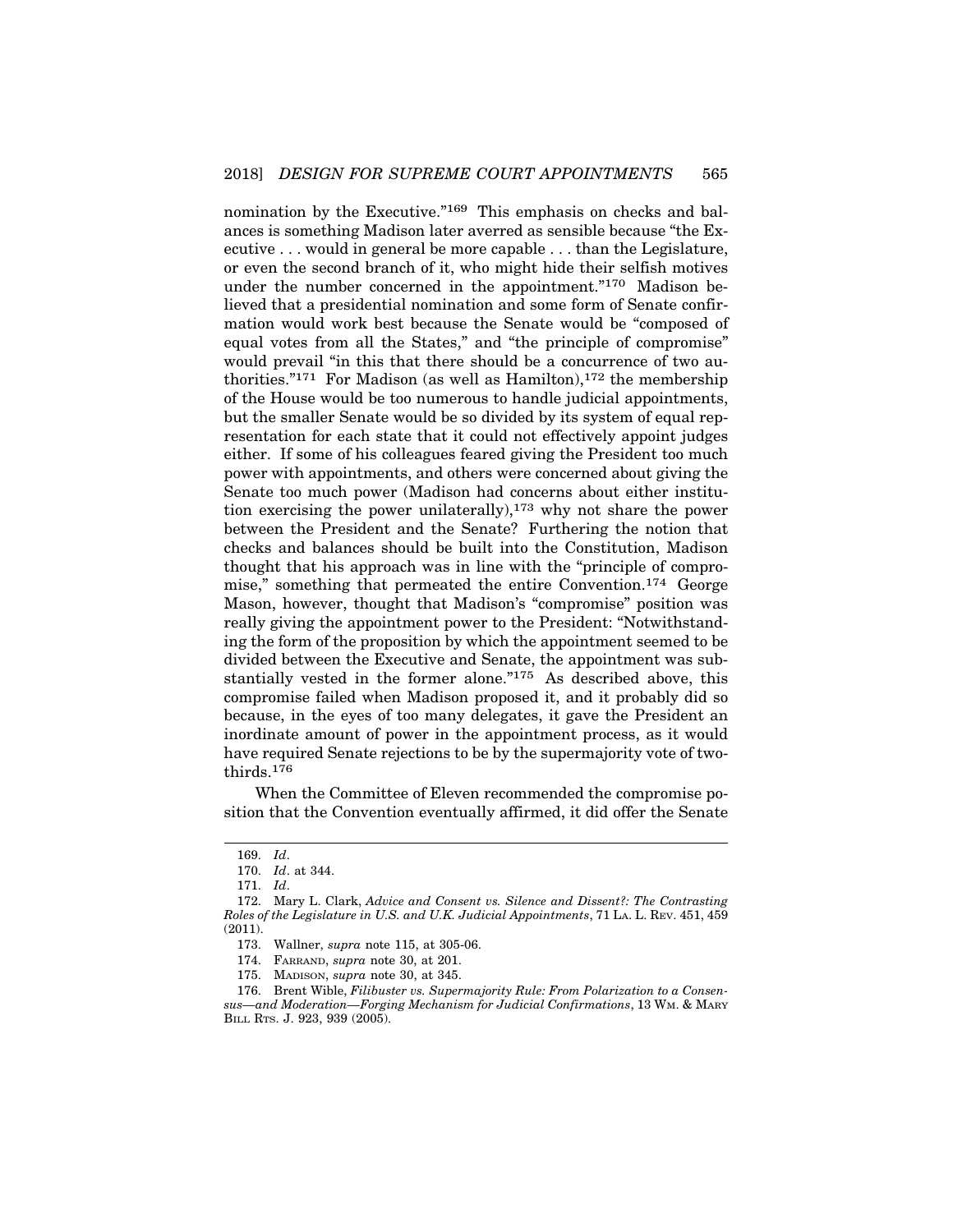more checking power in the process, including the ability to reject a nominee with a simple majority vote.177 When this proposal went before the Convention in September, there was no recorded debate specific to judicial appointments, with the delegates instead generally discussing the President's appointment power over all federal offices. There were at least two delegates, James Wilson and Charles Pinckney, who expressed concerns with the sharing of appointment power between the President and the Senate.178 However, that portion of Article II, Section 2 was adopted by the Convention, and before it was, Gouverneur Morris maintained that "as the President was to nominate, there would be responsibility, and as the Senate was to concur, there would be security."179 This short statement clearly surmises that the delegates believed the President and the Senate would check and balance each other on judicial appointments, meaning that each institution would have a significant role in the process.

Alexander Hamilton confirmed the importance of this factor in a series of statements he made in the *Federalist Papers*. For example, Hamilton wrote favorably of the "expediency of the junction of the Senate with the Executive, in the power of appointing to offices."180 This was a confirmation that Hamilton wanted to see power exercised by both the Senate and the President in the judicial appointment process. In this vein, Hamilton viewed the President's role as relatively constrained within a checks and balances framework.181 In *Federalist No. 69*, he wrote that there is

a great inferiority in the power of the President, in this particular, to that of the British king; nor is it equal to that of the governor of New York, if we are to interpret the meaning of the constitution of the State by the practice which has obtained under it.182

Hamilton went on to characterize the President's role as one of nothing more than a "concurrent authority in appointing to offices."183 Later, in *Federalist No. 76*, he explained that giving the Senate a role in the appointment process prevents the "disadvantages which might attend the absolute power of appointment in the hands of" the Presi-

<sup>177.</sup> MADISON, *supra* note 30, at 598-99.

<sup>178.</sup> *Id*. at 598.

<sup>179.</sup> *Id*.

<sup>180.</sup> THE FEDERALIST NO. 66, at 403 (Alexander Hamilton) (Clinton Rossiter ed., 1961).

<sup>181.</sup> Robert J. Reinstein, *The Limits of Executive Power*, 59 AM. U. L. REV. 259, 269 (2009).

<sup>182.</sup> THE FEDERALIST NO. 69, at 421 (Alexander Hamilton) (Clinton Rossiter ed., 1961).

<sup>183.</sup> *Id*. at 422.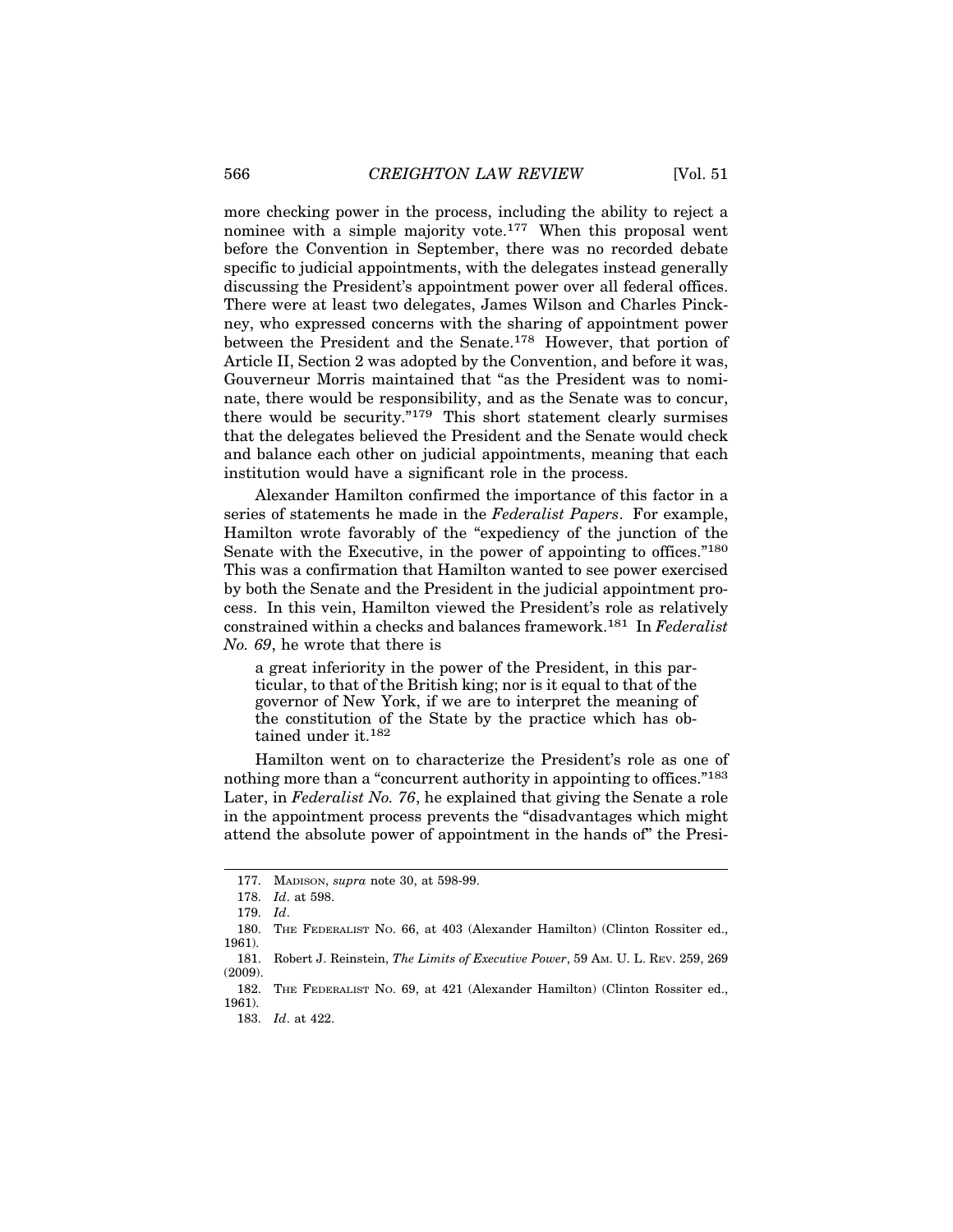dent.184 He would go on to succinctly state that the Senate's advice and consent power would have "a powerful, though, in general, a silent operation. It would be an excellent check upon a spirit of favoritism in the President."185 Thus, the Senate could exercise its power both before and after the President makes a nomination. According to Hamilton's commentary in *Federalist No. 77*, the Senate's role is one of "influencing the President" in the sense of "restraining him" before the choice is even made.186

Indeed, Hamilton argued in the *Federalist Papers* that there would be inherent dangers if the President had sole appointment power, surmising that "a man who had himself the sole disposition of offices, would be governed much more by his private inclinations and interests, than when he was bound to submit the propriety of his choice to the discussion and determination of a different and independent body."187 Under the system laid out in Article II of the Constitution, though, the "possibility of rejection [by the Senate] would be a strong motive to care in proposing" nominees.188 When viewed in light of his statements above, Hamilton in this passage was asserting to his readers that Presidents would need to assess the political environment of the Senate and make nominations not just of the President's liking but also of the liking of a sufficient number of Senators. This way of limiting the President protects the public from poor choices in judicial nominees, as "the restraint would be salutary," while also not "destroy[ing] a single advantage to be looked for from the uncontrolled agency of that Magistrate."189 In other words, involving both branches in the nomination process would "produce all the good, without the ill"190 because they would check each other in this regard similar to how it was expected that Congress and the President would check each other over treaties, laws, and other matters.191

Yet, Hamilton also had to assuage the fears of those who were opposed to the President having too small of a role in the judicial appointment process. He largely did this in *Federalist No. 66* by stating

189. THE FEDERALIST NO. 77, at 460 (Alexander Hamilton) (Clinton Rossiter ed., 1961).

<sup>184.</sup> THE FEDERALIST NO. 76, at 456 (Alexander Hamilton) (Clinton Rossiter ed., 1961).

*Id.* at 457.

<sup>186.</sup> THE FEDERALIST NO. 77, at 460 (Alexander Hamilton) (Clinton Rossiter ed.,  $\frac{1961}{187}$ .

THE FEDERALIST NO. 76, at 457 (Alexander Hamilton) (Clinton Rossiter ed., 1961).

*Id.* at 458.

<sup>190.</sup> *Id*.

<sup>191.</sup> Hanah Metchis Volokh, *The Two Appointments Clauses: Statutory Qualifications for Federal Officers*, 10 U. PA. J. CONST. L. 745 (2008).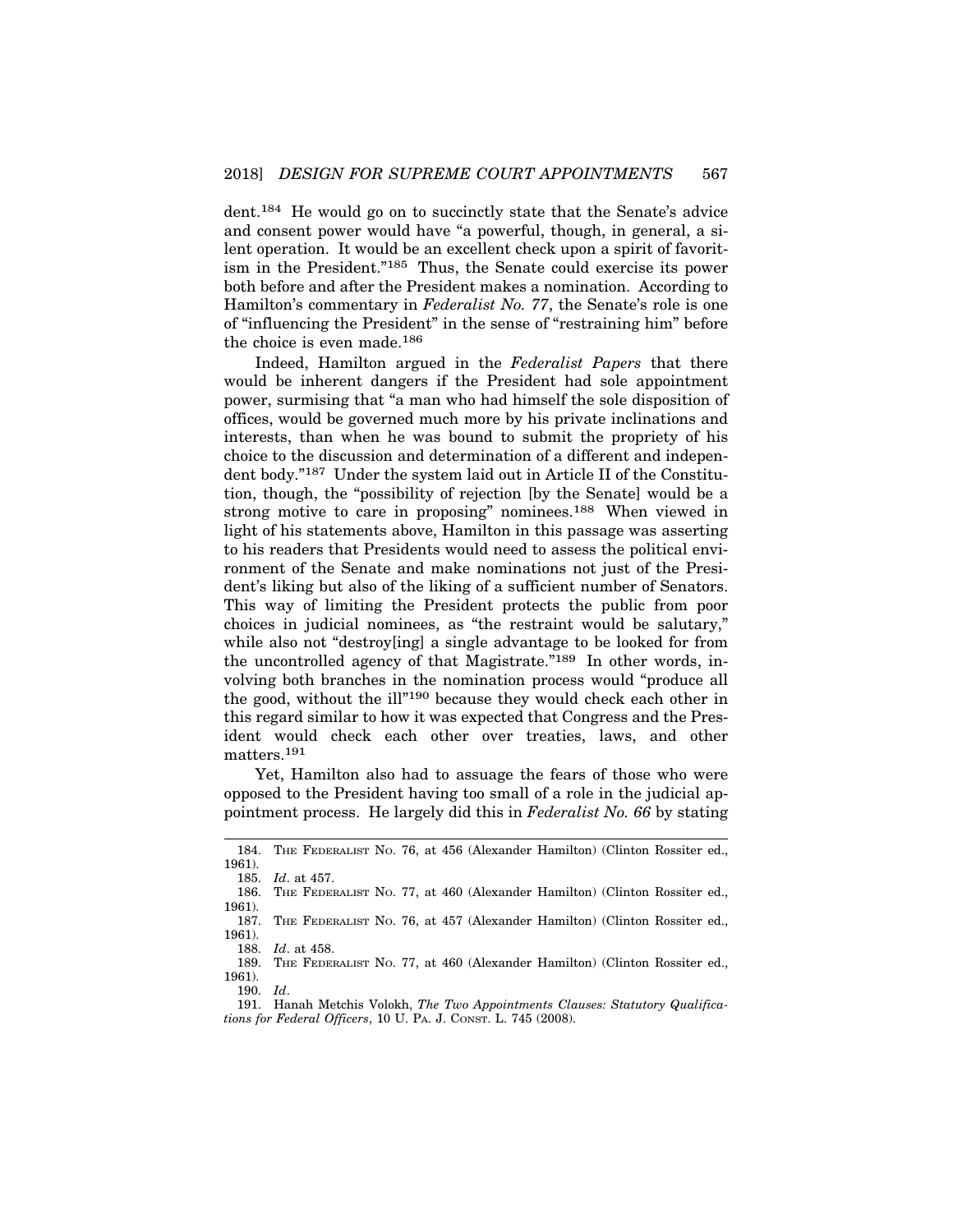that it would be the duty of "the President to *nominate*, and, with the advice and consent of the Senate, to *appoint*," and that there "will, of course, be no exertion of *choice* on the part of the Senate. They may defeat one choice of the Executive, and oblige him to make another; but they cannot themselves *choose*, they can only ratify or reject the choice of the President."192 According to Hamilton, even though there would be a sharing of power between these two institutions, the President would have the choice of nominees, with the Senate holding the power to evaluate these nominations.193 Granted, the Senate could "entertain a preference to some other person, at the very moment they were assenting to the one proposed, because there might be no positive ground of opposition to him," but Senators would also need to be careful in rejecting a nomination because "they could not be sure, if they withheld their assent, that the subsequent nomination would fall upon their own favorite, or upon any other person in their estimation more meritorious than the one rejected."194 Nevertheless, Hamilton envisioned an energetic role for the Senate, and one of not just deciding whether or not to give consent, but also, based on his comments, one of actively offering "advice" on whom future Supreme Court nominees should be by entertaining their preference for someone else.

Throughout the statements and writings of the Constitutional Convention, delegates expressed, repeatedly, that a reliance on checks and balances within a system of separated powers would help promote the best possible judicial selections. The Framers had a strong distrust of any persons who held power in government generally,195 and their views on whoever would fill the office of President and U.S. Senators were no different. In this regard, they thought that checks and balances would help ensure that a quality, representative nominee would be chosen. Indeed, based on Framer statements cited in Section IV,196 we can also infer that, although the Framers thought political considerations would filter into the judicial selection process, those considerations would be tempered by having both the Executive and the Senate jointly participating in these appointments. Overall, a President's Court nominee is less likely to be confirmed if the President is in a relatively weak position compared to the Senate, or if the

<sup>192.</sup> THE FEDERALIST NO. 66, at 405 (Alexander Hamilton) (Clinton Rossiter ed., 1961) (emphasis in original).

<sup>193.</sup> William G. Ross, *The Supreme Court Appointment Process: A Search for a Synthesis*, 57 ALB. L. REV. 993, 998 (1994).

<sup>194.</sup> THE FEDERALIST NO. 66, at 405 (Alexander Hamilton) (Clinton Rossiter ed., 1961) (emphasis in original).

<sup>195.</sup> *See,* e.g., THE FEDERALIST NO. 51, at 322 (James Madison) (Clinton Rossiter ed., 1961) (emphasis in original).

<sup>196.</sup> *See supra* notes 108-09, 111, 114, 116, 118, 121-22 and accompanying text.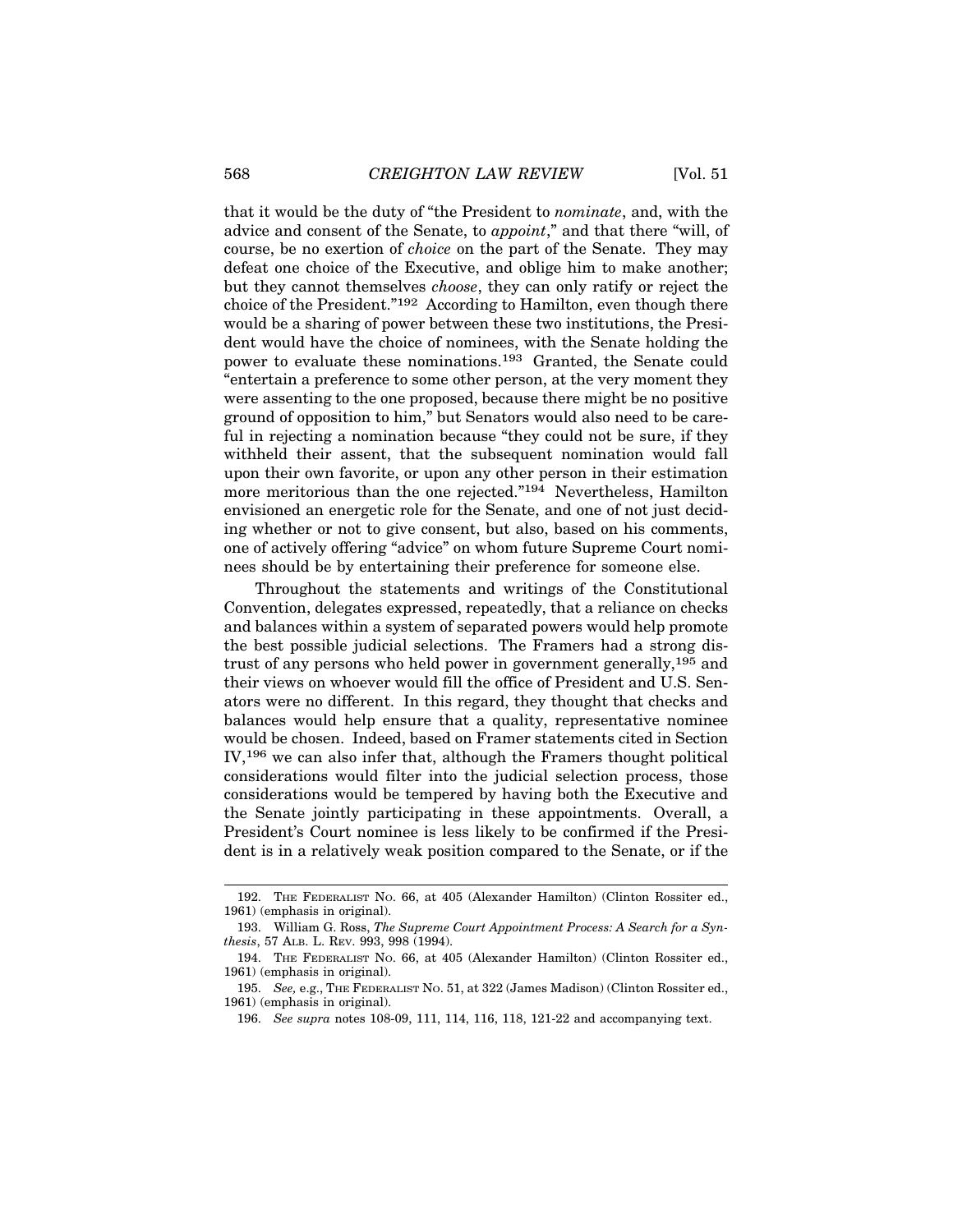Senate is not controlled by the President's party,  $197$  demonstrating that the world's greatest deliberative body continues to serve as a check on the President's ability to pack the Court, just as the Framers envisioned.

### VII. INPUT AND FEEDBACK FROM THE PUBLIC

One last major factor the Constitutional Convention delegates considered in 1787 was the function public feedback and input would play in Supreme Court nominations. Much like the role of checks and balances, some ability of the people (beyond U.S. Senators) to be involved in the selection process was seen as a way to help guarantee both quality and representativeness on the Court. In this sense, the Framers believed that members of the public would offer input to Presidents before nominations were made, and that they would give feedback on nominations to Senators during the confirmation process; the system was also designed so that after a confirmation or rejection, the public could offer its feedback to both the President and the Senate at the ballot box. Even though the ability of the public to influence the President and the Senate was relatively limited under the original Constitution,<sup>198</sup> the Framers saw a role for members of the public to offer input both before and during the selection process.

To be sure, James Madison professed at the Constitutional Convention that appointment solely by Congress (including both the House and the Senate) was problematic because members of a large legislature would tend to appoint judges who had "assisted . . . members in the business of their own, or of their Constituents."199 Put another way, Madison was expressing a fear that too much input into the judicial selection process would result in legislators appointing judges as a way to repay political favors. However, as the paragraphs below demonstrate, Madison and his colleagues did believe that some input by, or feedback from, the public would be proper, and even encouraged by the selection process. Hamilton confirmed that he believed in this being factored into judicial appointments as well, when he proclaimed at the Constitutional Convention that in a representative government, "magistrates" should be "appointed, and vacancies . . . filled, by the people, or a process of election originating with the people."<sup>200</sup>

Indeed, at the Convention, there were several other statements by the delegates advocating for some, but not too much, public involve-

<sup>197.</sup> *See,* e.g., MASSARO, *supra* note 103, at 33; MALTESE, *supra* note 120, at 5.

<sup>198.</sup> *See* ROSSUM, *supra* note 35.

<sup>199.</sup> MADISON, *supra* note 30, at 113.

<sup>200.</sup> *Id*. at 136.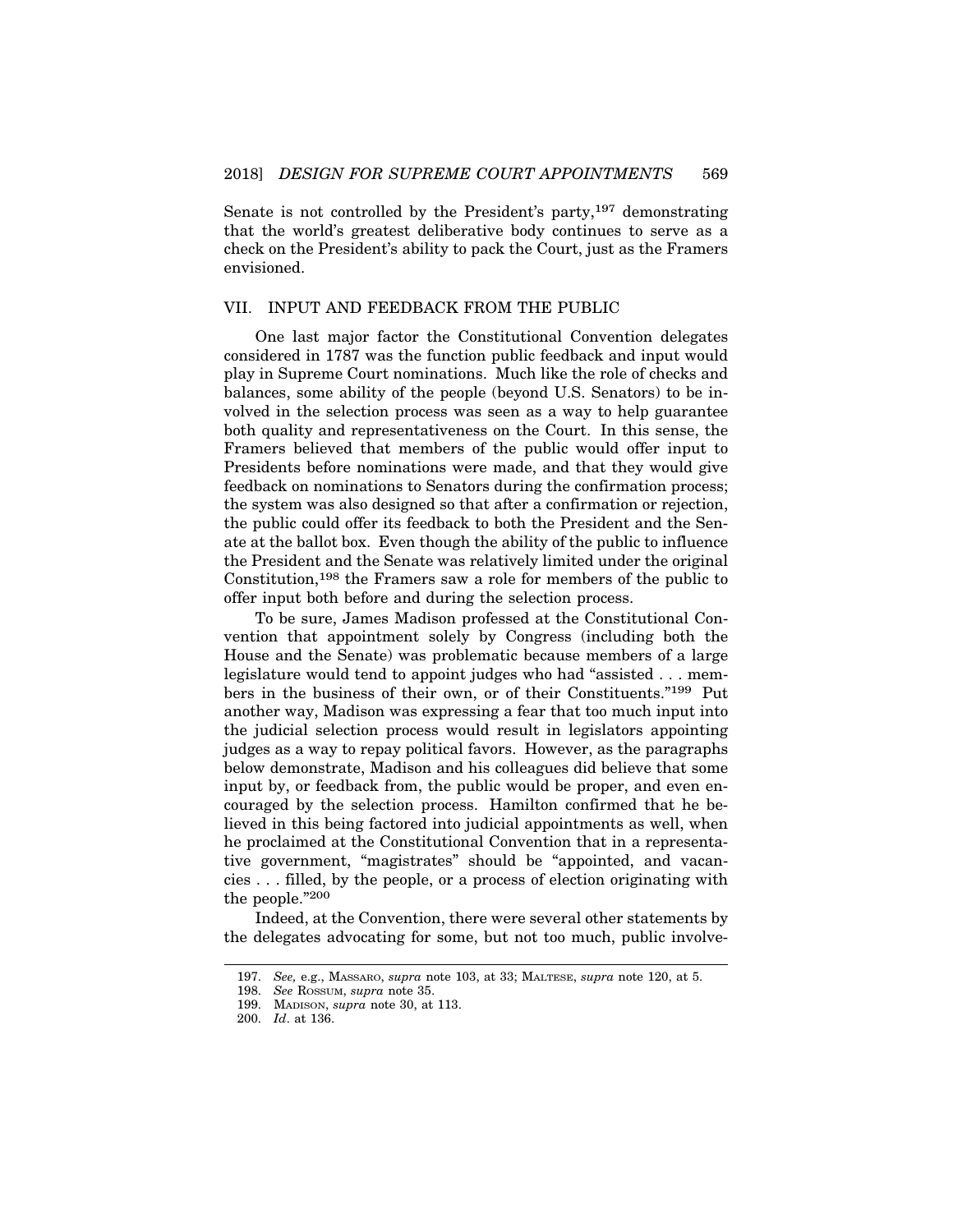ment in the judicial nomination and confirmation process; however, what was envisioned at the time was a much lower level of public input and feedback compared to what we see in contemporary judicial nominations.201 This was a sentiment shared by those who had more fear of the President—and those who had more fear of the Senate holding the appointment power. Gunning Bedford, noting the power of elections to moderate politicians' behaviors, believed that Senators could be punished for poor choices by not being returned to office, but for the more powerful President, the "responsibility of the Executive so much talked of was chimerical. He could not be punished for mistakes."202 For Bedford, Presidents would be in a position of too much power to ever be "punished" by those who selected them, unlike Senators, who could face such wrath when up for re-selection, at that time by state legislators.203 Similarly, Luther Martin announced at the Convention that he was "strenuous" for senatorial appointment because "[b]eing taken from all the States it would be best informed of characters and most capable of making a fit choice."204 In other words, Martin believed that the Senators' constituents would help supply them with more information on potential judges. Roger Sherman also thought that Senators "would bring into their deliberations a more diffusive knowledge of characters."205 For these Framers, then, some limited role for the public to influence the judicial selectors was paramount, and senatorial appointment of the Justices was the best way to ensure this.

However, there were also delegates who wanted a strong (and early in the Convention, a unilateral) role for the President in the Supreme Court selection process, and they thought public involvement was important, too. Nathaniel Gorham advocated for sole presidential appointment power because he argued that the President "would certainly be more answerable for a good appointment, as the whole blame of a bad one would fall on him alone."206 In other words, since the President was one person, and the Senate was a collective body, it would be easier to determine that the President made a good or bad appointment to the Court, and take action appropriately, than it would against a collective body like the Senate, where membership changes and Senators may even decline to vote.207 When Madison put

<sup>201.</sup> Charles W. "Rocky" Rhodes, *Navigating the Path of the Supreme Appointment*, 38 FLA. ST. U. L. REV. 537, 549-50 (2011).

<sup>202.</sup> MADISON, *supra* note 30, at 316.

<sup>203.</sup> William G. Ross, *Participation by the Public in the Federal Judicial Selection Process*, 43 VAND. L. REV. 1, 56 (1990).

<sup>204.</sup> MADISON, *supra* note 30, at 314.

<sup>205.</sup> *Id*. at 316.

<sup>206.</sup> *Id*. at 316-17.

<sup>207.</sup> Volokh, *supra* note 191, at 767.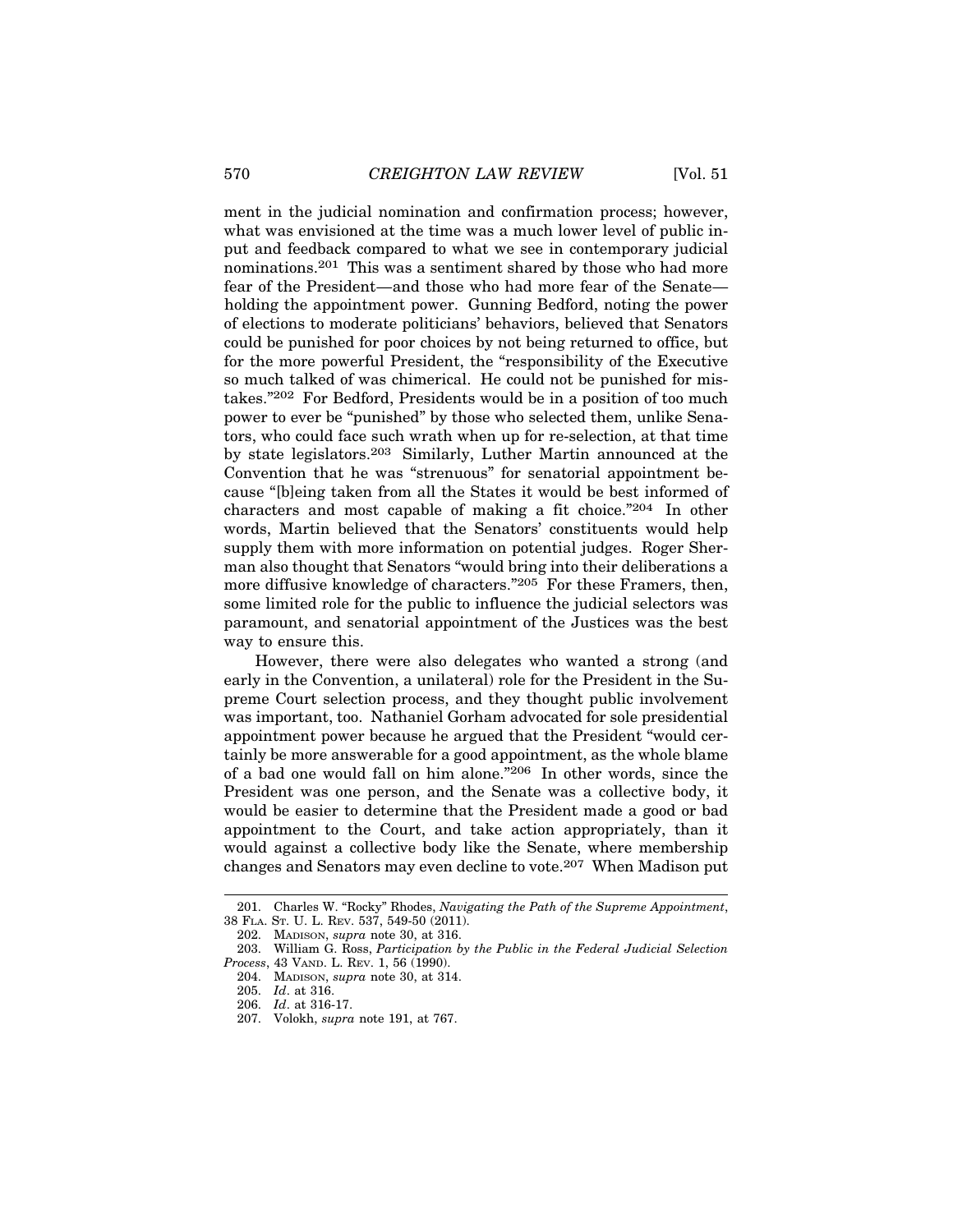forth a proposal to share appointment power between the President and the Senate, he alluded to the role of public input, in that their joint appointment roles would ensure "in one of which the people, in the other the States, should be represented."208 Likewise, Elbridge Gerry claimed that the "appointment of the Judges . . . should be so modelled as to give satisfaction both to the people and to the States."209 Again, these delegates consistently support the public having a role, albeit indirectly, in the judicial selection process.<sup>210</sup>

That this factor—of limited involvement of the public in judicial selection—was on the Framers' minds is confirmed if one reads the *Federalist Papers*. For instance, commenting on the appointment power in *Federalist No. 76*, Hamilton claimed that the "exercise of it by the people at large will be readily admitted to be impracticable [as] it would leave them little time to do anything else."211 Furthermore, if the public directly voted for federal judges, Hamilton feared that the people might make choices out of the "spirit of cabal and intrigue."212 Nevertheless, even though Hamilton did not think it was feasible for the public to select judges directly, he saw an important, albeit indirect, role for them in the process outlined in the Constitution. Indeed, Hamilton thought that the President would need to be mindful of the public in nominations because of the "danger to his own reputation, and . . . to his political existence" if the President were to make an appointment out of "favoritism."213 Hamilton believed that presidential concerns about legacy and reelection would serve as a "barrier" to the President making poor nominations.214

Hamilton further explained that the Senate would be constrained by the desires of the public, too, when deciding whether to confirm nominations. Writing in *Federalist No. 77*, he claimed that "the public would be at no loss to determine what part had been performed by the different actors."215 Indeed, according to Hamilton, the "blame of a bad nomination would fall upon the President singly and absolutely," but the "censure of rejecting a good one would lie entirely at the door of the Senate; aggravated by the consideration of their having counteracted the good intentions of the Executive."216 Furthermore, if "an ill

<sup>208.</sup> MADISON, *supra* note 30, at 344.

<sup>209.</sup> *Id*. at 345.

<sup>210.</sup> *See* Ross, *supra* note 203, at 56.

<sup>211.</sup> THE FEDERALIST NO. 76, at 455 (Alexander Hamilton) (Clinton Rossiter ed., 1961).

<sup>212.</sup> *Id*.

<sup>213.</sup> *Id*. at 458.

<sup>214.</sup> *Id*. THE FEDERALIST NO. 77, at 461 (Alexander Hamilton) (Clinton Rossiter ed., 1961).

<sup>216.</sup> *Id*.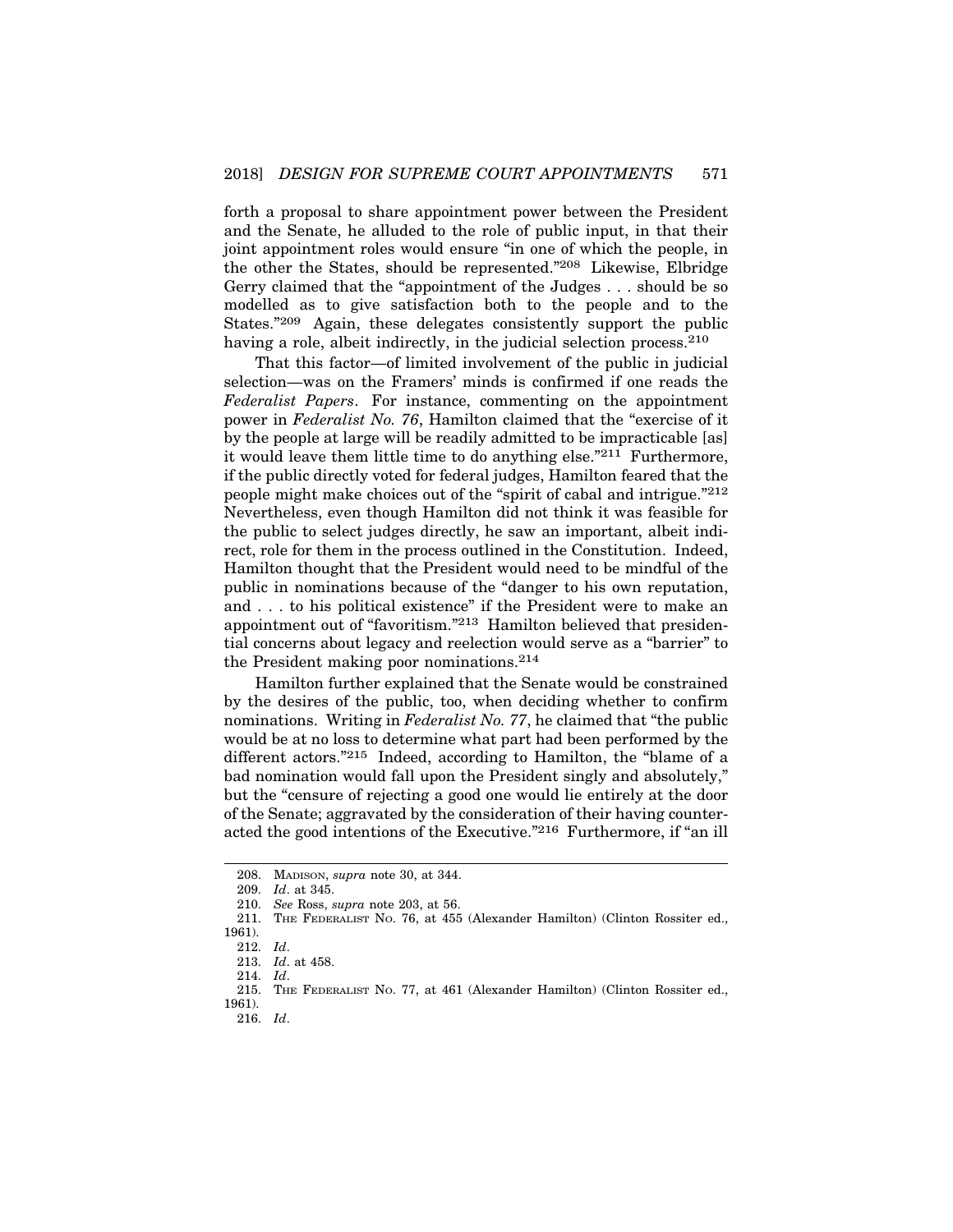appointment should be made, the Executive for nominating, and the Senate for approving, would participate, though in different degrees, in the opprobrium and disgrace."217 Throughout these statements by Hamilton, there is an underlying theme: the public is listening and speaking, so both Presidents and Senators should pay attention to this fact when making these appointments.<sup>218</sup>

Some of Madison's contributions to the *Federalist Papers* emphasize this same concept, and they do so in papers that are not primarily on the topic of appointment power or the Judiciary. In *Federalist No. 10*, Madison expressed his concerns about factions taking power and abusing the rights of others.219 Indeed, he characterized factions as "a number of citizens, whether amounting to a majority or a minority of the whole, who are united and actuated by some common impulse of passion, or of interest, adverse to the rights of other citizens, or to the permanent and aggregate interests of the community."220 Madison believed that a well-constructed government would prevent these factions from taking power.221 However, since he was also committed to a representative republic (as opposed to either a direct democracy or a monarchy), he thought that the form of representative government under the Constitution, including the Senate and the Presidency, would "refine and enlarge the public views by passing them through the medium of a chosen body of citizens."222 Thus, public input on all matters, clearly including on Supreme Court appointments, was important to Madison, although he wanted this to be an indirect involvement, so that the "refined" leaders would make the ultimate appointment decisions. In *Federalist No. 39*, Madison substantiates the theory that Presidents and Senators should consider the people's views on judicial appointments when he admits that "[e]ven the judges . . . will . . . be the choice, though a remote choice, of the people themselves."223

Overall, then, the Framers wanted some limited public input and feedback in the judicial selection process. This was evident both at the Convention itself and during the subsequent ratification debate on the Constitution. Moreover, this factor fit very well with the notion of checks and balances to promote the appointment of Justices who would represent the qualities desired by the Framers. Indeed, there

<sup>217.</sup> *Id*.

<sup>218.</sup> Stephanie K. Seymour, *The Judicial Appointment Process: How Broken Is It?*, 39 TULSA L. REV. 691, 692 (2004).

<sup>219.</sup> Larry D. Kramer, *Madison's Audience*, 112 HARV. L. REV. 611, 634 (1999).

<sup>220.</sup> THE FEDERALIST NO. 10, at 78 (James Madison) (Clinton Rossiter ed., 1961).

<sup>221.</sup> *Id*. at 77 (emphasis added).

<sup>222.</sup> *Id*. at 82.

<sup>223.</sup> THE FEDERALIST NO. 39, at 343 (James Madison) (Clinton Rossiter ed., 1961).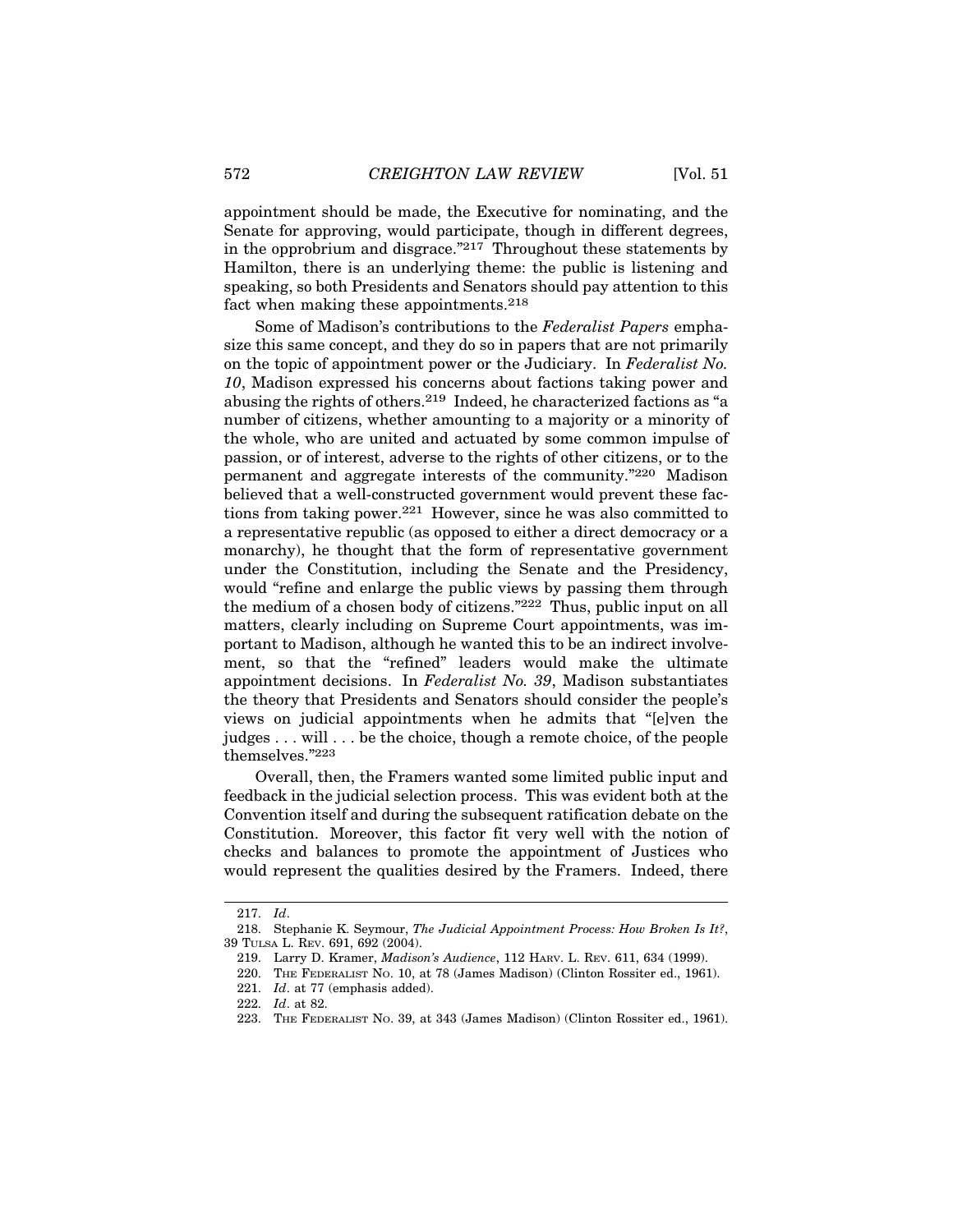has consistently been involvement of the public in offering input and feedback,224 although this has certainly grown over time, particularly after the ratification of the Seventeenth Amendment mandating the direct election of Senators.<sup>225</sup> Today, this means that confirmation battles give the public an opportunity to give input to their Senators about what they think is the proper interpretation of the Constitution itself.<sup>226</sup>

#### VIII. CONCLUSIONS

At the 1787 Constitutional Convention, the Framers focused on five factors regarding judicial appointments. When constructing the process by which federal judges, including United States Supreme Court Justices, would be appointed, they emphasized: (1) appointing qualified jurists, (2) the inevitability of politics, (3) representativeness, (4) the need for checks and balances, and (5) public input and feedback. Remarkably, these factors, in modified forms, all remain part of the appointment process for Justices. This is not to discount that there were other concerns on the minds of the Framers when they were debating judicial nomination and confirmation. Nor does it mean that during judicial selection we should consider only what the Framers wanted the Appointments Clause to mean, as there are certainly other, non-originalist methods of constitutional interpretation that merit consideration.227 Nevertheless, what the Framers thought about the constitutional aspects of judicial appointment remains relevant to understanding what is required and appropriate in selecting Justices today.

Returning to the Garland nomination, both sides can claim support, at least in part, from the Framers, as both sides emphasized factors important to the delegates at the Constitutional Convention. On President Obama's side, Garland undoubtedly was a high-quality nominee, with a distinguished history as a federal prosecutor and court of appeals judge.228 There were no ethical questions raised about him. The fact that Garland, at the time of his nomination, was considered moderately liberal politically229 is not out of line with what

<sup>224.</sup> *See* Ross, *supra* note 203.

<sup>225.</sup> PAUL M. COLLINS, JR., & LORI A. RINGHAND, SUPREME COURT CONFIRMATION HEARINGS AND CONSTITUTIONAL CHANGE 36 (2013).

<sup>226.</sup> *Id*. at 71-74.

<sup>227.</sup> *See* Thurgood Marshall, *Reflections on the Bicentennial of the United States Constitution*, 101 HARV. L. REV. 1 (1987); Mark Tushnet, *A Note on the Revival of Textualism*, 58 S. CAL. L. REV. 683 (1985).

<sup>228.</sup> *See* Totenberg & Johnson, *supra* note 6.

<sup>229.</sup> Adam Liptak, *Where Merrick Garland Stands: A Close Look at His Judicial Record*, N.Y. TIMES (Mar. 17, 2016), https://www.nytimes.com/2016/03/18/us/politics/ merrick-garlands-record-and-style-hint-at-his-appeal.html?\_r=0.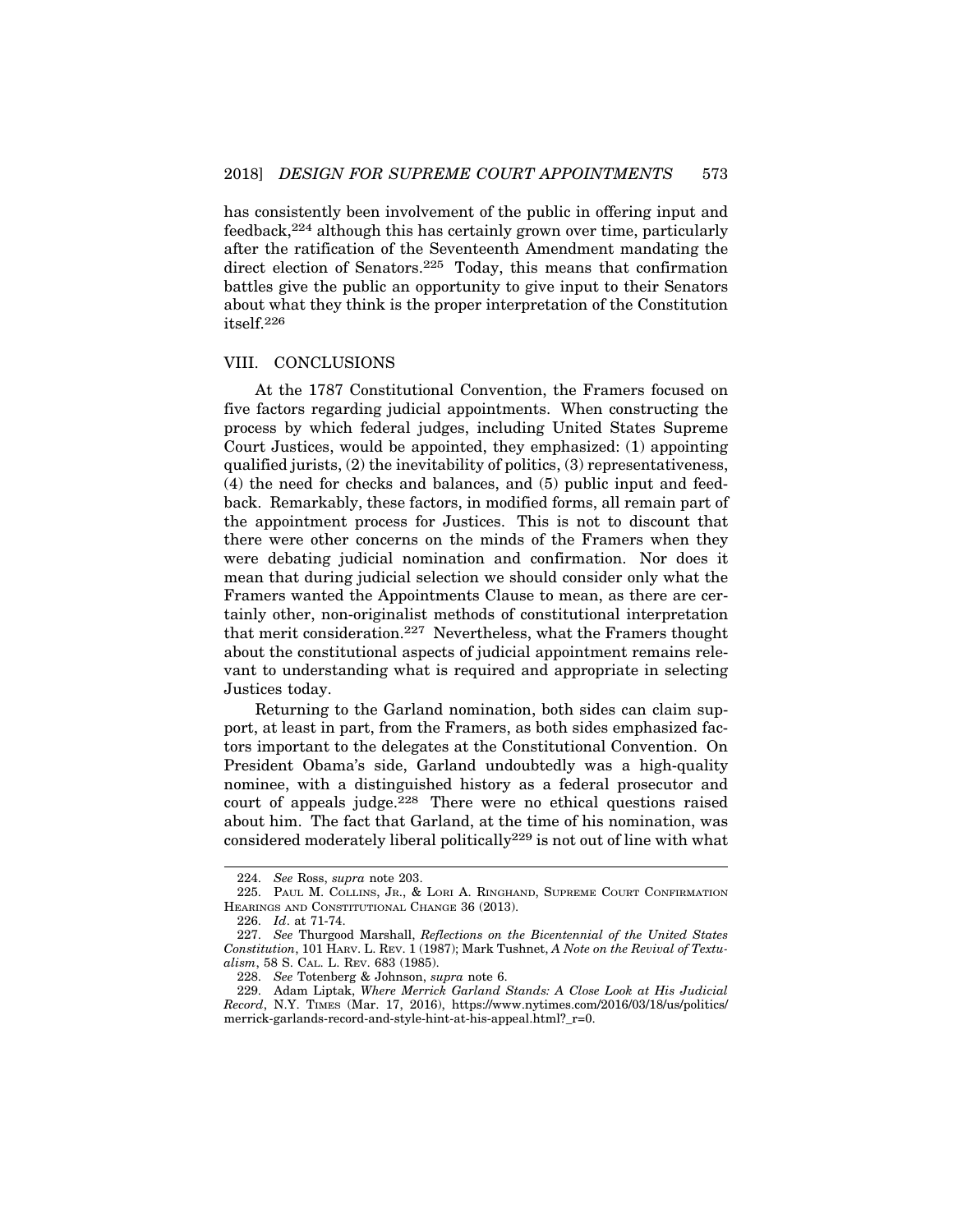we should expect from a Democratic President; that President Obama chose someone more moderate and slightly older to appease Republican Senators shows that he took the Framers' notion of checks and balances into account with his selection. And yet, Republicans in the Senate also had ground to stand on regarding the Framers' factors. President Obama was in a relatively weak position, in that his approval rating was hovering right around fifty percent<sup>230</sup> in his last year in office. Since the other political party controlled the Senate, we should expect President Obama's chances to place someone he wanted on the Court to be lower when considering checks and balances. With no mandate in Article II that the Senate *must* vote on a nominee, the Senators can still comply with the Constitution without taking action. Indeed, the Senate has failed to take action on Supreme Court nominations ten times over the country's history.231 Nevertheless, outside of nominations that have occurred at the end of the legislative session, the Senate failing to take *any* action on a nominee has been relatively rare, with its last mid-session occurrence before 2016 being in 1866.232 Such inaction risks creating a new norm of senatorial-presidential conflict for Court nominations when different political parties control the two institutions, which could stretch the notion of checks and balances farther from what was intended. Finally, both sides had interest groups and citizen activists extolling the virtues of their respective positions,<sup>233</sup> meaning that there was public feedback supportive of both confirmation and rejection. The White House's creation of a Twitter account to connect directly with the public was also in line with this factor, as it was clearly an attempt to increase public support for the nominee, with the hopes that more constituents would contact their Senators to advocate for confirmation of Judge Garland. The Framers could not have envisioned something like Twitter, but they did understand the public's connection to the President and the Senate.

These same factors can also help us understand the nomination by President Trump of Neil Gorsuch for the Court vacancy President Obama tried to fill with Judge Garland. Judge Gorsuch was nominated at the relatively young age of forty-nine, but in that time amassed impeccable credentials, earning a law degree from Harvard

<sup>230.</sup> *Presidential Job Approval Center*, GALLUP, http://www.gallup.com/interactives/ 185273/presidential-job-approval-center.aspx (last visited Feb. 12, 2018).

<sup>231.</sup> *See Supreme Court Nominations: present-1789*, U.S. SENATE, https://www.senate.gov/pagelayout/reference/nominations/Nominations.htm (last visited Feb. 12, 2018).

<sup>232.</sup> Richard S. Beth & Betsy Palmer, *Supreme Court Nominations: Senate Floor Procedure and Practice, 1789-2011*, CONG. RES. SERV. 17 (Mar. 11, 2011), https://fas.org/ sgp/crs/misc/RL33247.pdf.

<sup>233.</sup> *See supra* notes 13-14 and accompanying text.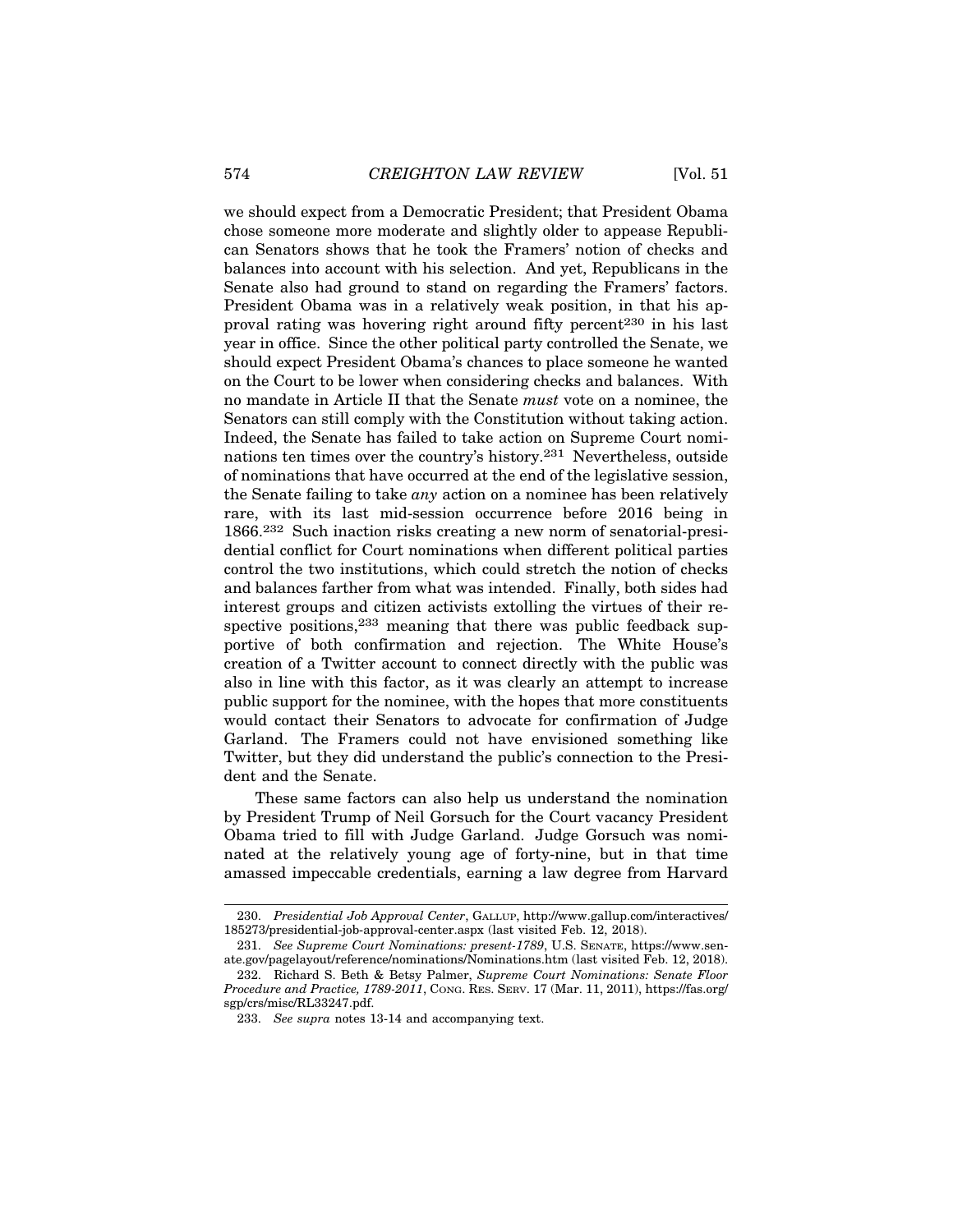and a doctorate from Oxford, clerking for both Justice Byron White and Justice Anthony Kennedy, and working in private practice and for the United States Justice Department before serving for over ten years as a judge for the United States Court of Appeals for the Tenth Circuit.234 During the 2016 presidential campaign, Donald Trump pledged to nominate a Justice to this seat who shared a similar ideology and constitutional vision as Justice Scalia, and the available evidence at the time of the nomination suggested that Judge Gorsuch fit that mold as a conservative jurist.235 Representativeness in terms of religion may have also played a role in the pick, as Gorsuch, an Episcopalian, became the only Protestant on a Court that, before his nomination, held five Catholics and three Jewish Justices.236 Considering checks and balances, this nomination was ultimately successful, although the vote was relatively close.237 President Trump's public approval rating (forty-five percent) in January 2017 was lower than President Obama's was when nominating Garland in 2016,<sup>238</sup> but the Gorsuch nomination was made very early in President Trump's first year in office with a Republican-controlled Senate, giving President Trump more freedom to nominate a more conservative Justice. And from the outset of the nomination, it was clear that the public would be relevant in the confirmation battle. Not to be outdone by the Twitter account for the Garland nomination, the Trump White House created an account titled "Gorsuch Facts" the same night the nomination was announced<sup>239</sup> to help manage the confirmation and give its readers ammunition to sway Senators. Furthermore, interest groups began lining up right away to take sides by lobbying Senators, most notably with the conservative Judicial Crisis Network immediately announcing plans after the nomination was made to spend ten million dollars in favor of confirmation.240

Without taking a position on whether Judge Garland was the best choice by President Obama or whether Republican Senators in 2016

<sup>234.</sup> Ariane de Vogue, *President Trump Nominates Neil Gorsuch for Supreme Court*, CNN (Feb. 1, 2017), http://www.cnn.com/2017/01/31/politics/donald-trump-supremecourt-nominee/; Julie Hershfeld Davis & Mark Landler, *Trump Nominates Neil Gorsuch to the Supreme Court*, N.Y. TIMES (Jan. 31, 2017), https://www.nytimes.com/2017/01/31/ us/politics/supreme-court-nominee-trump.html.

<sup>235.</sup> Alicia Parapiano & Karen Yourish, *Where Neil Gorsuch Would Fit on the Supreme Court*, N.Y. TIMES (Jan. 31, 2017), https://www.nytimes.com/interactive/2017/01/ 31/us/politics/trump-supreme-court-nominee.html?hp&action=click&pgtype=Homepage &clickSource=g-artboard%20g-artboard-v3%20&module=b-lede-package-region&region =top-news&WT.nav=top-news.

<sup>236.</sup> Davis & Landler, *supra* note 234.

<sup>237. 163</sup> CONG. REC. S2435-46 (daily ed. Apr. 7, 2017).

<sup>238.</sup> *See* GALLUP, *supra* note 230.

<sup>239. @</sup>GorsuchFacts, TWITTER (Jan. 31, 2017), https://twitter.com/GorsuchFacts.

<sup>240.</sup> Davis & Landler, *supra* note 234.